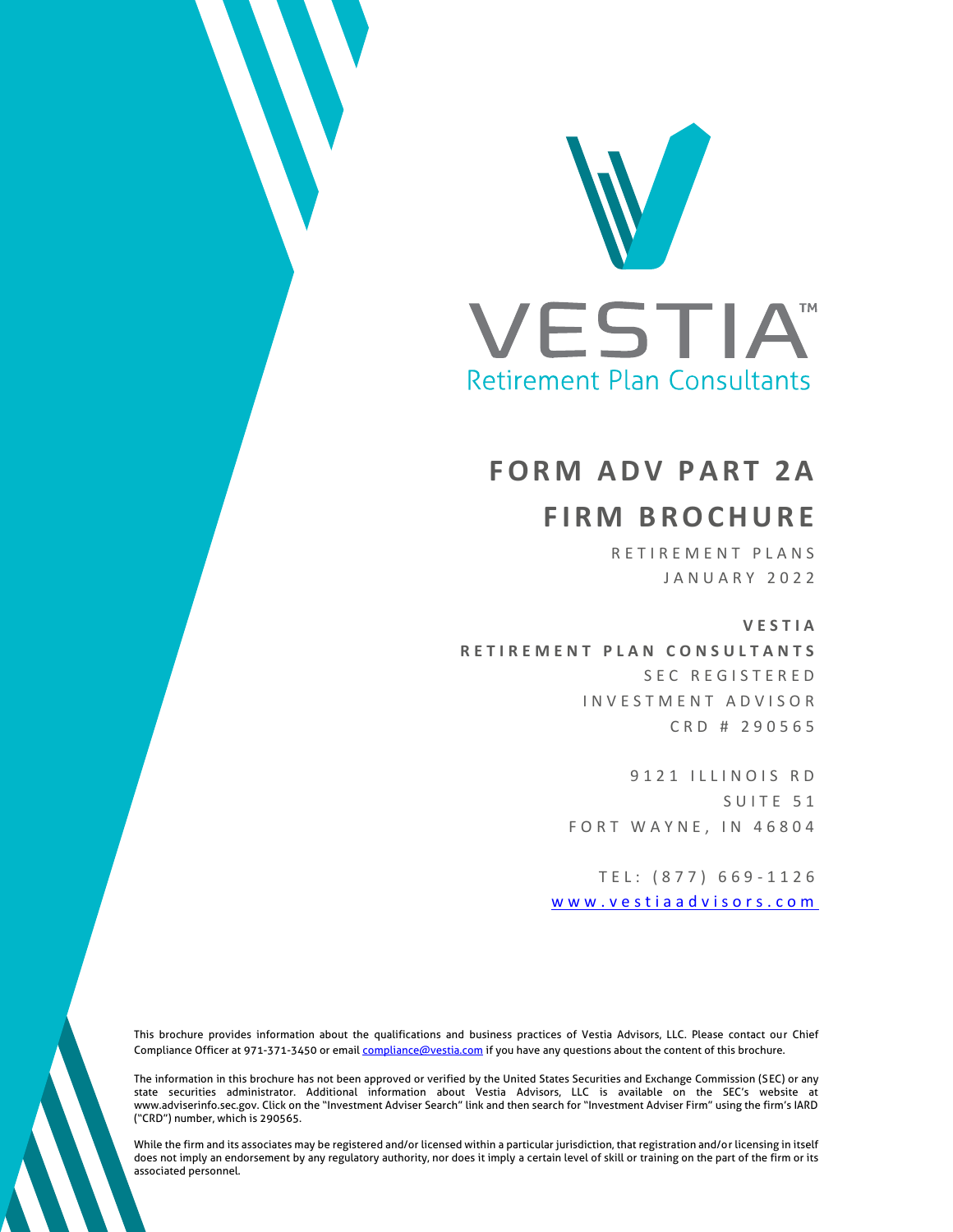## **Item 2 - Material Changes**

In this Item, Vestia Retirement Plan Consultants is required to discuss any material changes that have been made to this Brochure since the last amendment. The following material changes have been made:

- The Firm has amended its Form ADV to update current Assets Under Management.
- Andrew Parker is no longer with the Firm and Parker Advisory Services, LLC is no longer an owner of Vestia.

Vestia Advisors, LLC may at any time update this document. We will ensure that you receive a summary of material changes, if any, to this and subsequent disclosure brochures within 120 days after our fiscal year end. Our fiscal year ends on December 31st, so you will receive the summary of material changes, if any, no later than April 30th each year. At that time, we will also offer a copy of the most current disclosure brochure. We may also provide other ongoing disclosure information about material changes as necessary.

Clients are also able to download this brochure from the SEC's website at www.adviserinfo.sec.gov, may download it from our website at www.VestiaRetirement.com, or may contact our firm at 877-669-1126 to request a copy at any time.

As with all firm documents, clients and prospective clients are encouraged to review this brochure in its entirety and are encouraged to ask questions at any time prior to or throughout the engagement.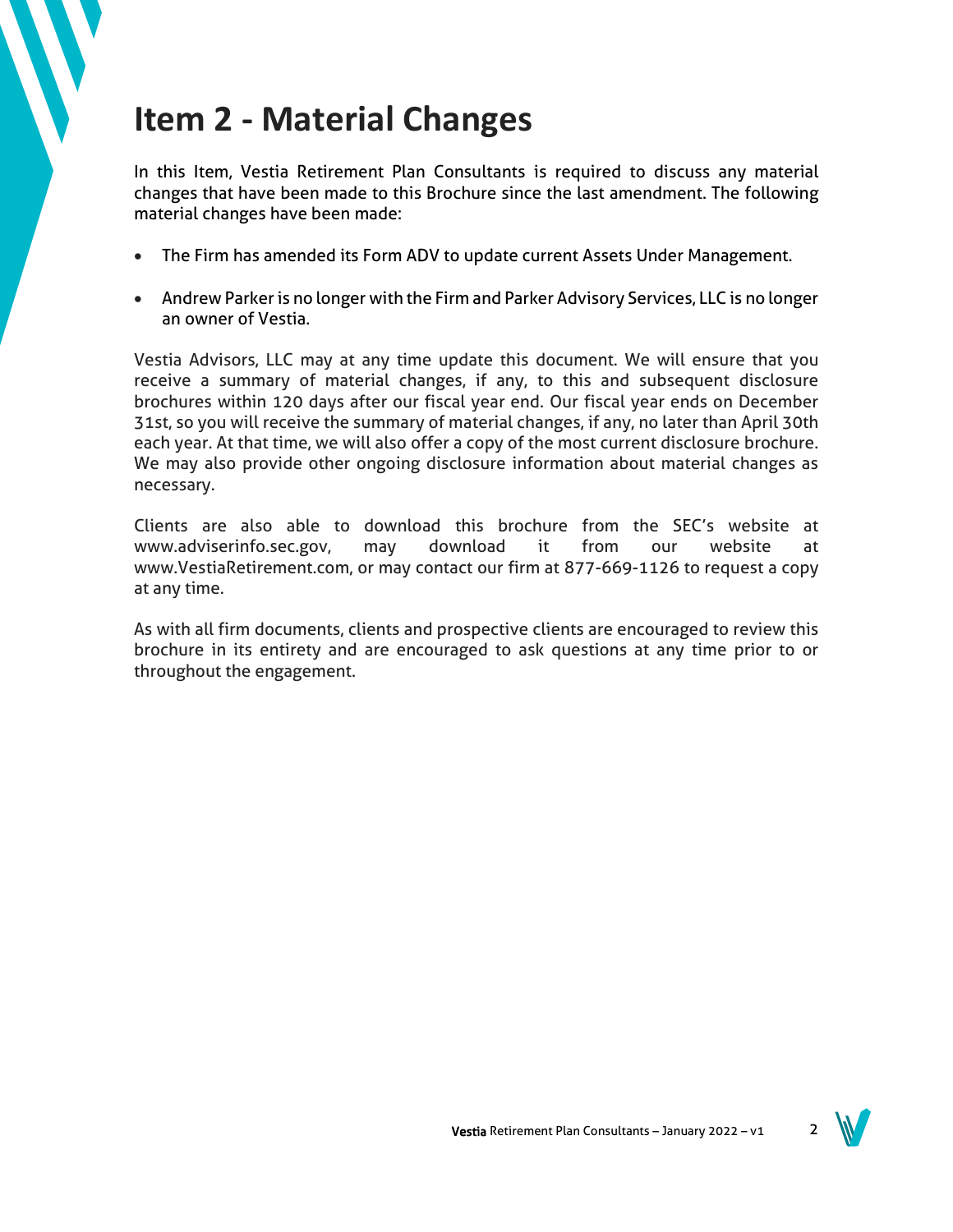## **Item 3 – Table of Contents**

| Item 6 - Performance-Based Fees and Side-By-Side Management14                           |  |
|-----------------------------------------------------------------------------------------|--|
|                                                                                         |  |
| Item 8 - Methods of Analysis, Investment Strategies and Risk of Loss 14                 |  |
|                                                                                         |  |
|                                                                                         |  |
| Item 11 - Code of Ethics, Participation or Interest in Client Transactions and Personal |  |
|                                                                                         |  |
|                                                                                         |  |
|                                                                                         |  |
|                                                                                         |  |
|                                                                                         |  |
|                                                                                         |  |
|                                                                                         |  |
|                                                                                         |  |

#### IMPORTANT INFORMATION

Throughout this document, Vestia Advisors, LLC may also be referred to as "the firm," "firm," "our," "we" or "us." The client, prospective client, plan sponsor may be also referred to as "you," "your," etc., and refers to a client engagement involving a single person as well as two or more persons, and may refer to natural persons, legal entities and/or plan sponsors. In addition, the term "advisor" and "adviser" are used interchangeably where accuracy in identification is necessary (i.e., internet address, etc.).

Our firm maintains a business continuity plan that is integrated within the organization to ensure it appropriately responds to events that pose significant disruption to its operations. A statement concerning the current plan is available under separate cover.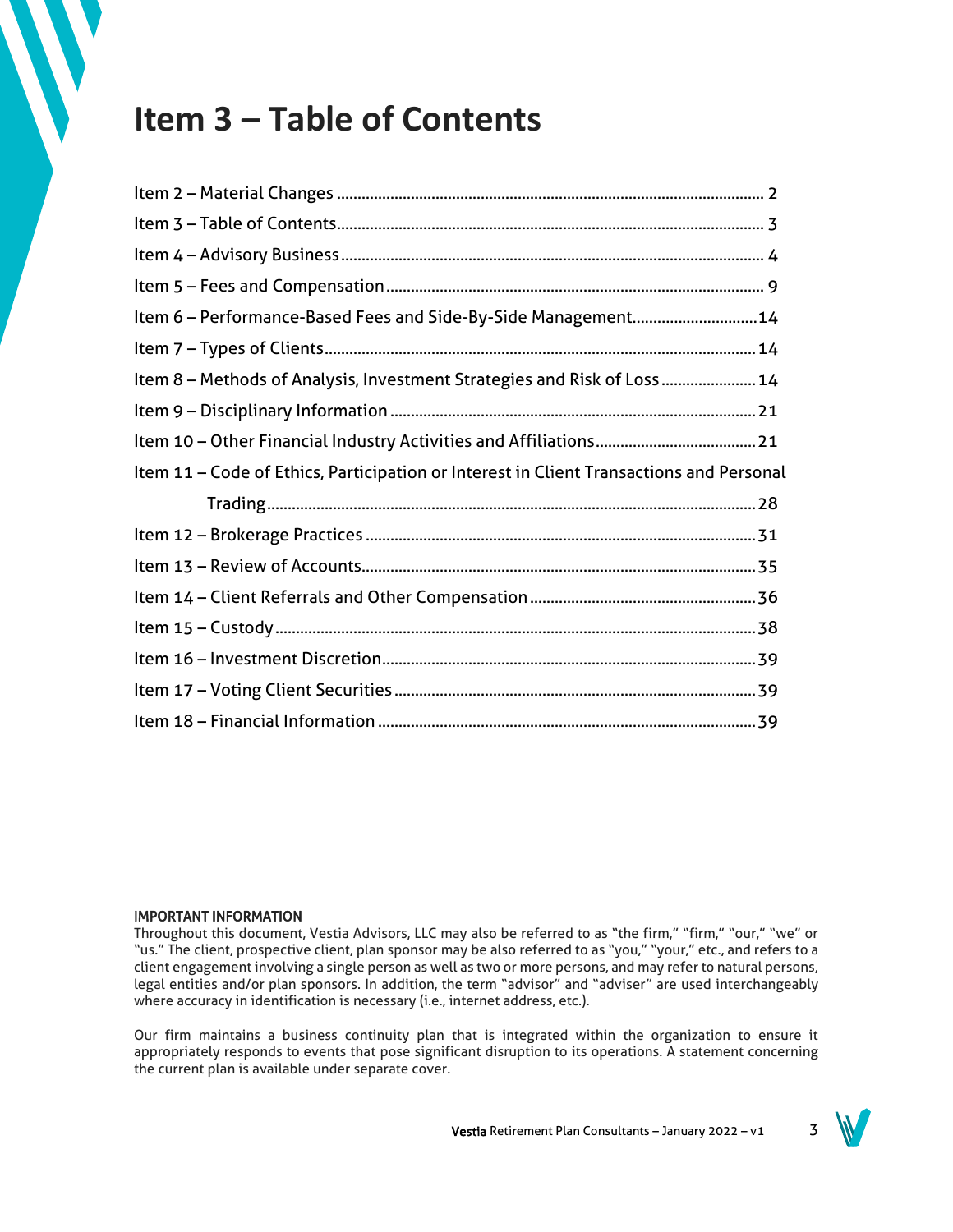## **Item 4 - Advisory Business**

## DESCRIPTION OF THE FIRM

Vestia Advisors, LLC is an Indiana domiciled limited liability company formed in 2017. We frequently operate under the trade names Vestia Personal Wealth Advisors and Vestia Retirement Plan Consultants. For the purpose of this brochure, we utilize Vestia Retirement Plan Consultants.

Our advisory firm is a subsidiary of Vestia Holdings, LLC; shares of which are owned by MD Advisory Services, LLC, CDH Financial, LLC, Sahwa Advisory Services, LLC, Abnormal Consulting, LLC, Kabrana, LLC, and 6174 Holdings, Inc. as well as other minority shareholders. Vestia Advisors, LLC does not control another financial industry entity, but our firm is under common control with Vestia Insurance, LLC, Vestia Ventures, LLC, Vestia Contract Negotiation, LLC, and Vestia Brokerage, LLC as noted in Item 10 of this brochure.

Vestia Retirement Plan Consultants is a registered investment advisor with United States Securities and Exchange Commission (SEC) and commenced business operations in January of 2018. Our firm and its associates may notice-file (register) and/or become licensed or meet certain exemptions to registration and/or licensing within other jurisdictions where investment advisory business may be conducted.

As of December 31, 2021, the Firm manages approximately \$576,816,378 in discretionary assets under management for approximately 556 clients. Vestia Retirement Plan Consultants manages approximately \$30,735,784 for approximately 17 clients of that total.

## DESCRIPTION OF SERVICES OFFERED

Vestia Retirement Plan Consultants provides a broad range of customized retirement plan solutions to its corporate clients including but not limited to fiduciary process oversight, core portfolio management, fiduciary guidance, and participant education services. In addition to our retirement plan services, we are available to serve individual investors and businesses interested in financial planning and portfolio management, as well as conduct educational workshops involving a range of planning and investing topics. Such details are found in a separate brochure that is made available to interested parties on request. It should be noted that we do not sponsor or serve as portfolio manager involving investment programs using wrapped (bundled) fees.

Prior to engaging us for services, each client will be provided with this Form ADV Part 2A firm brochure that includes a statement involving our privacy policy (Item 11), in addition to a brochure supplement about the representative(s) who will be assisting them. Our services are noted in the following paragraphs of this section ("item"), and their associated fees are stated in Item 5. Our firm will ensure that any material conflicts of interest have been disclosed that could be reasonably expected to impair the rendering of unbiased and objective advice, such as information found in Items 10 through 12 of this Brochure.

If the client wishes to engage our firm for its services, they must first execute a written

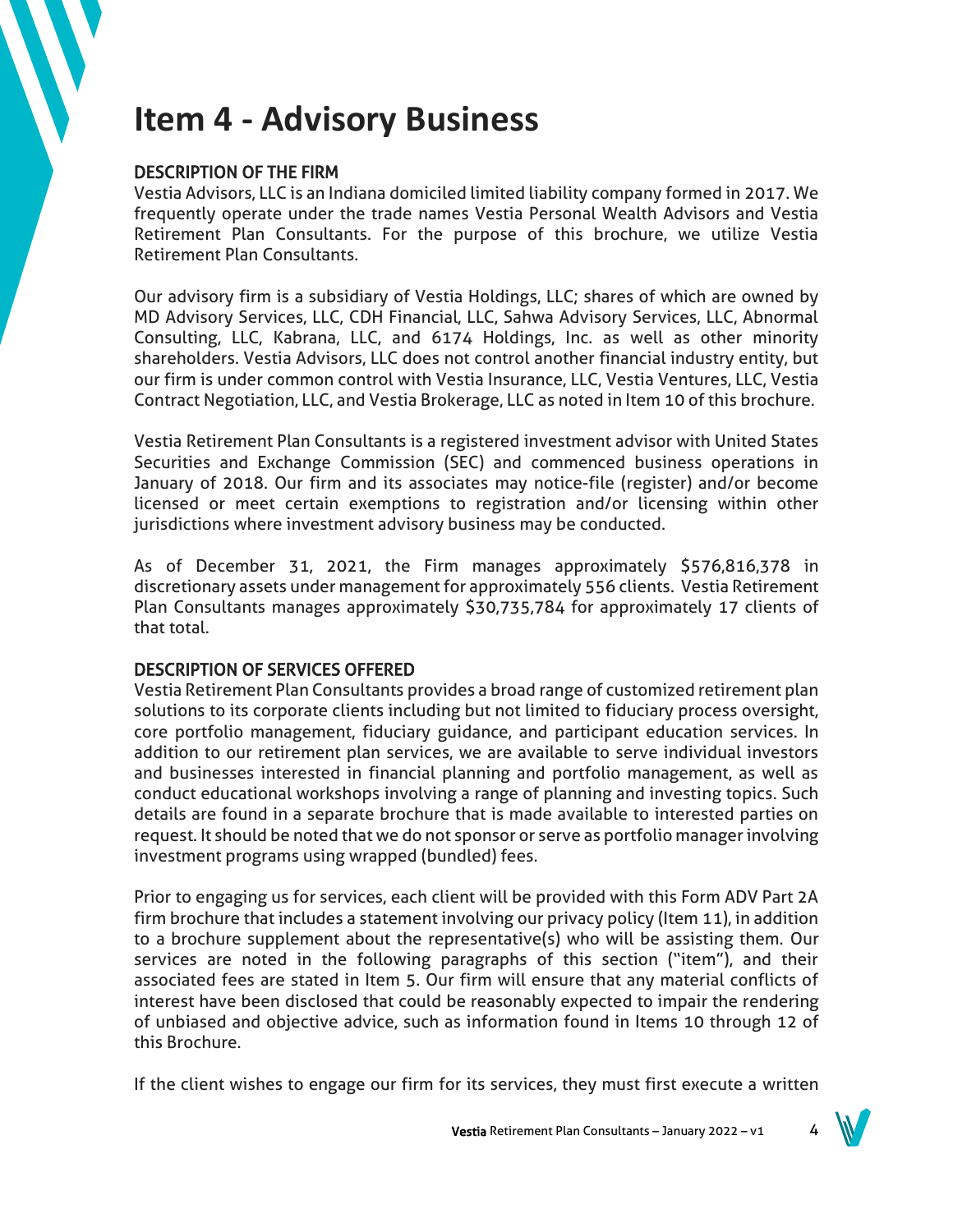engagement agreement with our firm. Thereafter further discussion and analysis will be conducted to determine financial need, goals, holdings, etc. Depending on the scope of the engagement, clients may be asked to provide the following information or documentation early in the process:

- Expectations of what you hope to achieve through our work together
- Information on current retirement plans and benefits provided
- Employee census information relevant to retirement plans
- Employment contracts or other business agreements
- Corporate financial statements or strategic planning items
- Completed risk profile questionnaires or other forms provided by our firm
- Other items that may have an impact on your financial situation

It is important that clients provide us with an adequate level of information and supporting documentation throughout the term of the engagement, including but not limited to: source of funds, income levels, and an account holder or their legal agent's authority to act on behalf of the account, among other information that may be necessary. This helps us determine the appropriateness of our planning strategies and/or investment recommendations. The information and/or financial statements provided by the client need to be accurate. Our firm may, but we are not obligated to, verify the information provided by a client which will then be used in the advisory process.

# **Vestia Service Offerings**

## VESTIA CORE PORTFOLIO MANAGEMENT

The Vestia Core Portfolio Management platform can be either a non-discretionary or a discretionary investment management platform where we oversee the design of the portfolios within your core retirement plan (for participant directed plans) or the full portfolio (for plans combining the balances of all participants for the process of portfolio design services). Our process focuses on optimizing participant choices to those that matter most in the long-term design of a portfolio.

## VESTIA FIDUCIARY GUIDANCE

Our retirement plan consulting services assist plan sponsors<sup>1</sup> in understanding the scope of their fiduciary duties and responsibilities, develop prudent practices and procedures to enable them to effectively discharge those duties and responsibilities, and document their actions and decisions. Our firm assists plan fiduciaries in the development of committee charters, fiduciary eligibility documentation, and committee meeting documentation, investment policy and other activities that generally relate to prudent plan governance. Also included is assistance in preparing an annual report to the board of director or trustees as our client deems prudent and appropriate.

<sup>&</sup>lt;sup>1</sup> Throughout this brochure, the term "plan sponsor" includes any person with the authority to review and implement plan investment decisions, such as executive management, investment committees, retirement plan committees, general counsel, plan advisor, etc.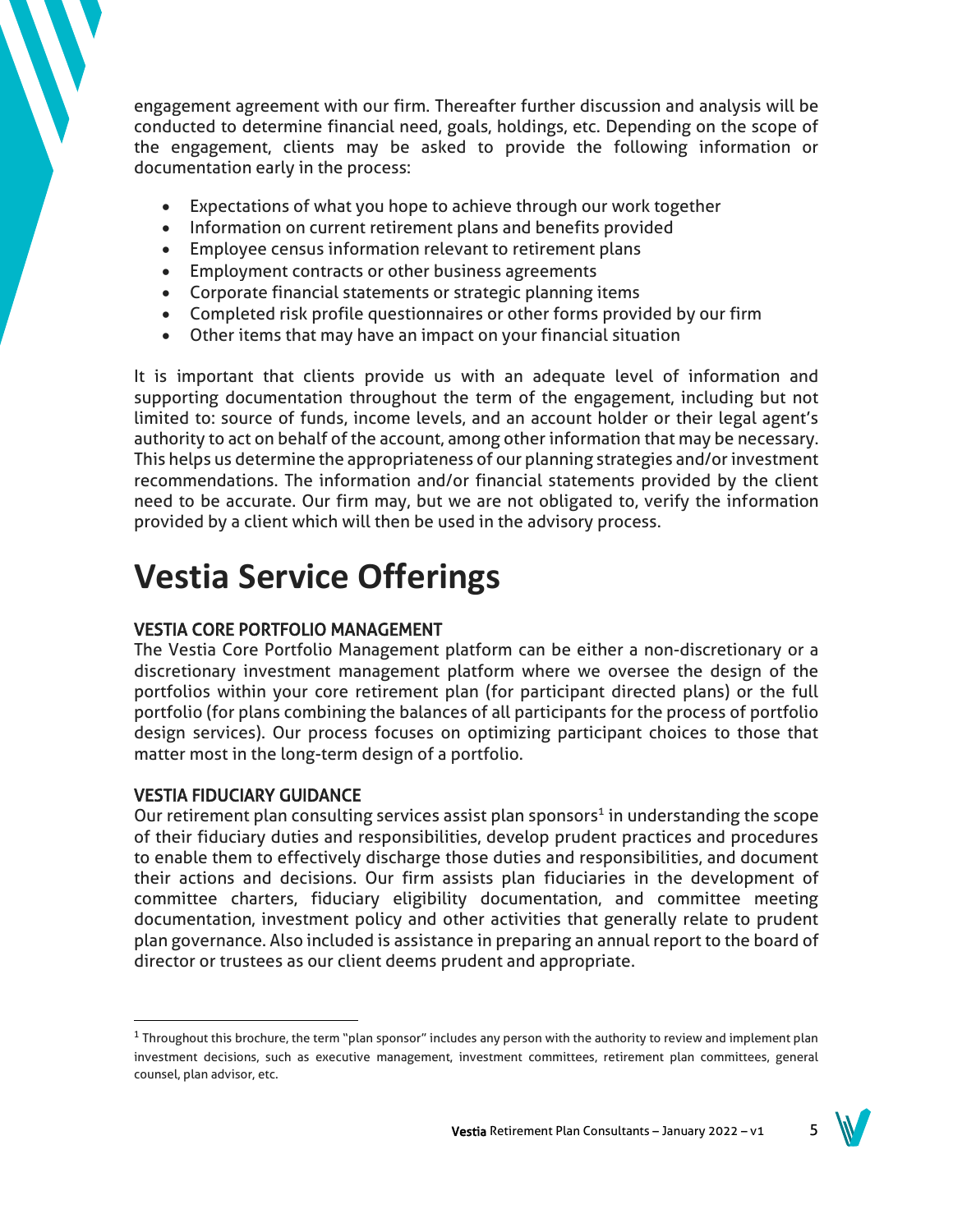Our firm is available to provide process assessments on the practices currently in place to manage fiduciary duties and responsibilities, as well as offer recommendation to improve current plan practices. We can assist in benchmarking service providers by evaluating existing providers and their expenses incurred for their services, and we can prepare a vendor request for information and complete an analysis of the vendor responses. We may be engaged pursuant to §3(21) and/or §3(38) of the Employee Retirement Income Security Act of 1974 ("ERISA"). Our level of account authority is defined in further detail in Item 16 of this brochure. We do not serve as an ERISA §3(16) plan third-party administrator ("TPA"), but we will assist the plan sponsor in identifying a TPA if appropriate.

## ERISA AND NON-ERISA PLANS

We are able to assist both ERISA and non-ERISA plans.

## VESTIA TRUE CHOICE™ RETIREMENT PLAN OPTIONAL ENHANCEMENT

The Vestia True Choice™ Retirement Plan option ("True Choice™") was designed with medical, dental, and other professional firms with multiple partners in mind. Through True Choice™ the core retirement plan platform is augmented with the additional option for plan participants to work with the advisor of his or her choice (even if they are outside of Vestia) through a limited self-directed brokerage account ("SDBA") option. In order to reduce plan audit deficiency risk, the participant's advisor must be able to interface with the plan's chosen custodian. This platform provides participants with the strong flexibility of advisor choice (they do not have to work with us if they have their own preferred advisor) with reduced plan audit risk compared to full open architecture platforms that do not limit participants to a chosen custodian.

## VESTIA DISCIPLINED WEALTH MANAGEMENT AND PERSONAL FINANCIAL PLANNING OPTIONAL ENHANCEMENTS

Participants with the option to utilize the Vestia True Choice™ SDBA option within a retirement plan may also elect to engage us individually to manage their plan assets and/or to assist them with personal financial planning.

Additionally, some executive compensation plans may provide access to our individual wealth management and financial planning services as a benefit for executives.

Our personal advisory services are addressed under separate cover in our Vestia Personal Wealth Advisors brochure.

## A PROCESS DESIGNED FOR BUSY PROFESSIONAL FIRMS

- First, an initial interview is conducted with the plan sponsor to discuss their current situation, goals, and the scope of services that may be provided by our firm.
- Prior to or during this first meeting, the plan sponsor will be provided with this Form ADV Part 2 retirement plan services brochure that includes a statement involving our privacy policy (see Item 11), as well as a brochure supplement about the representatives who will be assisting them. The firm will disclose any material conflicts of interest that could be reasonably expected to impair the rendering of

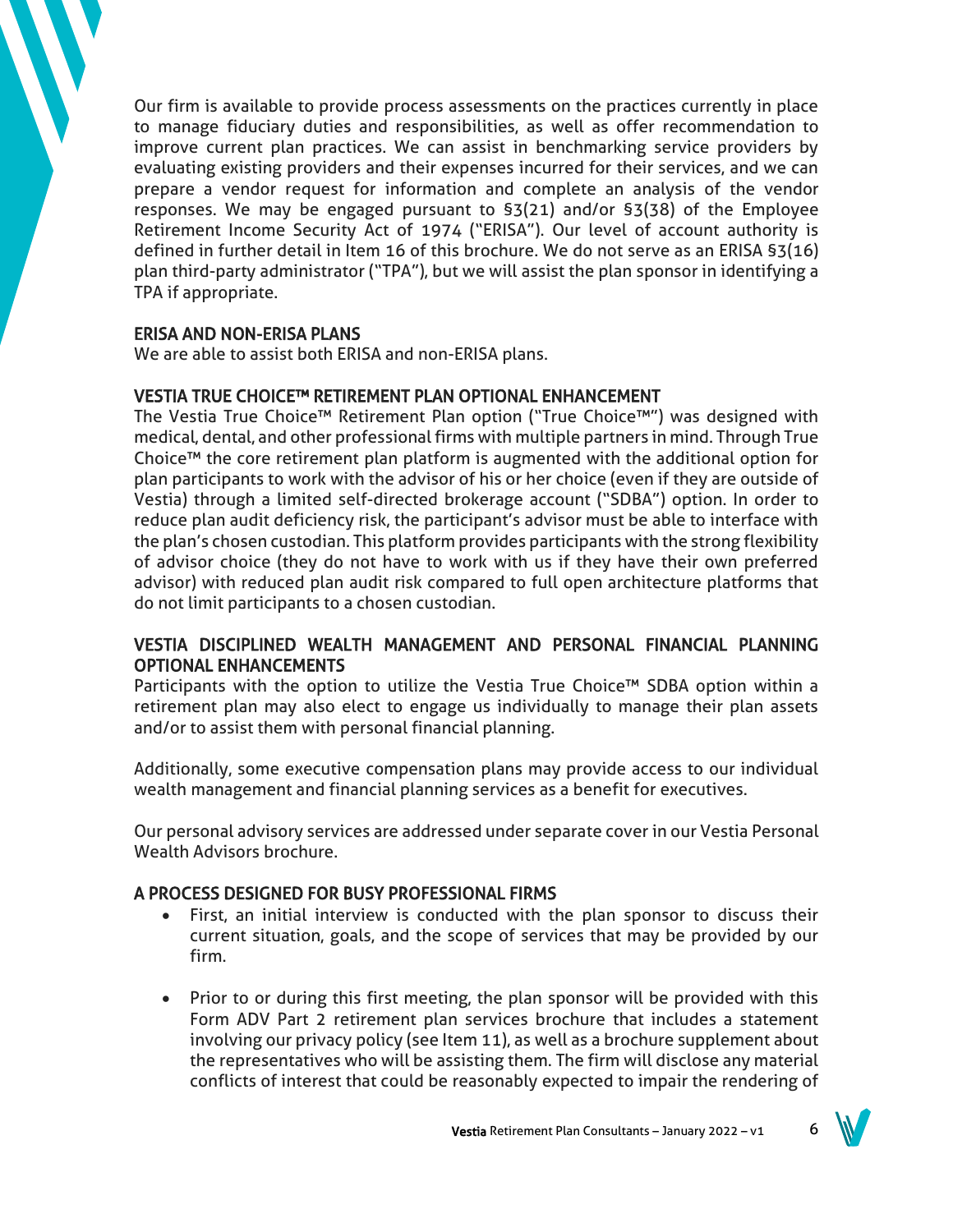unbiased and objective advice, such as information found in Items 10 through 12 and 14 of this brochure.

• If the plan sponsor wishes to engage our firm, parties must enter into a written agreement; thereafter, discussion and analysis will be conducted to determine plan requirements. We will then provide written recommendations and deliverables as specified within our engagement scope.

With respect to advisory services provided to a plan sponsor, we offer both fiduciary and non-fiduciary services:

Fiduciary Services:

- Serve as §3(21) investment co-fiduciary or §3(38) fiduciary to the plan
- Assist in the development and/or implementation of the plan's Investment Policy Statement ("IPS")
- Construct model portfolios for participant directed accounts
- Recommend and/or monitor investment options
- Review qualified default alternative ("QDIA")
- Assist in selection of an investment adviser to manage plan assets
- Assist in selection of participant level investment advice provider(s)
- Recommend retirement plan asset-class menu options for participant directed plans
- Review and/or implement an Investment Policy Statement ("IPS") for the plan

Non-Fiduciary Services:

- Implement Vestia True Choice™ or other SDBA of your choice
- Attend and/or facilitate plan committee meetings
- Assist in selection of your TPA
- Consult regarding your questions and communication with your plan's other service providers
- Review your testing and other compliance reports with you
- Educate plan committee members regarding their fiduciary role and requirements
- Deliver or create customized or generic participant education services
- Analyze the plan design to help drive employee participation
- Analyze the plan design to enhance tax efficiency
- Review plan objectives with you to make them more intentional
- Development and maintain the plan's fiduciary file
- Report on and monitor investment performance
- Offer other customized services as agreed upon

Our advisory firm does not provide direct legal or accounting services. With your consent, we will work with a professional of your choice to assist with the coordination and implementation of various strategies. You should be aware that these other professionals will charge you separately for their services and these fees will be in addition to our own advisory fee.

If your plan does not call exclusively for self-directed investing by participants, you may choose to engage our firm to assist with implementing investment strategies. For those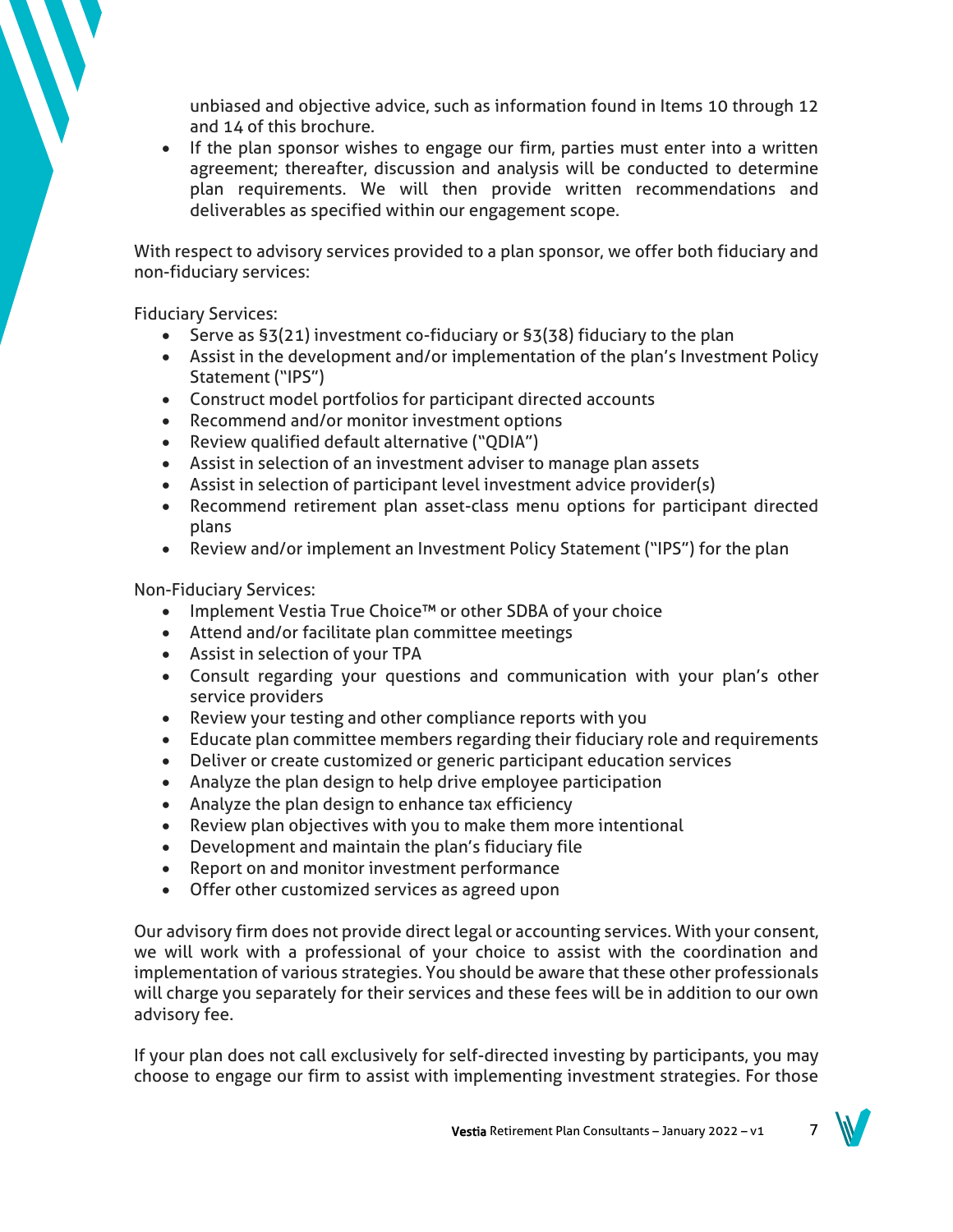plans where we serve as portfolio manager, we employ strategies and a range of investment vehicles as described in Item 8 of this brochure. When serving as a §3(21) cofiduciary of the plan, we manage plan portfolios on a non-discretionary basis as defined in Item 16. When serving as a §3(38) fiduciary of the plan, we manage portfolios on a discretionary basis as defined in Item 16. In either case, we will utilize your plan's IPS, observing reasonable investment constraints as stated in the IPS. For example, the plan may choose to exclude certain securities (e.g., options, stocks, illiquid securities, etc.). Investment guidelines should be designed to be specific enough to provide future guidance while allowing flexibility to work with changing market conditions. It will remain the plan sponsor's responsibility to promptly notify us if there is any change in the sponsor's financial situation and/or investment objectives for the purpose of our reviewing, evaluating or revising previous account restrictions or firm investment recommendations. We do not serve as either §3(21) co-fiduciary or §3(38) fiduciary for plans that are unwilling to implement an IPS.

Following our review and/or plan development, we may recommend the engagement of an institutional investment manager to serve as portfolio or fund manager. We evaluate a variety of information about sub-advisors which may include the independent managers' public disclosure documents, materials supplied by the independent managers themselves as well as other third-party analyses we believe to be reputable. Plans may be required to maintain a minimum asset size to be eligible for these services, and certain sub-advisors may require a higher asset-level to invest in their program in comparison to our own. We will inform the plan sponsor in advance of each sub-advisor's minimum criteria.

If engaging a sub-advisor to assist with management of the entire portfolio, we will provide the sub-advisor the plan's IPS so that they may develop the portfolio in accordance with plan policy. Sub-advisors invest in accordance with the strategies set forth in their own disclosure documents which will be provided to the plan sponsor prior to your employing these strategies. The selected sub-advisor often assumes discretionary authority over an account, and some of these programs may not be available for those clients who prefer an account to be managed under a nondiscretionary engagement or whom may have other unique account restrictions. At least annually thereafter a review will be performed from both a compliance and performance perspective to determine whether the selected sub-advisor remains an appropriate fit for plan portfolios.

#### VESTIA PARTICIPANT EDUCATION

Through the Vestia Participant Education services, we offer periodic educational sessions and/or ongoing tools for attendees desiring information on personal finance and investing. Alternatively, we can work with you to establish educational initiatives that align with your HR employee development strategy. This may lead to customized or generic videos or other electronic methods that you can house on your corporate intranet to provide real-time access for employees. Topics may include issues related to general financial planning, educational funding, estate planning, retirement strategies, implications involving changes in marital status, and various other current economic or investment topics. Unless our firm is hired by a participant independent of our arrangement with your company, these participant educational services are offered on a non-fiduciary basis consistent with and within the scope of the definition of general investment education in Department of Labor Interpretive Bulletin 96-1.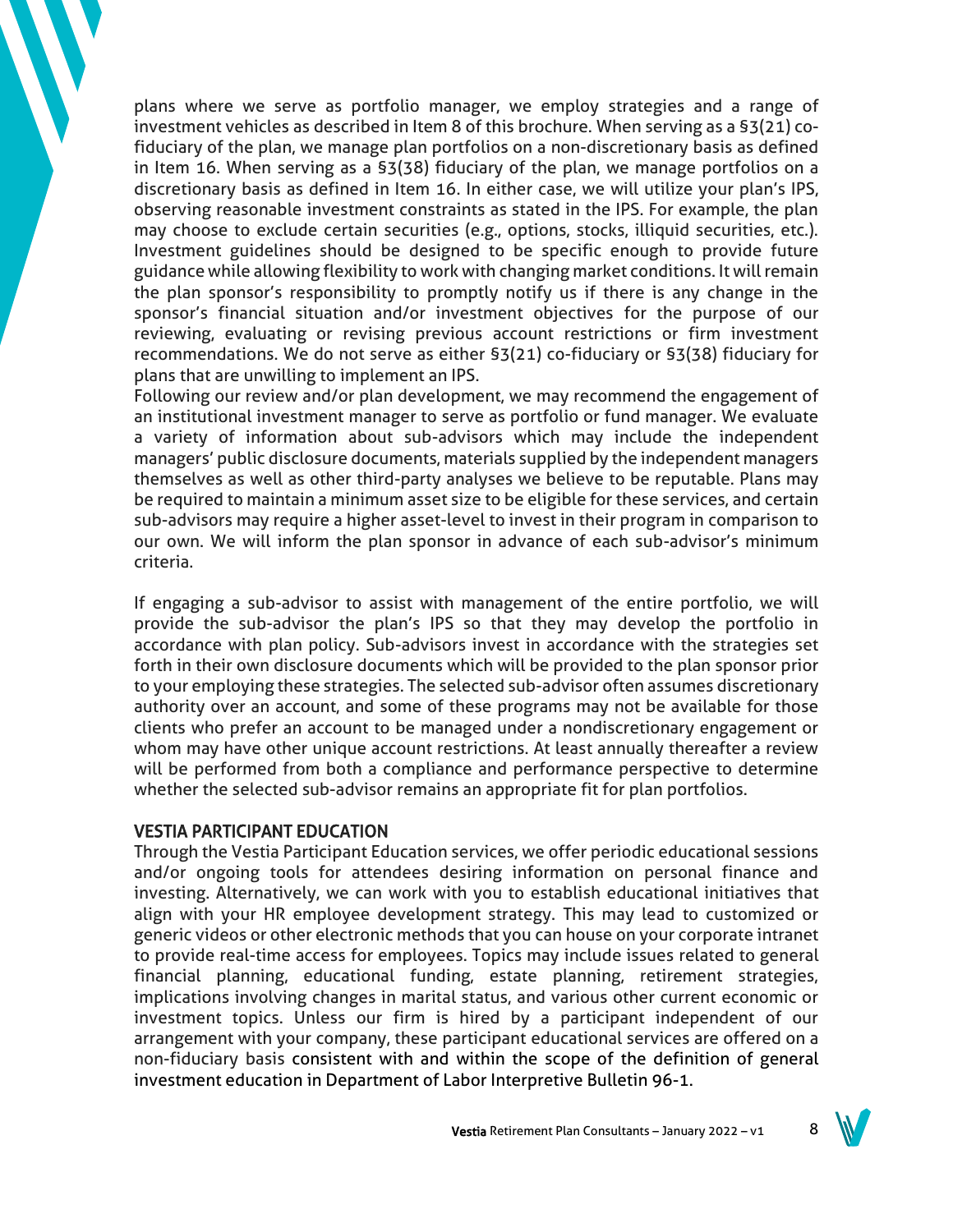## **Item 5 - Fees and Compensation**

Forms of payment are based on the types of services being provided, term of service, etc., and will be stated in the engagement agreement. Published fees are negotiable, and we may waive or discount our fees for our associates and their family members. Our firm reserves the right to deviate from its fee schedule should we deem circumstances appropriate.

Fees may be paid to our firm by check or draft from US-based financial institutions. With the plan sponsor's prior authorization, payment may also be made by credit card through a qualified, unaffiliated PCI compliant<sup>2</sup> third-party processor, or via withdrawal from the investment account held at the custodian of record by the custodian or TPA. Our firm does not accept cash, money orders or similar forms of payment for its engagements. We reserve the right to suspend some or all services once an account is deemed past due as defined within the client's Retirement Plan Services agreement(s).

## TYPES OF FEES AND PAYMENT SCHEDULES

Fees for our services vary widely by plan and depend on the complexity of the plan structure, number and makeup of plan participants, service needs of plan sponsors, and other factors. Plans agree to a plan structure in advance of services being rendered and could have fixed or asset-based fees, or any combination thereof.

## FIXED FEES

We offer both plan consultation and our internal portfolio management services on a fixed (retainer) fee basis; typically ranging from \$5,000 up to \$100,000 for more extensive engagements. The fee is to be paid on a calendar quarter basis, but we will accommodate requests for monthly payment cycles. The fee is paid to our firm in advance or arrears depending on your TPA's process and is due within the first 10 calendar days of each service period. We will prorate the first period's fee based on the number of days remaining in the first billing cycle.

We take into consideration factors such as the estimated amount of time dedicated to the engagement, project complexity, as well as the number of associates needed to meet program needs. When our fixed fee services include ongoing portfolio monitoring, the fee will reflect the assets that comprise the plan, number of participants, required review frequency, among other factors that will be described in writing within the agreement.

## ASSET-BASED FEES

Plan accounts may be charged a fixed fee (see above) and/or assessed an annualized asset-based fee that is paid quarterly, in advance, as indicated in Table 1 below. The fee is calculated by multiplying the quotient by the applicable number of basis points (one basis point equals 1/100 of one percent). The result is then divided by four to determine the quarterly fee.



 $^2$  For an explanation of the term "PCI," who the PCI Security Standards Council is, as well as its comprehensive standards to enhance payment card data security, please go t[o https://www.pcisecuritystandards.org/security\\_standards/index.php](https://www.pcisecuritystandards.org/security_standards/index.php)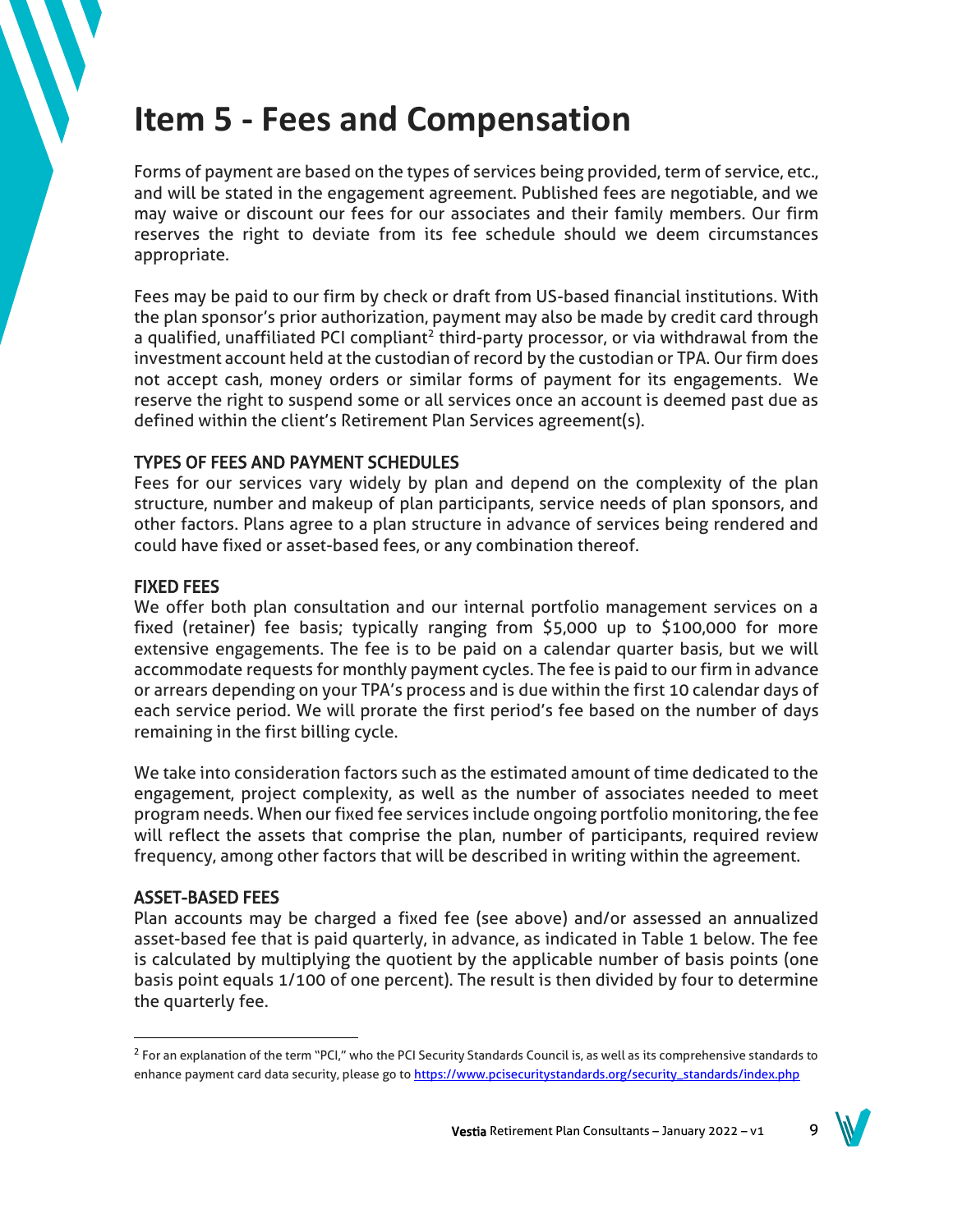Formula: ((quarter-end market value) x (applicable number of basis points))/4

| <b>Assets Under Management</b> | <b>Annualized Asset-Based Fee</b> |
|--------------------------------|-----------------------------------|
| All account values             | Up to but not to exceed 1.00%     |
|                                | (100 basis points)                |

## Table 1: Vestia Retirement Plan Services Fee Schedule

Advisory fees will be determined by the reporting account value as of the last market day of each quarter, and in consonance with the statement received from the custodian of record for the purpose of verifying the computation of our advisory fee. In the rare absence of a reportable market value, our firm may seek a third-party opinion from a recognized industry source (e.g., unaffiliated public accounting firm), and the plan sponsor and/or plan participant may choose to separately seek such an opinion at their own expense as to the valuation of "hard-to-price" securities if they believe it to be necessary.

The first billing cycle will begin once the engagement agreement is executed with our firm and assets have settled into the plan account(s) held by the custodian of record. Advisory fees for partial quarters will be prorated based on the remaining days in the reporting period. Fee payments will generally be assessed within the first 10 days of each billing cycle. Deducted fees will be noted on account statements that the plan sponsor and/or participant (per the engagement) receives from the custodian of record and/or third-party administrator on a quarterly or more frequent basis.

By signing our firm's engagement agreement, as well as the selected custodian account opening documents and/or TPA forms, the plan sponsor/participant will be authorizing the withdrawal of both advisory and transactional fees (described below) from their account. The withdrawal of these fees will be accomplished by the selected custodian or TPA, not by our firm, and our advisory fees will be remitted directly to our firm. Alternatively, the plan sponsor may request to directly pay our advisory firm its portfolio management fee in lieu of having the advisory fee withdrawn from plan accounts. Our valuation assessment will remain the same as described above, and the plan's direct payment must be received by our firm within 10 days of our invoice. We do not accommodate requests for direct payment from plan participants for our retirement plan fiduciary or non-fiduciary services.

## VESTIA DISCIPLINED & EMERGING WEALTH MANAGEMENT, VESTIA PRIVATE CAPITAL, AND PERSONAL FINANCIAL PLANNING OPTIONS

Participants with the option to utilize the Vestia True Choice™ SDBA option within a retirement plan may elect to engage us individually to manage their plan assets. Under separate cover, Vestia Personal Wealth Advisors offers individual wealth management and financial planning services to clients through the Vestia Disciplined or Emerging Wealth Management platforms, Vestia Private Capital platform, and other individual financial planning platforms. See Section 5 of our comparable brochure for Vestia Personal Wealth Advisors for specific information related to fees for personal advisory services but note that clients opting for personal advisory services will generally pay more for a more customized experience than that provided directly through our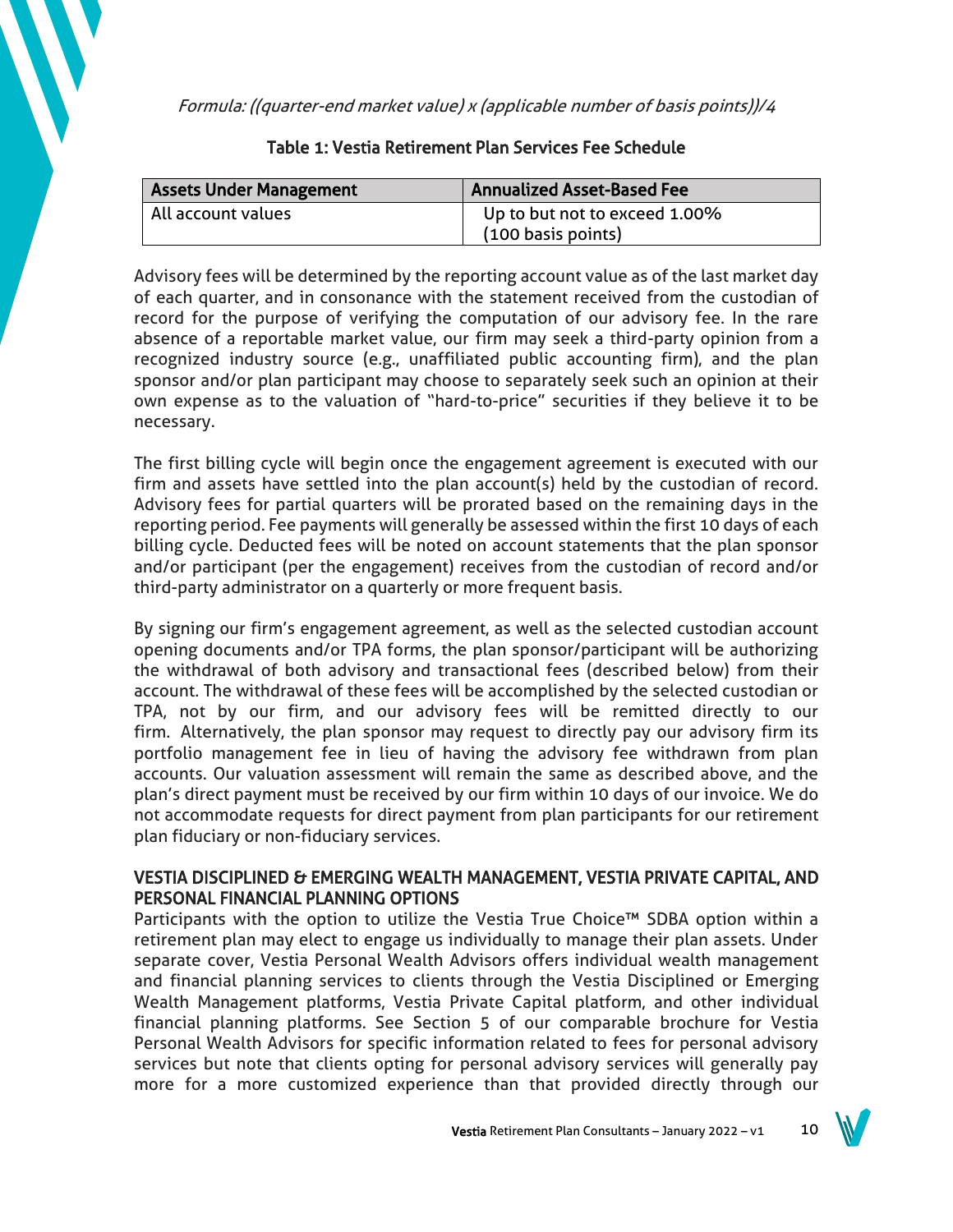retirement plan services.

## VESTIA PARTICIPANT EDUCATION

Vestia Participant Education workshops and seminar services may either be included as a broader retirement plan services offering or individually through the assessment of a fee of up to \$50 per participant or an all-encompassing fixed fee for the entire group. Educational sessions may be paid by an event sponsor, such as an employer or an association. The workshop fee, if any, will be announced in advance and will be determined by the length of the event, the number and expertise of the presenters involved, and whether or not educational materials are being provided. Payment will be due on or prior to the first day of the scheduled workshop.

Vestia Participant Education tools may be provided to plan participants on a fixed-fee subscription basis or for an asset-based fee. Plan sponsors are notified of all potential participant costs in advance of any tools being offered. Any costs may be paid directly by the employer or through an optional offering to plan participants.

As a result of these educational sessions or tools, some plan participants may choose to engage us for personal financial advisory services. These services are described under separate cover of the Vestia Personal Wealth Advisors brochure available at www.adviserinfo.sec.gov.

## ADDITIONAL CLIENT FEES

Any transactional or service fees (sometimes termed brokerage fees) assessed by a selected service provider (i.e., a custodian), sub-advisor fees, individual retirement account fees, qualified retirement plan or account termination fees will be borne by the account holder as stated in current, separate fee schedules of any selected service provider. Plan sponsors and participants will be notified of any future changes to custodial fees by the custodian of record and/or TPA. Fees paid by our clients to our firm for our advisory services are separate from any of these fees or other similar charges. In addition, our advisory fees are separate from any internal fees or charges a client may pay involving mutual funds, exchange-traded funds (ETFs), exchange-traded notes (ETNs), or other similar investments. Additional information about our fees in relationship to our business practices are noted in Items 12 and 14 of this document.

## EXTERNAL COMPENSATION

Our firm does not charge or receive a commission or a mark-up on securities transactions, nor will the firm or an associate be paid a commission on the purchase of a securities holding that is recommended to a client. We do not receive "trailer" or SEC Rule 12b-1 fees from an investment company that may be recommended to a client. Fees charged by such issuers are detailed in prospectuses or product descriptions and interested investors are always encouraged to read these documents before investing. Our firm and its associates receive none of these described or similar fees or charges.

The Plan retains the right to purchase recommended or similar investments or insurance products through a service provider of their choice. Note that many sub-advisors do not make themselves directly available to the investing public.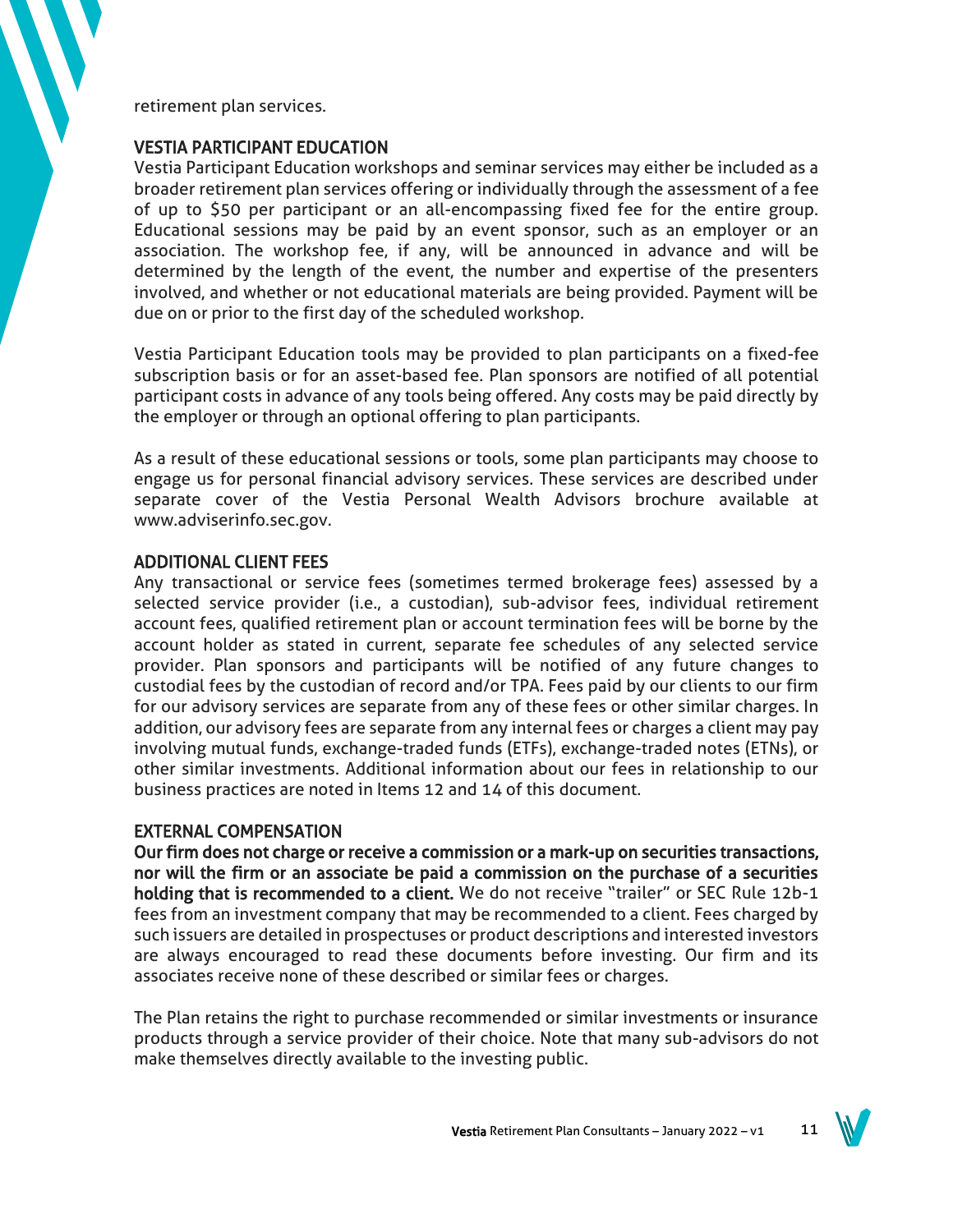Plan participants engaging us for personal wealth management services will generally pay more for the management of their retirement plan accounts than if they did not engage us for personal advisory services. This is due to the more customized nature of our personal advisory services. In many cases, not all plan participants will qualify for our personal wealth management services due to our minimum fees.

## ACCOUNT ADDITIONS AND WITHDRAWALS

Plans may make additions to and withdrawals from their account at any time, subject to available liquidity, plan design, and the Firm's right to terminate an account. In an assetbased fee arrangement, if assets in excess of \$10,000 are deposited into or withdrawn from an account after the inception of a billing period, the fee payable with respect to such assets is adjusted to reflect the interim change in portfolio value. For the initial period of an engagement, the fee is calculated on a pro rata basis. In the event the advisory agreement is terminated, the fee for the final billing period is prorated through the effective date of the termination and the outstanding or unearned portion of the fee is charged or refunded to the client, as appropriate. Not all TPAs and/or record keeper's are able to accommodate this billing methodology. In cases where the TPA is unable to accommodate this billing methodology, asset-based fees will be calculated quarterly in advance.

## TERMINATION OF SERVICES

Either party may terminate the plan engagement agreement at any time in writing. We do not accept verbal notifications involving retirement plans. For those plan sponsors who utilize our portfolio management services, our firm will not be responsible for future allocations, investment advice or transactional services (except closing transactions) upon receipt of termination notice. It will also be necessary that we inform the custodian of record and/or TPA serving the plan that the relationship between our firm and the plan has been terminated.

If our Form ADV Part 2A firm brochure was not delivered to the plan sponsor prior to entering into the engagement contract, then the plan sponsor has the right to terminate the engagement without fee or penalty within five business days after entering into the agreement. If a plan sponsor terminates an engagement after this five business-day rescission period, they may be assessed fees for any time or charges incurred by our firm in the preparation of their plan, and we may assess our asset-based fee on a prorated basis from the date of last payment to the date of termination. We will promptly return any unearned amount upon receipt of a written termination notice. Earned fees in excess of a client's deposit will be billed at the time of termination.

## VESTIA PERSONAL WEALTH ADVISORS (a DBA of Vestia Advisors, LLC)

Vestia Personal Wealth Advisors, LLC is a registered investment advisor with the U.S. Securities and Exchange commission that provides customized financial planning, portfolio management, and business consulting services, in addition to educational workshops involving a range of planning and investing topics. No advisory client is obligated to use the services of our affiliated Investment Advisor Representatives.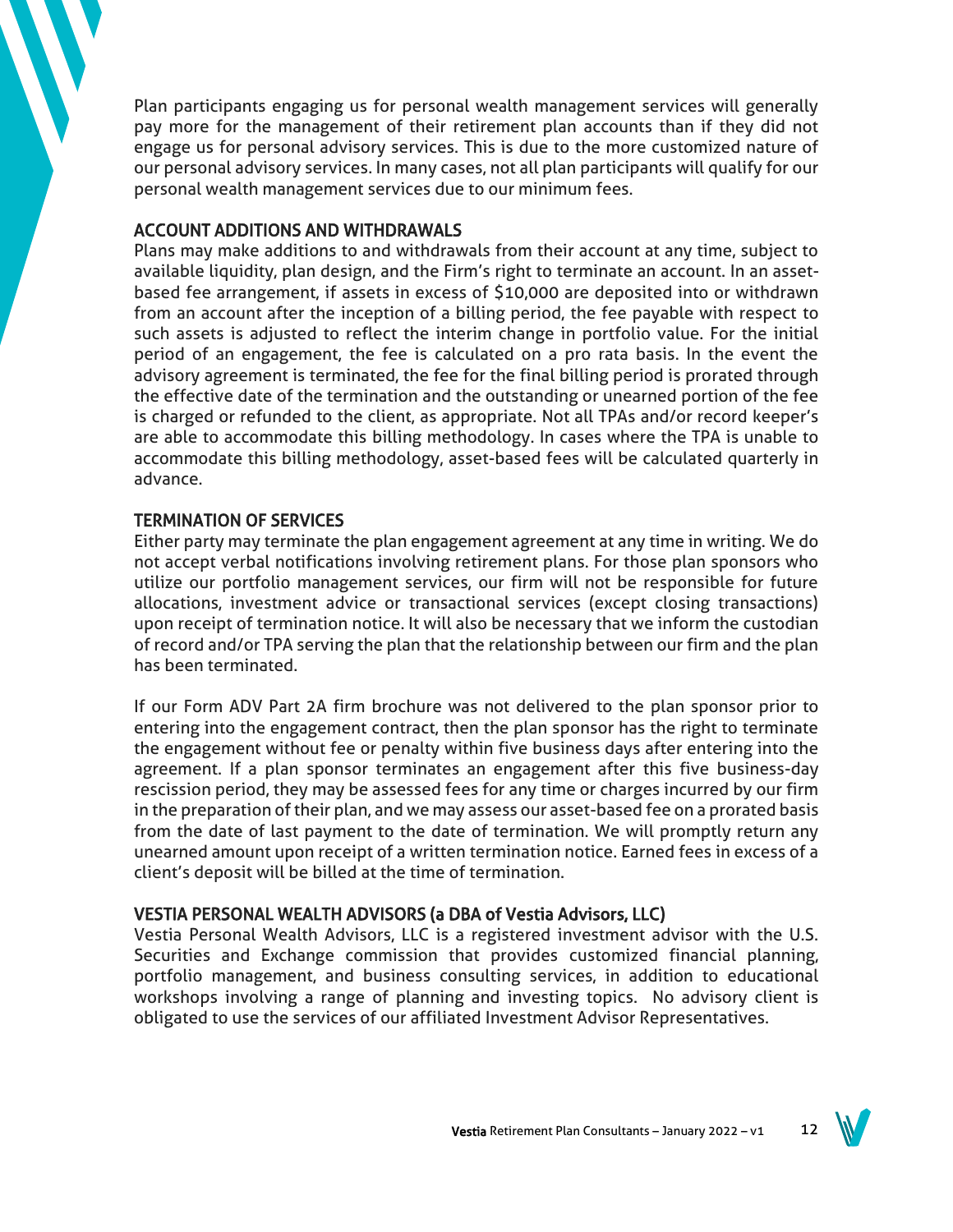## VESTIA INSURANCE, LLC

Vestia Insurance, LLC is a licensed insurance brokerage agency that provides nonvariable/fixed insurance brokerage and referral services for certain advisory clients of Vestia. Some supervised personnel of our Firm are also licensed insurance agents who represent our insurance agency. No advisory client is obligated to use the services of our affiliated insurance agency or agents.

## VESTIA BROKERAGE, LLC

Vestia Brokerage, LLC is an affiliated entity that participates in expense sharing with our other affiliated entities and is funded by our personnel who are also Registered Representatives of a registered broker/dealer. No advisory client is obligated to use the services of our personnel who are also Registered Representatives.

## VESTIA CONTRACT NEGOTIATION, LLC

Vestia Contract Negotiation, LLC is an affiliated contract negotiation entity that helps physicians, dentists, and other executives negotiate their employment contracts. This entity also helps businesses to establish competitive contract structures in order to attract and retain top talent. No advisory client is obligated to use the services of our affiliated contract negotiation entity.

## VESTIA VENTURES, LLC

Vestia Ventures, LLC is an affiliated consulting and management firm that provides services in exchange for cash, equity, or both. Clients of Vestia Personal Wealth Advisors do not directly compensate Vestia Ventures, LLC for services, however, Vestia Ventures, LLC may receive cash or equity compensation in exchange for services provided to businesses or funds in which Vestia Personal Wealth Advisors' clients elect to invest through the Vestia Private Capital platform or through the Mammoth Research, LLC platform. Additionally, Vestia Ventures, LLC will be compensated with a percentage of the recovery earned by Vestia Personal Wealth Advisors clients or client's entities for utilization of the research and development tax planning consulting services provided by American Incentive Advisors LLC. No advisory client is obligated to invest in any of the investments made available through the Vestia Private Capital platform or the Mammoth Research, LLC platform.

#### HELD AWAY METHOD, LLC

Held Away Method, LLC is an affiliated entity that owns and may license intellectual property. Clients of Vestia Personal Wealth Advisors do not compensate Held Away Method, LLC.

#### MAMMOTH INVESTORS, LLC

Mammoth Investors, LLC owns Mammoth Scientific, LLC and Mammoth Research, LLC. Mammoth Scientific, LLC is in the process of filing to become an Exempt Reporting Advisor that manages certain Reg D investments in the affiliated Mammoth Private Capital, LLC family of funds. Mammoth Research, LLC is a private investment matchmaking platform in the process of filing to become a registered Broker/Dealer. Vestia Ventures, LLC owns a minority interest in Mammoth Investors, LLC and other Vestia personnel individually, or through entities under control by Vestia personnel have additional ownership in Mammoth Investors, LLC and will have ownership in the Mammoth Private Capital funds.

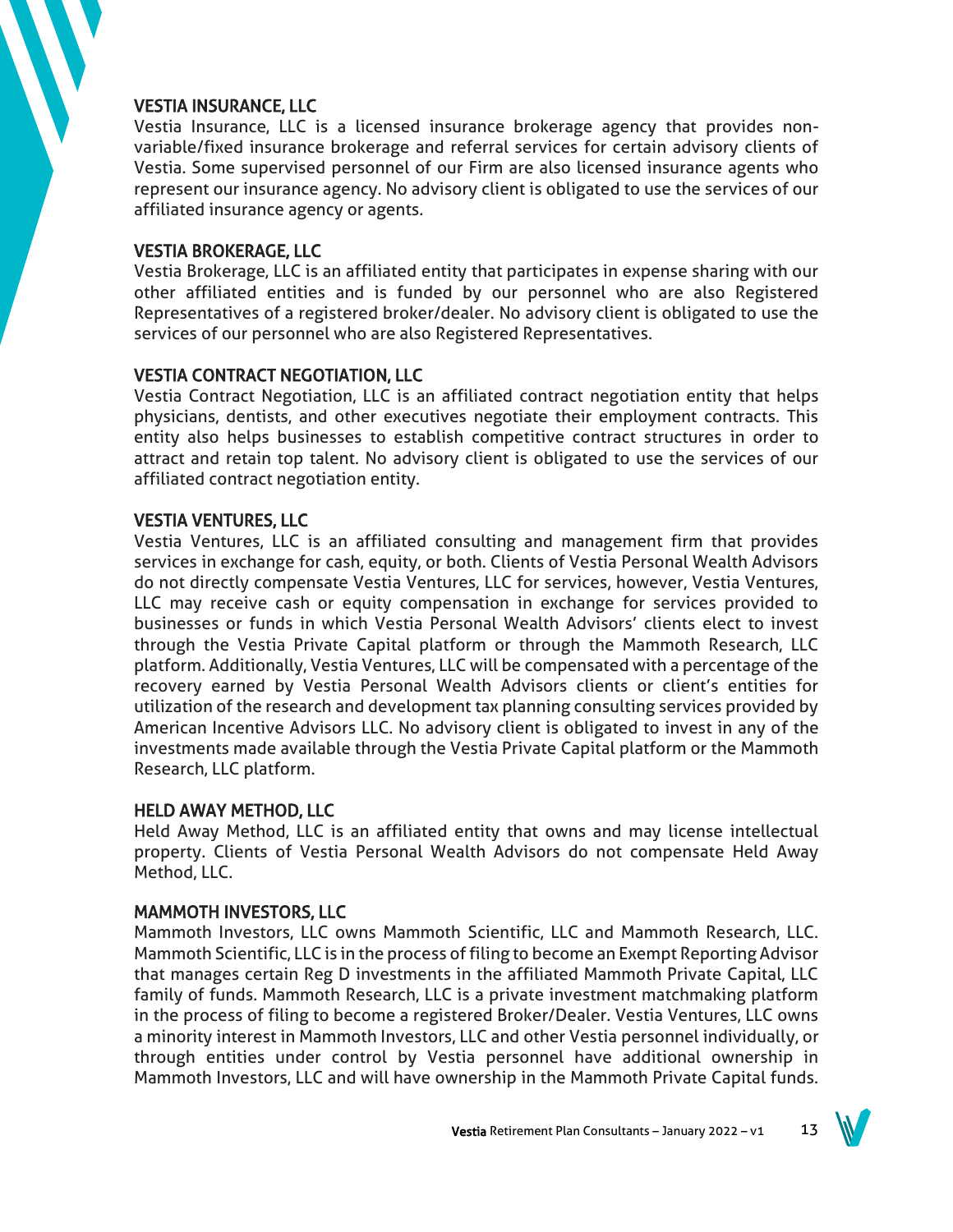Clients accessing investments through the Mammoth Research, LLC platform or investing in venture capital funds managed by Mammoth Scientific, LLC may indirectly compensate Vestia Personal Wealth Advisors personnel due to their ownership in Vestia Ventures, LLC or their ownership in Mammoth Investors, LLC. No advisory client is obligated to invest in any of the investments made available through the Mammoth entities described above.

# **Item 6 - Performance-Based Fees and Side-By-Side Management**

Our firm's advisory fees will not be based on a share of capital gains or capital appreciation (growth) of any portion of managed funds, also known as performancebased fees. Our fees will also not be based on side-by-side management, which refers to a firm simultaneously managing accounts that do pay performance-based fees (such as a hedge fund) and those that do not.

## **Item 7 - Types of Clients**

Our firm provides retirement plan services to defined benefit plans (pensions, etc.), defined contribution plans (e.g., 401k, 403b, 457, profit sharing, SEP IRA, etc.), and hybrid plans (e.g., cash balance plans). We serve plans that fall under ERISA and plans that do not fall under ERISA. We serve medical and dental practices, professional services firms, and businesses of all sizes. Additionally, individuals and high net worth individuals, foundations, and other charitable organizations are served under separate brochure and agreement. Please refer to Section 4 of the Vestia Personal Wealth Advisors comparable brochure for information involving services requirements. We will inform plan sponsors in advance about any minimum account requirements involving sub-advisors. We reserve the right to decline services to any prospective client for any nondiscriminatory reason.

# **Item 8 - Methods of Analysis, Investment Strategies and Risk of Loss**

## INVESTMENT STRATEGY

Vestia Retirement Plan Consultants relies on an investment philosophy that is founded on evidence-based academic research, such as Modern Portfolio Theory and the Fama-French Factor Model, and established discoveries in behavioral finance. Modern Portfolio Theory advocates that it is not enough to look at the expected risk and return of one particular asset class. By investing in more than one asset class, an investor may be able to reap the benefits of diversification – most importantly, a reduction in the risk level of the portfolio. The Fama-French Factor Model, through research, found that over long periods of time, value stocks tend to outperform growth stocks, and, similarly, small cap stocks tend to outperform large cap stocks, and equities tend to outperform fixed income securities, among other factors.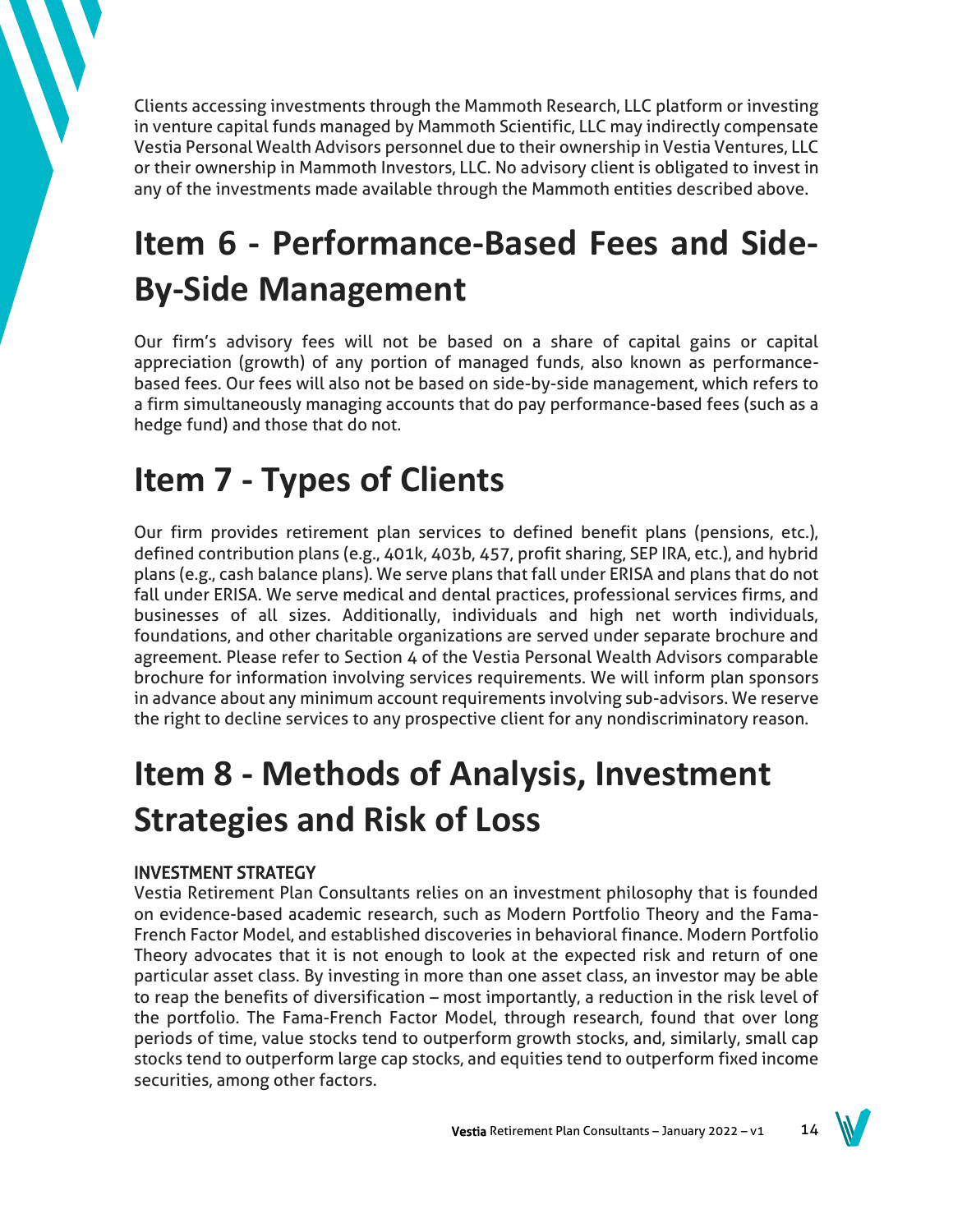Our investing philosophy is based on these basic principles:

- Develop well diversified portfolios that feature a broad range of market sectors and asset classes
- Use market-based investments, not manager-based investments unless it is for a very small portion of your portfolio that will be invested in private equity, private business ownership, or private real estate
- Hold the investments for a long period of time
- Periodically reallocate the investments as conditions warrant
- Strategically rebalance the portfolio as needed to maintain the desired level of risk exposure
- When combined with the Vestia Disciplined Wealth Management platform (as provided for under cover of the Vestia Personal Wealth Advisors comparable brochure) our process also focuses on optimizing the long-term interaction of each of your accounts in order to create greater tax efficiency, improve consistency of risk management, and minimize aggregate costs. $3$

Vestia's investing platform is diversified and invests primarily in no-load mutual funds and ETFs. This approach cannot ensure investment success or prevent loss in a declining market. Past performance is no guarantee of future results.

## METHODS OF ANALYSIS AND INVESTMENT SELECTION

Based on the Vestia Disciplined Wealth Management client agreement that clients execute, Vestia Personal Wealth Advisors is granted discretionary authority to implement client-approved investment strategies. Investments are selected based on past performance (as applicable), portfolio turnover, fees and a variety of academic statistics including volatility, price movement, risk-adjusted return, etc. These statistics are provided by third-party vendors and the investment sponsors and are evaluated by our portfolio manager as well as our investment committee, on both an absolute and a relative basis, while relying on standards set by Vestia Personal Wealth Advisors.

#### RISK OF LOSS

Our firm believes its strategies and investment recommendations are designed to produce the appropriate potential return for the given level of risk; however, there is no guarantee that a planning goal or investment objective will be achieved. Past performance is not necessarily indicative of future results. Investing in securities involves risk of loss that clients should be prepared to bear. While the following list is not exhaustive, we provide some examples of such risk in the following paragraphs, and we believe it is important that our clients review and consider each prior to investing.

## Active Investment Management

A portfolio that employs active management strategies may, at times, outperform or underperform various benchmarks or other strategies. In an effort to meet or surpass these benchmarks, active portfolio management may require more

<sup>&</sup>lt;sup>3</sup> Participants opting for individual wealth management services will usually pay more for wealth management services than if they only utilized the core plan.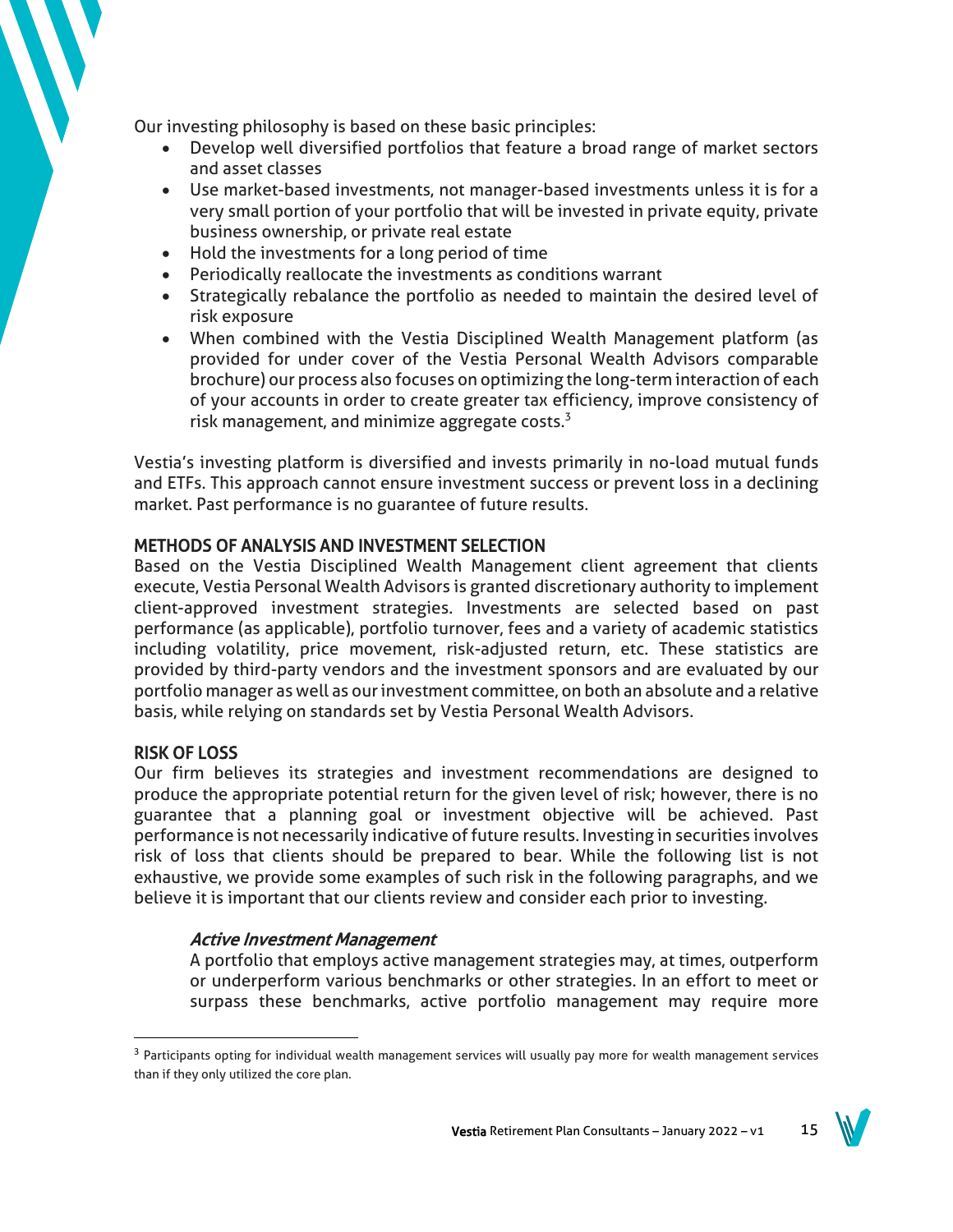frequent trading or "turnover." This may result in shorter holding periods, higher transactional costs and/or taxable events generally borne by the client, thereby potentially reducing or negating certain benefits of active asset management. The Firm takes the best interest of the client(s) into consideration when employing an active investment management strategy.

## Company Risk

When investing in securities, such as stocks, there is always a certain level of company or industry-specific risk that is inherent in each company or issuer. There is the risk that the company will perform poorly or have its value reduced based on factors specific to the company or its industry. This is also referred to as unsystematic risk and can be reduced or mitigated through diversification.

## Currency Risk

The risk of loss from fluctuating foreign exchange rates when a portfolio has exposure to foreign currency or in foreign currency traded investments is known as currency risk.

## Equity (Stock) Risk

Common stocks are susceptible to general stock market fluctuations and to volatile increases or decreases in value as market confidence in and perceptions of their issuers change. If an investor held common stock or common stock equivalents of any given issuer, they may be exposed to greater risk than if they held preferred stocks and debt obligations of the issuer.

Preferred stocks can be affected by interest rate and liquidity risks (described in adjacent paragraphs). Also note that their dividend payment is not guaranteed; some are subject to a call provision, meaning the issuer can redeem its preferred shares on demand, and usually when interest rates have fallen.

## ETF/ETN and Mutual Funds

The risk of owning ETFs/ETNs and mutual funds reflect their underlying securities (e.g., stocks, bonds, derivatives, etc.). These forms of securities typically carry additional expenses based on their share of operating expenses and certain brokerage fees, which may result in the potential duplication of certain fees. Certain ETFs and indexed funds have the potential to be affected by "active risk;" a deviation from its stated index (e.g., S&P 500).

While many ETFs/ETNs and index mutual funds are known for their potential taxefficiency and higher "qualified dividend income" (QDI) percentages, there are asset classes within these investment vehicles or holding periods within that may not benefit. Shorter holding periods, as well as commodities and currencies (that may be a holding within an ETF/ETN or mutual fund), may be considered "nonqualified" under certain tax code provisions. A holding's QDI will be considered when tax-efficiency is an important aspect of the client's portfolio.

Leveraged and/or inverse ETFs attempt to achieve multiples of the performance of an index or benchmark through the opposite (inverse) of the performance of

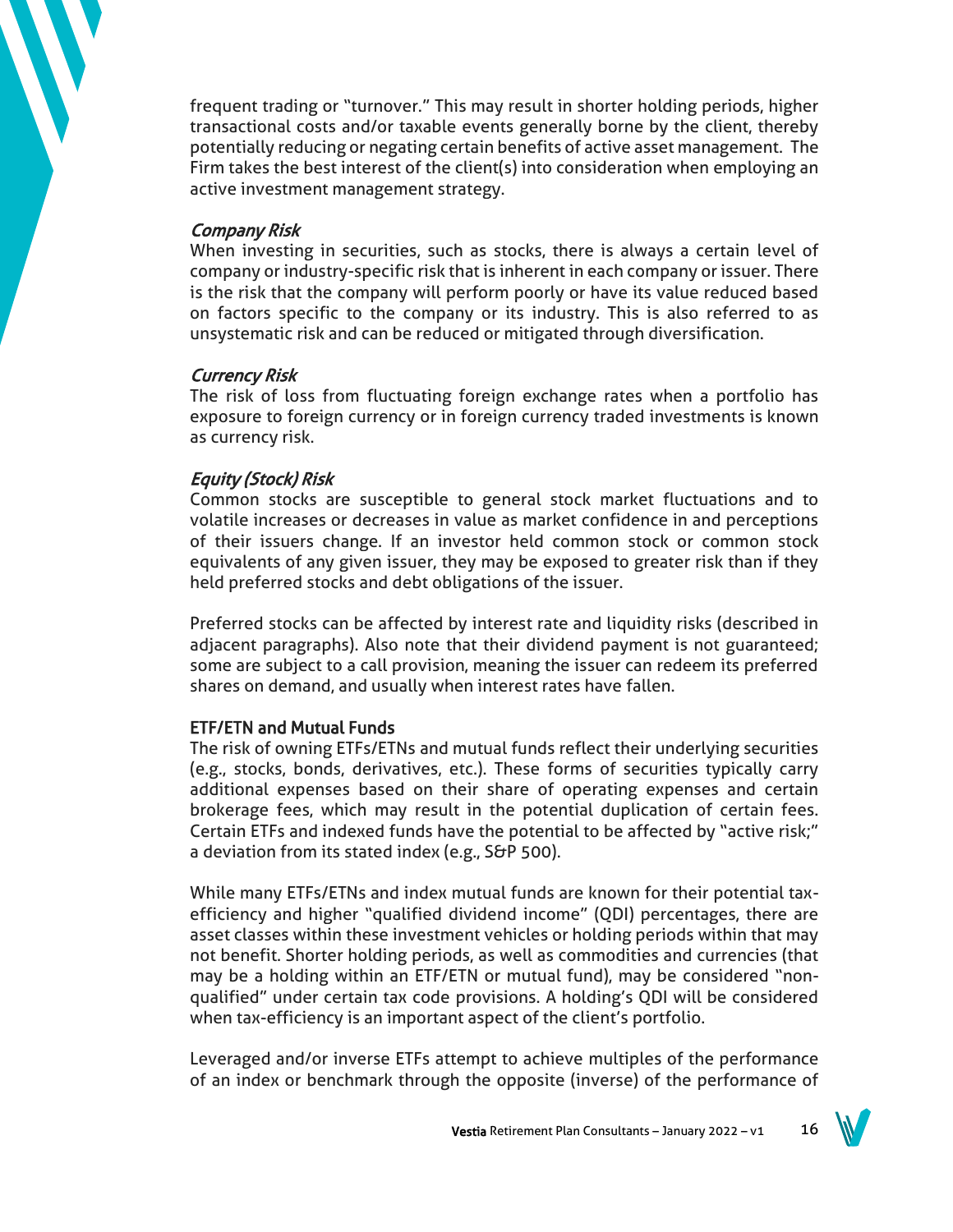the tracked index or benchmark. This strategy attempts to profit from, or hedge exposures to, downward drifting markets. There is risk involving this strategy and part of the concern is based on the fact that leveraged and inverse exchange traded funds "reset" daily, which means they are designed to achieve their stated objectives on a daily basis. It is due to the compounding effect of daily adjustments that ETF performance over longer periods of time can differ significantly from the performance (or inverse of the performance) of an underlying index or benchmark during the same period. This effect can be magnified during volatile markets. If effects contrary to the ETF strategy occur, losses may be significant; therefore, leveraged and/or inverse ETFs will be considered for portfolios either properly hedged or for clients able to sustain potentially higher risks. Leveraged and inverse ETFs will not be used in portfolios where a "buy-and-hold" philosophy is important.

#### Failure to Implement

Our planning clients are free to accept or reject any or all of the recommendations made to them. While no advisory firm can guarantee future performance, no plan can succeed if it is not implemented. Clients who choose not to take the steps recommended in their plan may face an increased risk that their stated goals and objectives will not be achieved.

#### Financial Risk

Excessive borrowing to finance a business operation increases profitability risk because the company must meet the terms of its obligations in good times and bad. During periods of financial stress, the inability to meet loan obligations may result in bankruptcy and/or a declining market value.

### Fixed Income Risks

Various forms of fixed income instruments, such as bonds, money market or bond funds may be affected by various forms of risk, including:

#### Credit Risk

The potential risk that an issuer would be unable to pay scheduled interest or repay principal at maturity, sometimes referred to as "default risk." Credit risk may also occur when an issuer's ability to make payments of principal and interest when due is interrupted. This may result in a negative impact on all forms of debt instruments, as well as funds or ETF share values that hold these issues. Bondholders are creditors of an issuer and have priority to assets before equity holders (i.e., stockholders) when receiving a payout from liquidation or restructuring. When defaults occur due to bankruptcy, the type of bond held will determine seniority of payment.

#### Interest Rate Risk

The risk that the value of the fixed income holding will decrease because of an increase in interest rates.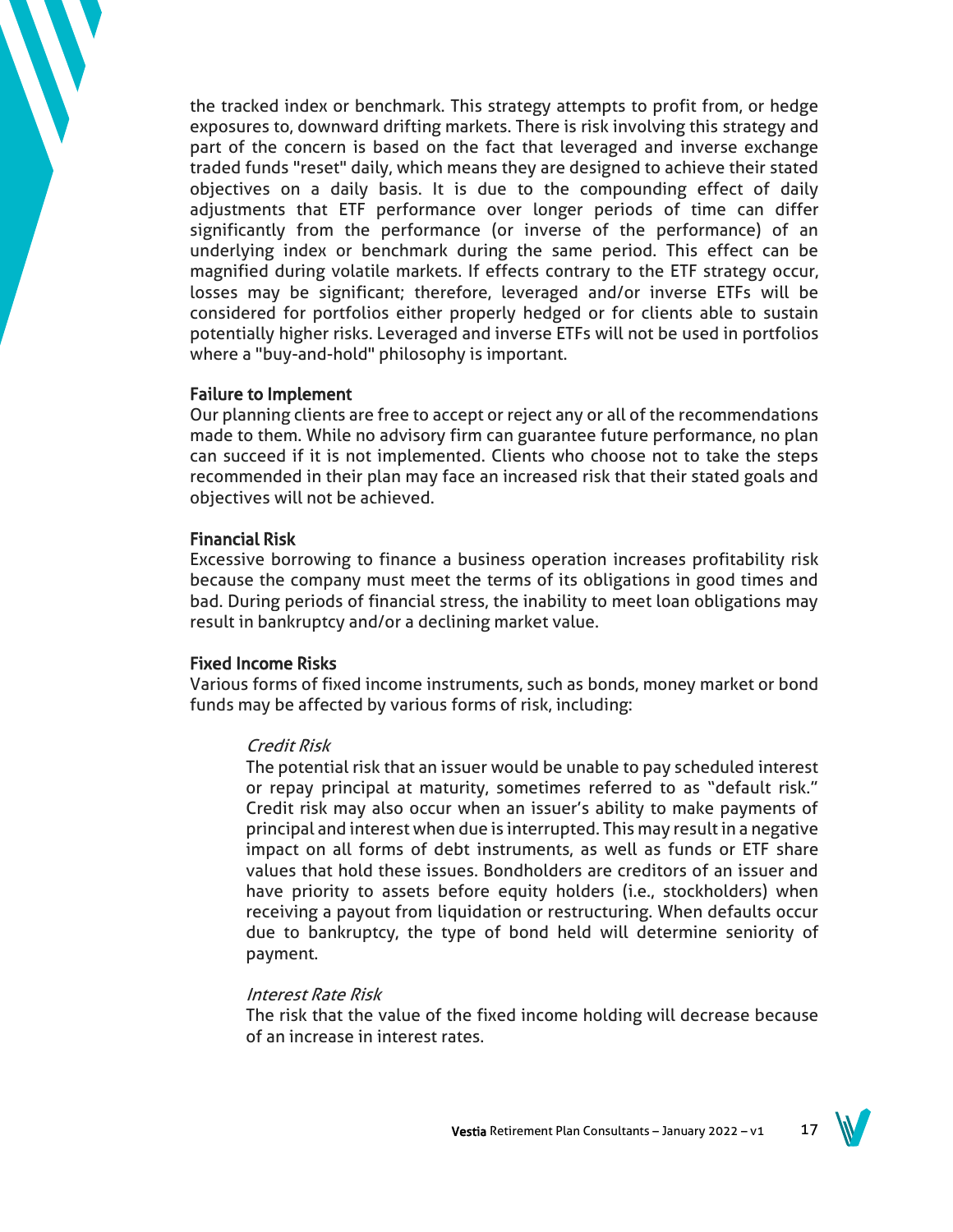#### Reinvestment Risk

With declining interest rates, investors may have to reinvest interest income or principal at a lower rate.

#### Fundamental Analysis

The challenge involving fundamental analyses is that information obtained may be incorrect; the analysis may not provide an accurate estimate of earnings, which may be the basis for a security's value.

If a security's price adjusts rapidly to new information, a fundamental analysis may result in unfavorable performance.

#### Inflation Risk

Also called purchasing power risk, is the chance that the cash flows from an investment won't be worth as much in the future because of changes in purchasing power due to inflation.

#### Liquidity Risk

The inability to readily buy or sell an investment for a price close to the true underlying value of the asset due to a lack of buyers or sellers. While certain types of fixed income are generally liquid (i.e., bonds), there are risks which may occur such as when an issue trading in any given period does not readily support buys and sells at an efficient price. Conversely, when trading volume is high, there is also a risk of not being able to purchase a particular issue at the desired price.

#### Market Risk

This is also called systemic risk. In cases where markets are under extreme duress, many securities lose their ability to provide diversification benefits.

#### Master Limited Partnerships

Investing in MLPs involve certain risks related to investing in their underlying assets, as well as the risks associated with pooled investment vehicles (certain pooled investments may be less regulated than others). In addition, MLPs that concentrate in a particular industry or a particular geographic region are subject to risks associated with the specific industry or region. A potential benefit derived from a MLP is also dependent on the holding being treated as a partnership for federal income tax purposes; if part or all of the MLP is not, it may have potential adverse tax effects on a portfolio.

#### **Options**

Risks involving options trading are detailed in the Chicago Board Options Exchange's "The Characteristics and Risks of Standardized Options" brochure that we will provide to you upon request or may be found at their website at: [http://www.cboe.com.](http://www.cboe.com/) We have provided general considerations involving options in the following statements.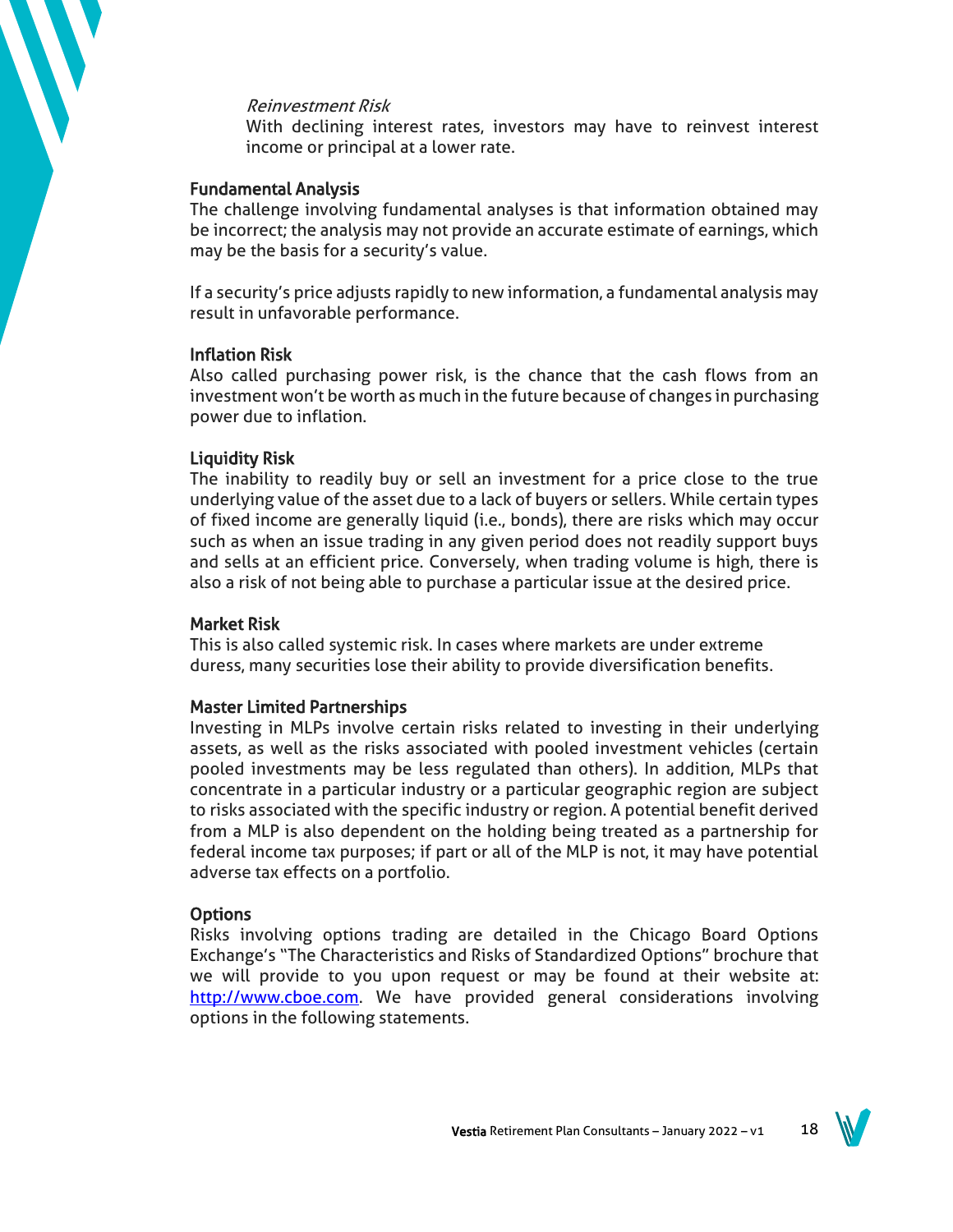## Option Buyer's Risks

- The risk of losing the entire investment in a relatively short period of time
- The risk of losing the entire investment increases as an option goes out of the money and as expiration nears
- European style options that do not have secondary markets in which to sell options prior to expiration only realize their value upon expiration
- Specific exercise provisions of a specific option contract may create enhanced risk
- Regulatory agencies may impose exercise restrictions, which may deter the investor from realizing value

## Option Seller's Risks

- Options sold may be exercised at any time before expiration
- Covered call traders forgo the right to profit when the underlying stock rises above the strike price of the call options sold and continues to risk a loss due to a decline in the underlying stock
- Writers of "naked call write" risk unlimited losses if the underlying stock rises; the writer of "naked put write" risk unlimited losses if the underlying stock drops. The writer of naked positions run margin risks if the position goes into significant losses which may include liquidation by the broker/dealer of record. In addition, the writer of a "naked call write" is obligated to deliver shares of the underlying stock if those call options are exercised. Our firm does not execute uncovered ("naked") options strategies.
- Writers of call options can lose more money than a short seller of that stock on the same rise on that underlying stock due to leveraging used in option strategies
- Call options can be exercised outside of market hours such that effective remedy actions cannot be performed by the writer of those options
- Writers of stock options are obligated under the options that they sold even if a trading market is not available or that they are unable to perform a closing transaction
- The value of the underlying stock may unexpectedly surge or drop which may lead to an automatic exercise
- Passive Investing
- A portfolio that employs a passive, efficient markets approach has the risk of generating lower-than-expected returns due to its broad diversification when compared to a portfolio more narrowly focused.

## Political Risk

The risk of financial and market loss because of political decisions or disruptions in a particular country or region, and may also be known as "geopolitical risk."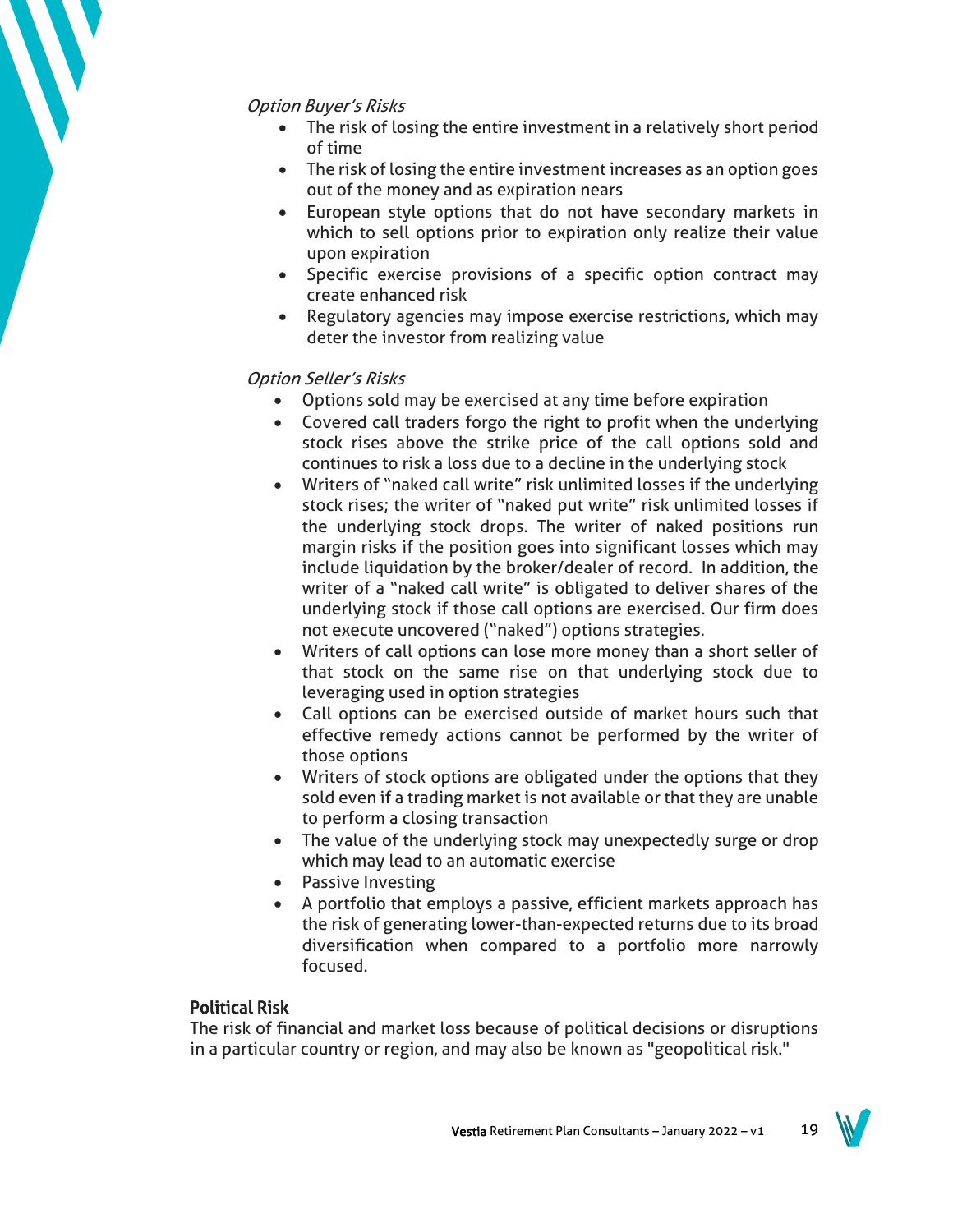#### Tax Harvesting Risk

One trading strategy employed in client accounts is tax harvesting. The intent of this trade is to sell an asset at a taxable loss and replace that position with a holding whose historical performance and expected future performance are similar, thereby having little impact on the overall strategic allocation, but capturing the tax loss. Because past performance is no indication of future performance, there is potential for the future performance of the replacement position to deviate from that of the initial holding. This type of strategy may also incur an increase in the frequency of trading and amount of transaction costs.

#### Private Placements

Private placements (aka. private investment funds) are unregistered securities and generally involve various risk factors, including, but not limited to: potential for complete loss of principal, liquidity constraints and lack of transparency. A discussion of these risks is stated in each private placement offering document, which will be provided in advance to the client for review and consideration. Unlike liquid investments, private investment funds do not provide daily liquidity or pricing. In the event that the firm references private investment funds owned by the client in any supplemental reports prepared by the firm, the values for private investment funds will reflect either the initial purchase and/or the most recent valuation provided by the private fund sponsor. If the valuation reflects the initial purchase price (and/or a value as of a previous date), the current value, to the extent ascertainable, could be significantly more or less than the original purchase price.

Private Placements are Not Usually Acquired in Qualified Retirement Plans.

#### Real Estate Investment Trusts

Risks involved in REIT investing may include (i) following the sale or distribution of assets an investor may receive less than their principal invested, (ii) a lack of a public market in certain issues, (iii) limited liquidity and transferability, (iv) fluctuations involving the value of the assets within the REIT, (v) a reliance on the investment manager to select and manage assets, (vi) changes in interest rates, laws, operating expenses, and insurance costs, (vii) tenant turnover, and (viii) the impact of current market conditions.

#### Research Data

When research and analyses are based on commercially available software, rating services, general market and financial information, or due diligence reviews, a firm is relying on the accuracy and validity of the information or capabilities provided by selected vendors, rating services, market data, and the issuers themselves. While our firm makes every effort to determine the accuracy of the information received, we cannot predict the outcome of events or actions taken or not taken, or the validity of all information researched or provided which may or may not affect the advice on or investment management of an account.

#### Technical Analysis

The risk of investing based on technical analyses is that it may not consistently

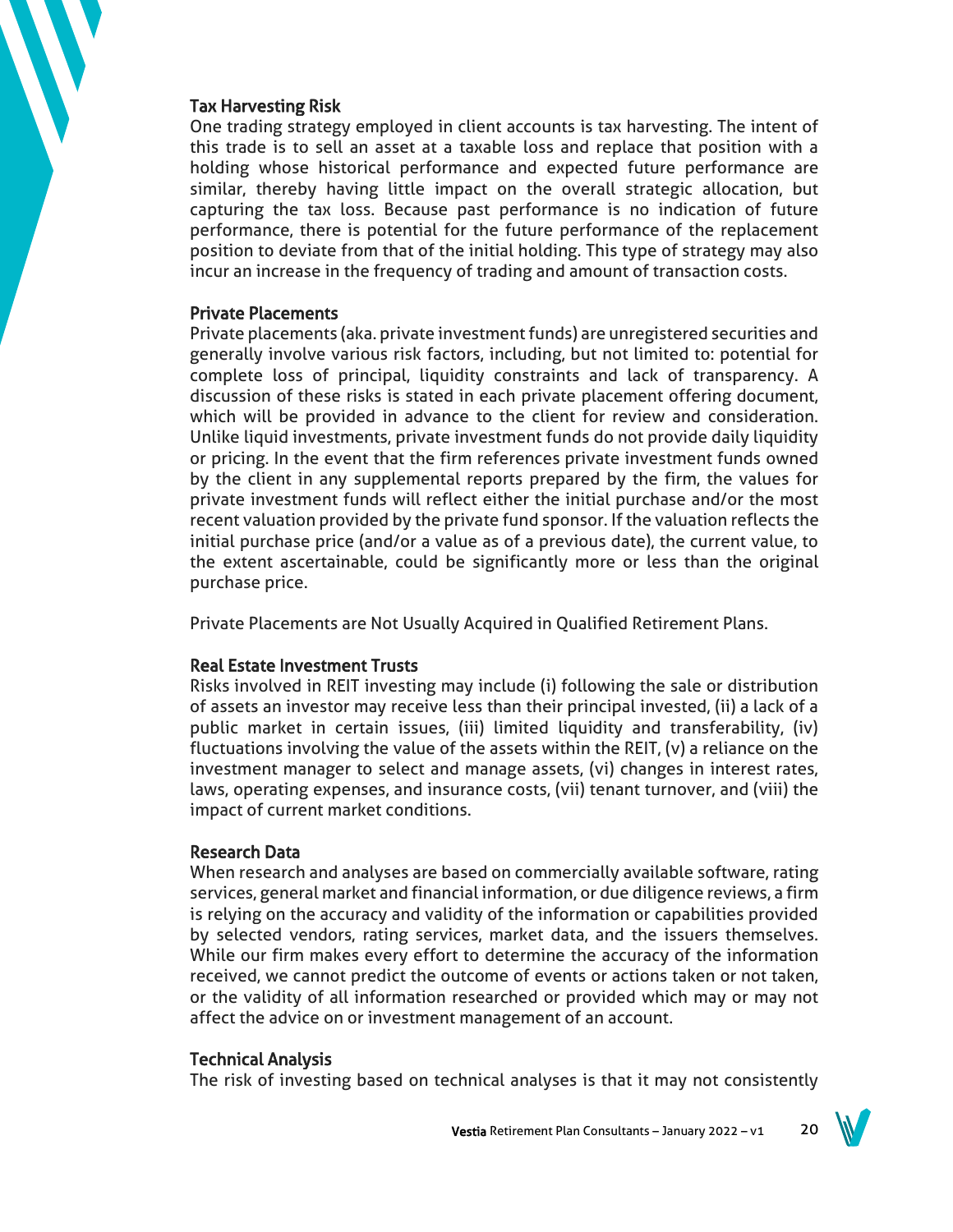predict a future price movement; the current price of a security may reflect all known information. This may occur due to analyst bias or misinterpretation, a sector analysis error, late recognition of a trend, etc.

# **Item 9 - Disciplinary Information**

Neither the firm nor its management has been involved in a material criminal or civil action in a domestic, foreign or military jurisdiction, an administrative enforcement action, or self-regulatory organization proceeding that would reflect poorly upon our offering advisory business or its integrity.

# **Item 10 - Other Financial Industry Activities and Affiliations**

Firm policies require associated persons to conduct business activities in a manner that avoids conflicts of interest between the firm and its clients, or that may be contrary to law. Our firm will provide disclosure to each client prior to and throughout the term of an engagement regarding any conflicts of interest involving its business relationships that might reasonably compromise its impartiality or independence.

## NOT A FINRA OR NFA REGISTERED FIRM

Our firm is not registered nor have an application pending to register as a Financial Industry Regulatory Authority (FINRA) or National Futures Association (NFA) member firm or associated person of such a firm. We are not required to be registered with such entities, nor do they supervise our firm or its activities. Neither the firm nor its management is or currently has a material relationship with any of the following types of entities:

- accounting firm or accountant
- bank, credit union or thrift institution, or their separately identifiable departments or divisions
- lawyer or law firm
- pension consultant (other than our own services)
- real estate broker, dealer or advisor
- trust company
- investment company security that includes a mutual fund, closed-end investment company, or unit investment trust

## PERFORMANCE REPORTING TECHNOLOGY

Vestia Advisors, LLC has contracted Advent Software, LLC, acting through its Black Diamond Performance Reporting division, ("Black Diamond") in order to utilize its technology platforms to support data reconciliation, performance reporting, fee calculation and billing, research, client database maintenance, quarterly performance evaluations, payable reports, web site administration, models, trading platforms, portfolio rebalancing and risk monitoring, and other functions related to the administrative tasks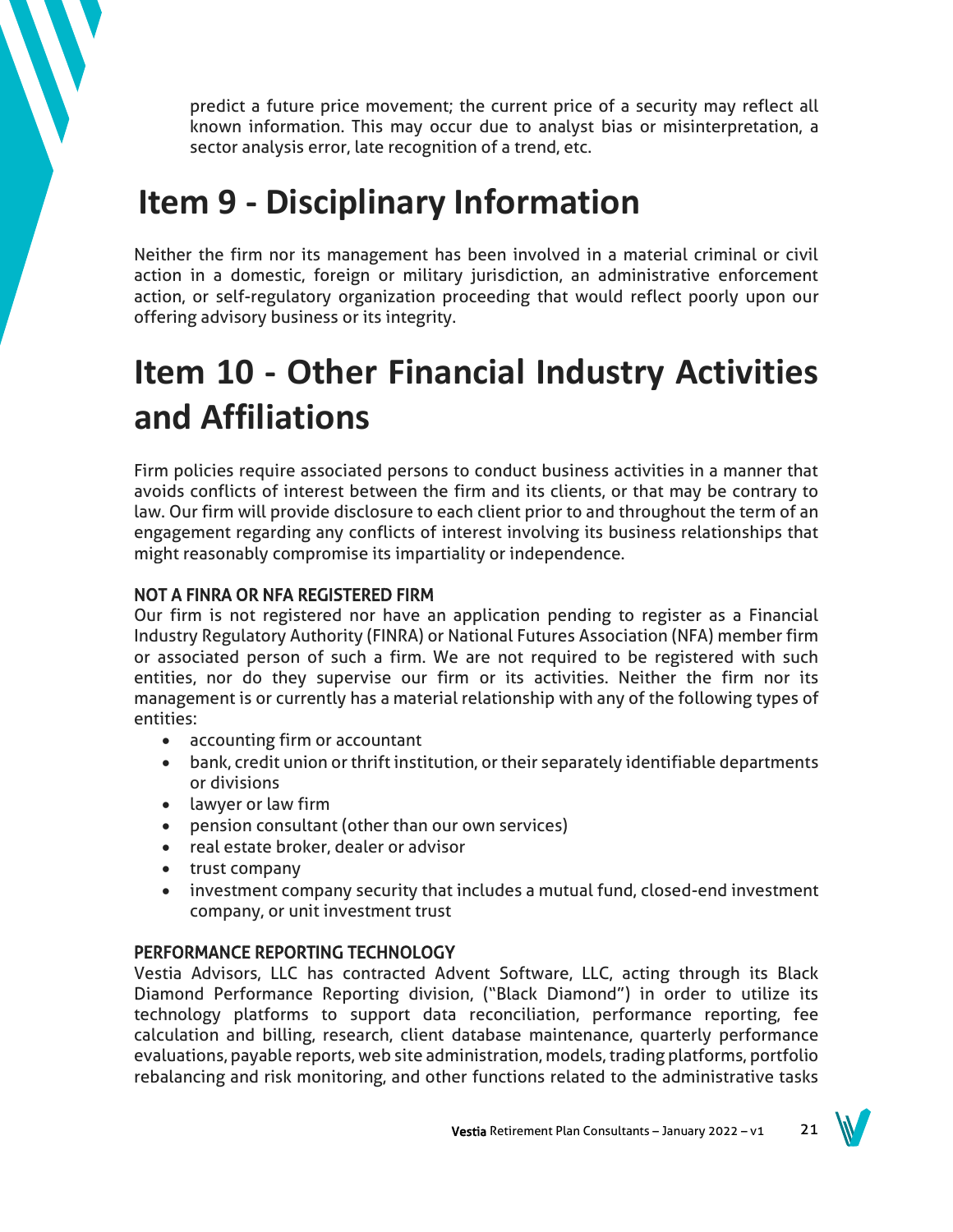of managing client accounts. Due to this arrangement Black Diamond will have access to client accounts, but Black Diamond will not serve as an investment advisor to Vestia Personal Wealth Advisors client. Vestia Personal Wealth Advisors and Black Diamond are non-affiliated companies. Clients are urged to carefully review and compare account statements that they have received directly from their custodian of record with any report they may receive from our Firm or any other source, including Black Diamond that contains investment performance information.

## **Conflicts of Interest**

We believe it is impossible for financial firms to escape all conflicts of interest. Sometimes delivering what we believe serves our clients better involves having some conflicts of interest along the way. We believe the disclosure of our conflicts to follow helps clients to navigate and manage them. We also put measures in place throughout our firm and affiliated companies to minimize conflicts where we believe appropriate while allowing us to still deliver the services that make our Firm and affiliated businesses work well together for our client's benefit. At all times we take our fiduciary duty and professional responsibility very seriously and always endeavor to accomplish what is in your best interest as a client.

## VESTIA DISCIPLINED WEALTH AND VESTIA EMERGING WEALTH PLATFORMS

For accounts with less than \$240,000, the Vestia Emerging Wealth Management platform is less expensive than the Vestia Disciplined Wealth Management platform. Due to the digital nature of the Emerging Wealth Management platform we do not charge a minimum quarterly fee to use our Betterment platform. However, we charge a minimum quarterly fee of \$300/quarter for our more hands-on Discipline Wealth Management platform. This means that accounts under \$240,000 pay more for our more hands-on management than they do for our more digital solution. Therefore, for accounts of less than \$240,000 we have a conflict of interest whereby we will earn more compensation by recommending one platform over another.

This conflict works nearly in reverse for accounts over \$240,000. Accounts over \$240,000 in the Emerging Wealth Management platform require less hands-on work and participation from our team. Therefore, although our cost is the same for either platform for assets of \$240,000 to \$2,000,000, it costs us less money to operate, and we have a conflict of interest when recommending assets stay on the Emerging Wealth Management platform. Further, due to a lack of flexibility in Betterment's systems, we currently have no way to program fee reductions for household accounts that exceed \$2,000,000. In our Disciplined Wealth Management platform, those households receive a fee reduction of .25%, whereas this reduction is not available for house-holded accounts in excess of \$2,000,000 in the Emerging Wealth Management platform. Therefore, there is an additional conflict of interest anytime households with accounts combining over \$2,000,000 remain in our Emerging Wealth Management platform.

At all times we take our fiduciary duty and professional responsibility very seriously and endeavor to accomplish what is in your best interest as a client.

## REGISTERED REPRESENTATIVES OF A BROKER-DEALER

Certain of the Firm's Supervised Persons are registered representatives of Ausdal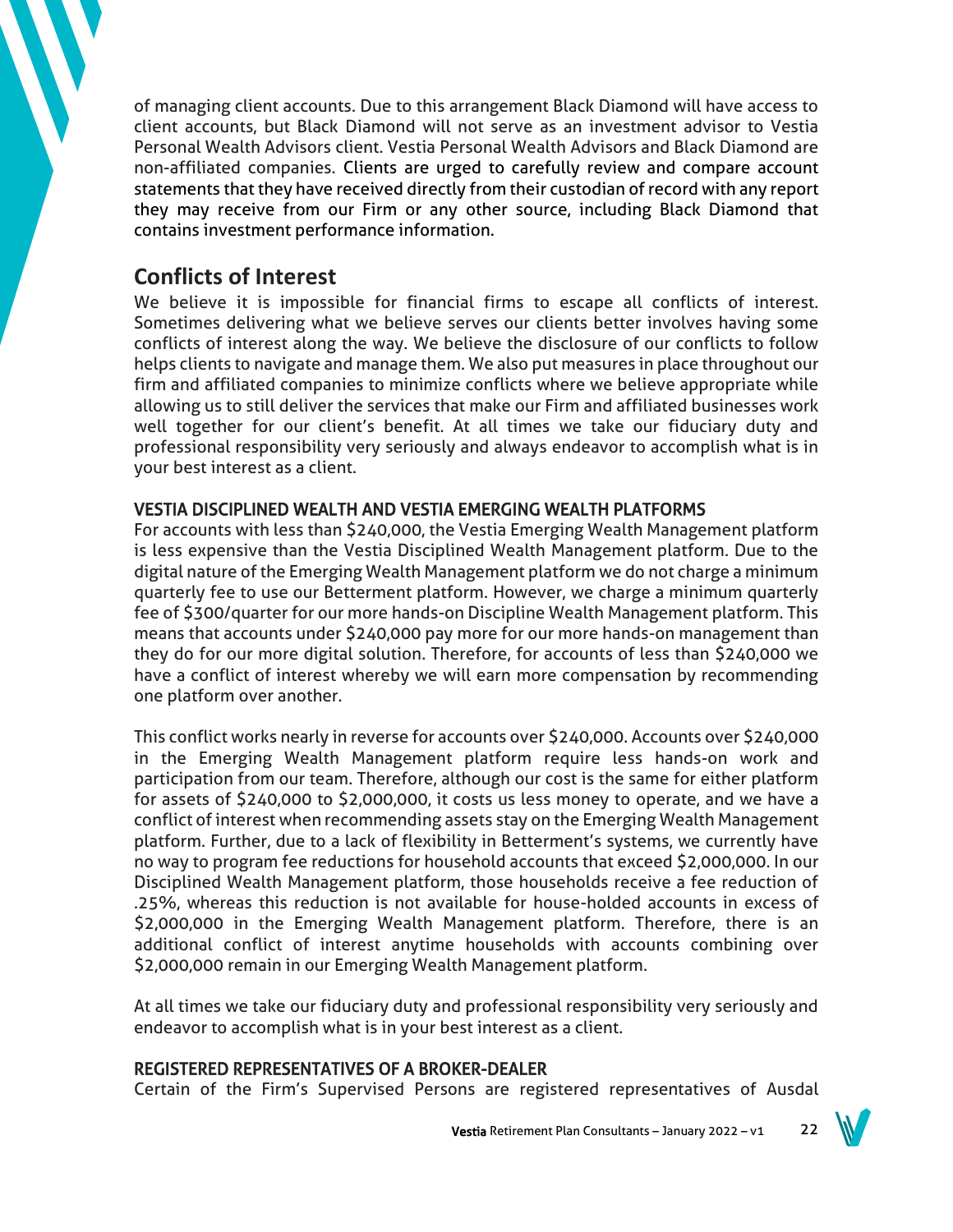Financial Partners ("Ausdal") or The Securities Group, Inc., dba Mammoth Research ("Securities Group") and may provide clients with securities brokerage services under a separate commission-based arrangement. This arrangement is described at length in Item 5. This arrangement allows Vestia's Supervised Persons to offer certain qualified clients trading services, which gives the Firm the ability to execute trades of client assets custodied at a qualified custodian as defined in Item 12. Although each Broker-Dealer also offers a Registered Investment Adviser, Vestia's Supervised Persons are only registered as Registered Representatives at Ausdal or The Securities Group.

A conflict of interest exists to the extent that the Firm recommends the purchase or sale of securities where its Supervised Persons receive commissions or other additional compensation as a result of the Firm's recommendation. The Firm has procedures in place to ensure that any recommendations made by such Supervised Persons are in the best interest of clients. For certain accounts covered by the Employee Retirement Income Security Act of 1974 ("ERISA") and such others that the Firm, in its sole discretion, deems appropriate, the Firm may provide its investment advisory services on a fee-offset basis. In this scenario, the Firm may offset its fees by an amount equal to the aggregate commissions and 12b-1 fees earned by the Firm's Supervised Persons in their individual capacities as registered representatives of Ausdal or The Securities Group. Clients are never obligated to or required to purchase products from our affiliated Registered Representatives and may choose any Broker/Dealer from which to purchase products.

At all times we take our fiduciary duty and professional responsibility very seriously and always endeavor to accomplish what is in your best interest as a client.

## SUB ADVISOR COMPENSATION

The sub-advisors that we recommend to our clients are required to be registered as an investment advisor. There is the potential for clients' fees assessed via these engagements to be higher than had a client obtained them directly from the sub-advisor or the client were able to purchase similar underlying investments on their own. Clients are encouraged to review all of our offerings and their stated fees, and each client has the right to purchase recommended or similar investments through their own provider. It should be noted that often sub-advisor and/or underlying investments may not be available to self-directed investors or at the same cost.

A conflict of interest exists when Sub-Advisors provide separate non-fiduciary services to Vestia as an incentive for assets placed on their platform(s). For example, Vestia utilizes Finlife Partners' technology and client platform for the delivery of certain financial planning functions for our clients. Due to Goldman Sach's ownership of the Finlife technology, if Vestia refers greater than the required threshold(s) in client assets to United Capital and/or Goldman Sachs' Sub-Advisor services, then Vestia's fee for the Finlife technology platform will be reduced. To date we have not placed any client assets through the Goldman Sachs platform.

For our clients' accounts that Betterment Securities maintains, Betterment Securities does not charge clients separately for custody/brokerage services but is compensated as part of the Betterment for Advisors (defined below) platform fee, which is charged for a suite of platform services, including custody, brokerage, and sub-advisory services provided by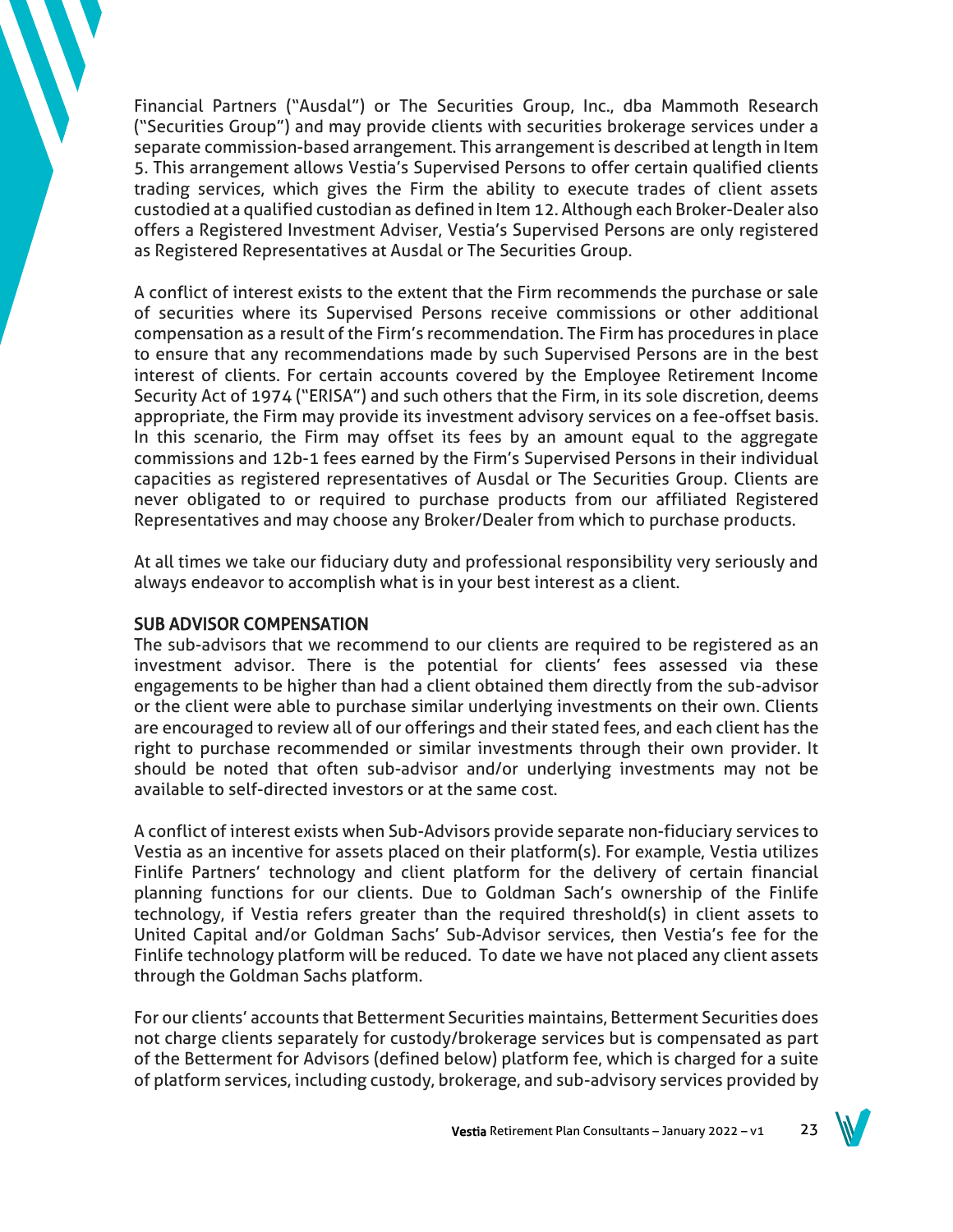Betterment and access to the Betterment for Advisors platform. The platform fee is an asset-based fee charged as a percentage of assets in the client's Betterment account. Clients utilizing the Betterment for Advisors platform may pay a higher aggregate fee than if the investment management, brokerage and other platform services are purchased separately.

When a Sub-Advisor is utilized, we may benefit from less hands-on work being required of our Personnel. This creates a conflict of interest when a Sub-Advisor is utilized or recommended at the same cost as when we manage investments internally. We seek to minimize this conflict by being strategic and intentional about the Sub-Advisors that we utilize for specific client situations.

At all times we take our fiduciary duty and professional responsibility very seriously and always endeavor to accomplish what is in your best interest as a client.

## INSURANCE AGENCY

Associates of the firm may also be licensed insurance agents that are appointed with various unaffiliated insurance carriers via our affiliated insurance agency, Vestia Insurance, LLC. Vestia Personal Wealth Advisors does not receive a referral fee from our insurance agency. Whether they are serving a client in one or more capacities, the associate will disclose in advance how they are compensated and if there is a conflict of interest involving any advice or service they provide. At no time will there be tying between business practices and/or services; a condition where a client or prospective client would be required to accept one product or service which is conditional upon the selection of a second, distinctive tied product or service. Clients are never obligated to or required to purchase products from our affiliated insurance agency and may choose any independent insurance agent and insurance company to purchase insurance products.

When a business or medical practice purchases most employee benefits (i.e., group disability insurance, key man life insurance, group health insurance, medical malpractice insurance, property/casualty insurance policy, etc.), a commission is normally paid to both an insurance agency and an insurance agent. Anytime a commission is involved a conflict of interest exists. We have intentionally structured our firm to reduce this conflict of interest by not paying any direct commissions to individuals for insurance business recommended and by requiring that any agent agree to and acknowledge they are not allowed to receive commissions from any insurance provider while affiliated with our firm. Instead of paying commissions to an agent, compensation is paid by the insurance company to our affiliated insurance agency. While the agent is not paid a direct commission, our holding company, insurance agency affiliate, as well as our firm personnel benefit from this arrangement since revenue earned from this business activity may be used to offset operating expenses, provide shareholder distribution, etc. Clients are never obligated to or required to purchase products from our affiliated insurance agency and may choose any independent insurance agent and insurance company to purchase insurance products.

At all times we take our fiduciary duty and professional responsibility very seriously and always endeavor to accomplish what is in your best interest as a client.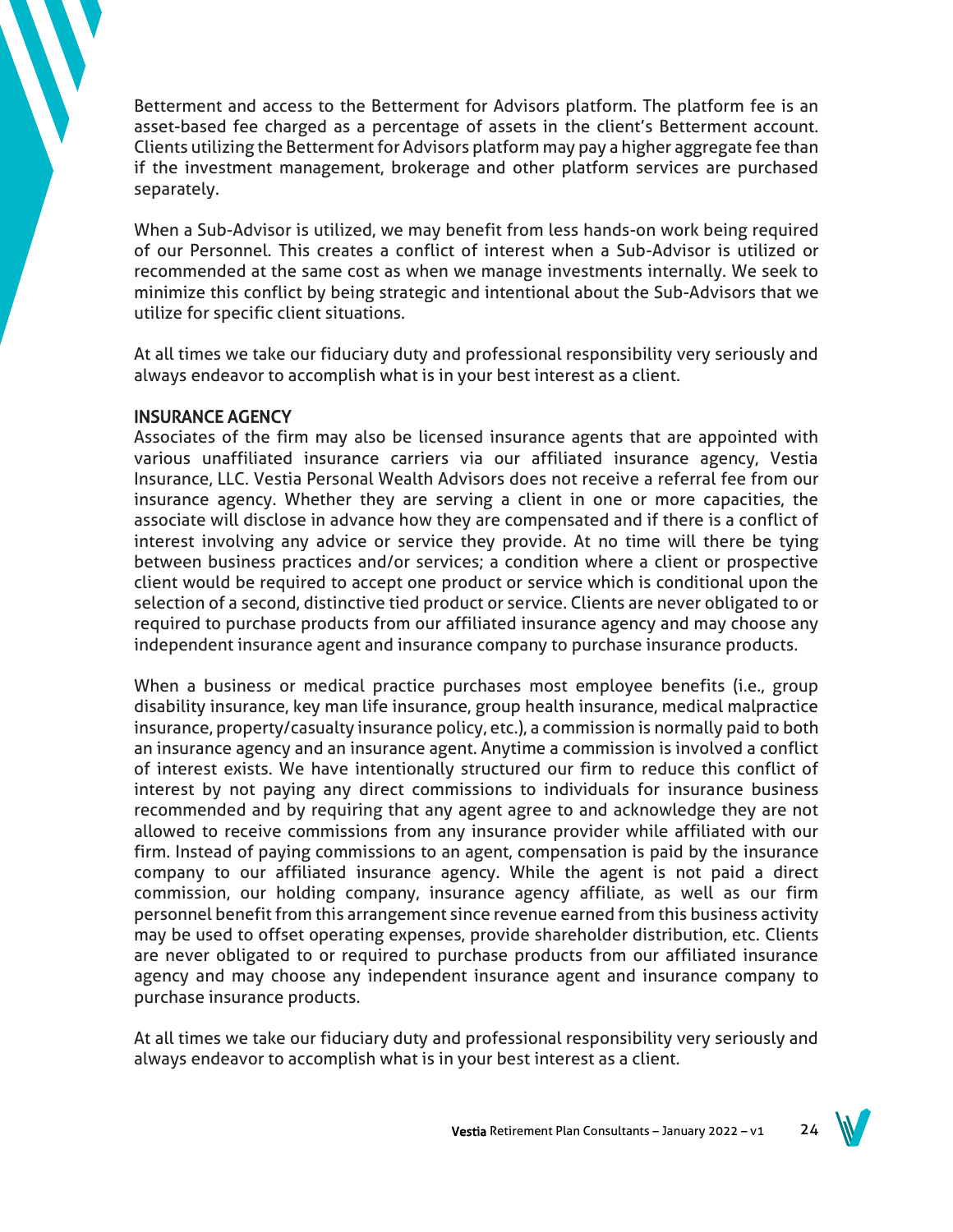## ALTERNATIVE AND PRIVATE INVESTMENTS

Vestia Holdings, LLC and or one or more of its principals and or affiliates has acquired ownership in the private investments LOUD Capital, LLC, MiRus, LLC, Vestia Ventures MiRus Investment, LLC ("VVMI"), Vestia MiRus QP Investment, LLC ("VMQP"), Mammoth Investors, LLC, Mammoth Scientific, LLC, Mammoth Research, LLC and Larson Capital Funds I-IV. As stated above, Firm policies require associated persons to conduct business activities in a manner that avoids conflicts of interest between the firm and its clients, or that may be contrary to law. Our associates will provide disclosure to each client prior to and throughout the term of an engagement regarding any conflicts of interest involving its business relationships that might reasonably compromise its impartiality or independence.

Specific to LOUD Capital, LLC, Vestia Ventures, LLC, an affiliate of the Firm, was granted equity in exchange for consulting services provided and may receive carry-forward interest or profit distributions as a minority interest holding Member of the General Partnership of this entity and participant in its underlying funds.

VVMI and VMQP are Special Purpose Vehicles ("SPVs") formed for the sole purpose of investing in promissory notes issued by MiRus, LLC, a medical device company located in Marietta, Georgia. Vestia Ventures, LLC, an affiliate of the firm, is the Managing Member of these private SPVs established to invest in debt and/or equity of MiRus, LLC, and has ownership interest in MiRus, LLC preferred stock. Conflicts may arise in that Vestia Ventures, LLC was granted the preferred stock in MiRus under a Professional Services Agreement between Ventures and MiRus, whereby Vestia Ventures, LLC agreed to provide services such as public relations with the business and medical communities, introduce potential investors to investments in MiRus, provide investor administration services, consult for the business on financial/banking related matters, and serve as a managing member to the Special Purpose Vehicles. Custody of the promissory note is described in Item 15 – Custody.

Mammoth Investors, LLC owns Mammoth Scientific, LLC, an entity in process of filing as an Exempt Reporting Advisor that manages venture capital funds. Mammoth Investors, LLC owns Mammoth Research, LLC, a private investment matchmaking entity in process of filing as a Broker/Dealer. Mammoth Investors, LLC is owned in part by Vestia personnel or entities under the control of Vestia personnel. Therefore, Vestia personnel have a conflict of interest when recommending any Mammoth offerings to clients since some Vestia personnel may directly or indirectly benefit via their Mammoth Investors, LLC ownership.

Mammoth Investors, LLC is a management company that fully owns Mammoth Scientific, LLC, a venture capital fund general partnership (GP) entity and Mammoth Research LLC, a digital private capital matchmaking platform. Vestia Ventures, LLC, an affiliate of the firm, has ownership interest in Mammoth but without managerial participation, voting or control over the entity. Conflicts may arise in that Thomas Martin, CEO of Vestia Advisors, LLC, will be compensated for holding positions as Board member, Company Member and CEO of Mammoth Investors, LLC and will operate as an Operating Manager of both Mammoth Scientific, LLC and Mammoth Research, LLC, and as a Registered Principal of Mammoth Research, LLC if approval of the broker/dealer's registration is granted.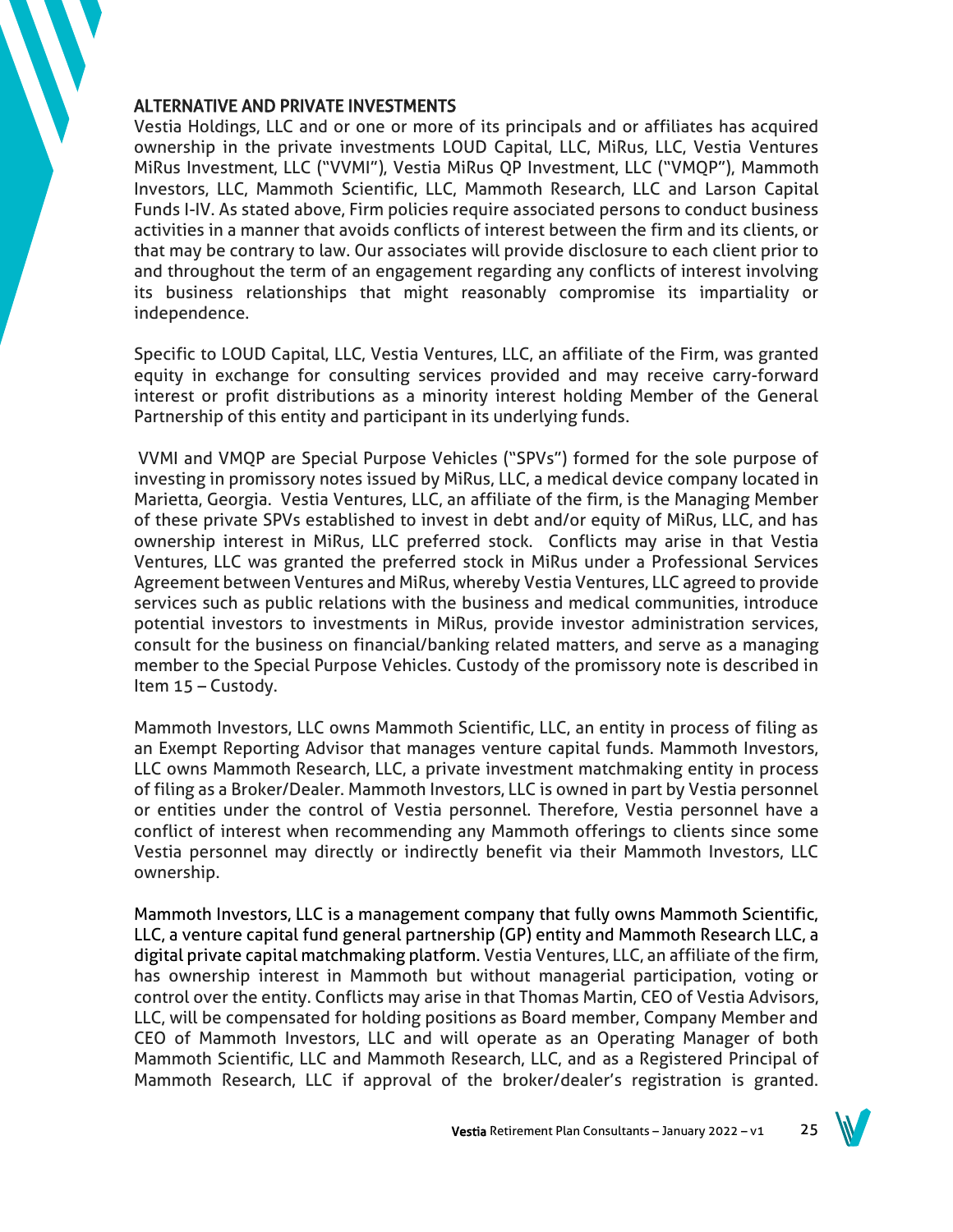Additionally, Accredited Investor personnel of Vestia have invested personal funds into Mammoth Investors, LLC and benefit from the success of the company. Therefore, a conflict of interest exists when Vestia clients invest directly in Mammoth Investors, LLC, indirectly into the private investment options available through the Mammoth Research, LLC private investment matchmaking platform, or to any fund managed in whole or in part by Mammoth Scientific, LLC.

Mammoth Scientific oversees and advises the Mammoth Private Capital, LLC venture capital funds on the investments made by those funds. Each Mammoth Fund is owned by a segregated Series LLC that has separate assets and liabilities from all other funds that are Mammoth venture funds.

Associates of Vestia Advisors, LLC provide non-discretionary investment advice regarding alternative and private investments which may or may not include any of the foregoing private investments. The firm and its principals or affiliates do not solicit purchases of shares it/they may directly own (e.g., selling out of its "inventory"). The Firm's role relative to alternative and private investments is limited to initial and ongoing due diligence, negotiation of client access, and investment monitoring.

At all times we take our fiduciary duty and professional responsibility very seriously and always endeavor to accomplish what is in your best interest as a client.

## OTHER CONSULTING SERVICES

Vestia personnel may offer consulting services outside of their registered advisory work through Vestia Contract Negotiation, LLC and Vestia Ventures, LLC. Vestia Contract Negotiation, LLC provides non-legal contract negotiation readiness services to professionals or business in exchange for a pre-determined fee and/or a pre-determined percentage of the negotiation outcome. Vestia Ventures, LLC, provides tax planning consulting fees in collaboration with American Incentive Advisors LLC. American Incentive Advisors LLC provides consulting to professional businesses regarding research and development tax planning opportunities. American Incentive Advisors LLC gets paid on a contingency basis and is only compensated if the business accomplishes favorable tax savings or recovery. If the business was introduced to American Incentive Advisors, LLC via Vestia personnel, American Incentive Advisors LLC pays a portion of its contingency fee to Vestia Ventures, LLC. Vestia Personal Wealth Advisors has performed due diligence and has confidence in recommending the business services above to clients. However, the businesses above are not the only businesses that provide these services. Other service providers may provide these services at a greater or lesser cost with a greater or lesser quality. Due to the potential for compensation, Vestia personnel have a conflict when recommending the service providers above to Vestia Personal Wealth Advisors clients due to overlapping ownership or control contained in the various entities. Clients are never obligated to utilize the services providers above for these consulting needs and are encouraged to consider alternative service providers where they believe they might achieve a better outcome.

## RETIREMENT PLAN ACCOUNTS

The Firm may from time to time recommend the rollover to an IRA from an employer sponsored retirement plan. This product will be recommended when it is deemed by the

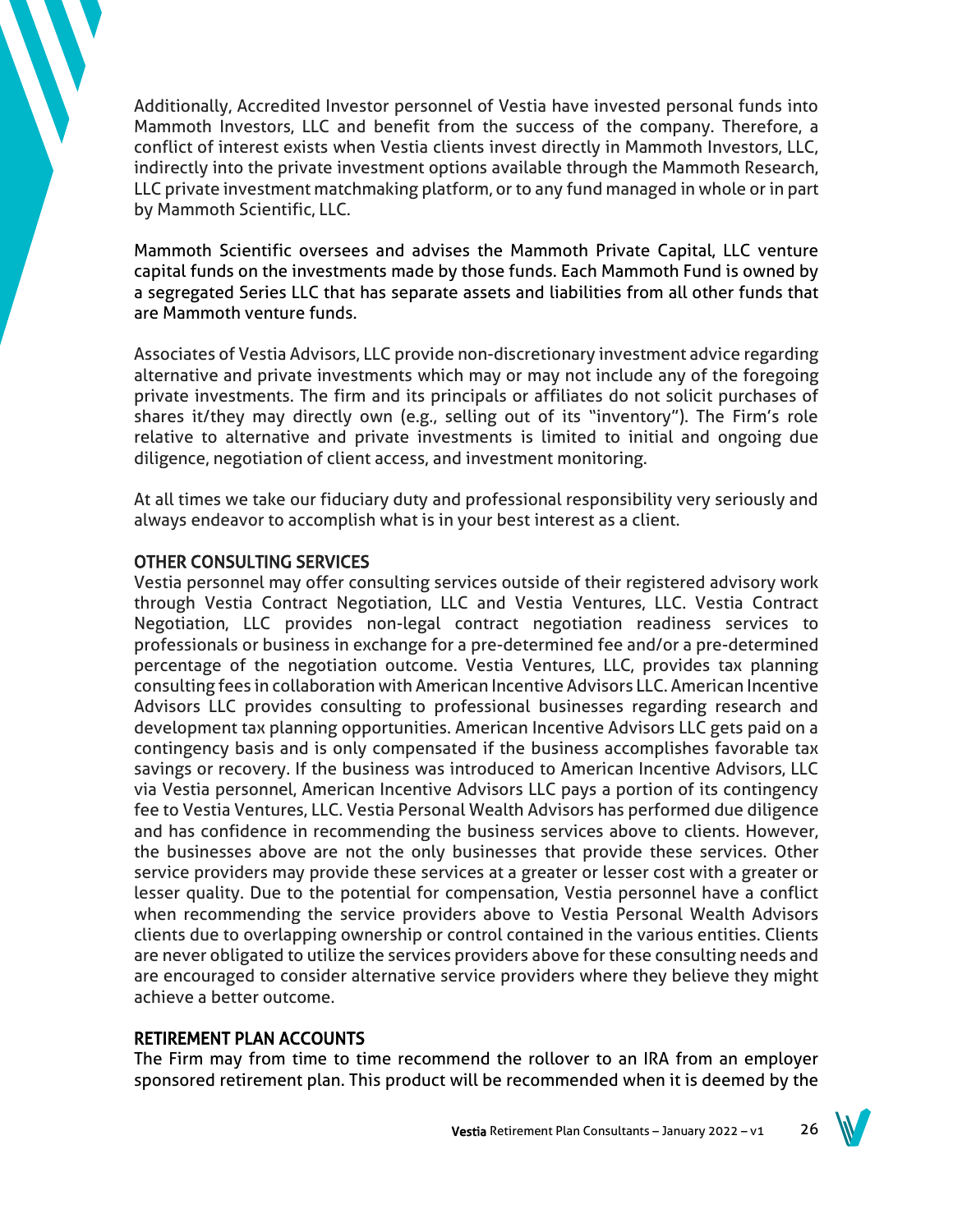Firm to be in the best interest of the client. It is understood that the Investment Advisor Representative will receive management fee paid by me as indicated by the client agreement that will be signed when the account is opened.

When we provide investment advice to you regarding your retirement plan account or individual retirement account, we are fiduciaries within the meaning of Title I of the Employee Retirement Income Security Act and/or the Internal Revenue Code, as applicable, which are laws governing retirement accounts. The way we make money creates some conflicts with your interests, so we operate under a special rule that requires us to act in your best interest and not put our interest ahead of yours.

Under this special rule's provisions, we must:

- Meet a professional standard of care when making investment recommendations (give prudent advice);
- Never put our financial interests ahead of yours when making recommendations (give loyal advice);
- Avoid misleading statements about conflicts of interest, fees, and investments;
- Follow policies and procedures designed to ensure that we give advice that is in your best interest;
- Charge no more than is reasonable for our services; and
- Give you basic information about conflicts of interest.

When recommending the rollover to an IRA from an employer sponsored retirement plan, you will be provided with disclosure on the reasons why the transaction is in your best interested, it will be required to be signed by both you and the advisor and will be maintained in your file.

## RELATIONSHIP WITH TRU INDEPENDENCE, LLC

The Firm maintains a business relationship with tru Independence, LLC ("tru Independence"), a service platform for investment professionals and an SEC registered investment adviser. Through its relationship with tru Independence, the Firm gains access to services related to reporting, custody, investments, compliance, trading, technology, transition support and other related services.

In fulfilling its duties to its clients, the Firm endeavors at all times to put the interests of its clients first. The Firm reviews all of its service provider relationships on an ongoing basis in an effort to ensure decisions are made in the best interests of clients. Clients should be aware, however, that this relationship may pose certain conflicts of interest. Specifically, tru Independence charges the Firm a platform fee that decreases as assets increase. Accordingly, the Firm has an incentive to increase the assets it places through the tru Independence platform. tru Independence also provided transition support aimed at helping the Firm launch its new advisory firm. The receipt of economic and other benefits as described above from tru Independence creates an incentive for the Firm to choose tru Independence over other service providers that do not furnish similar benefits.

At all times we take our fiduciary duty and professional responsibility very seriously and always endeavor to accomplish what is in your best interest as a client.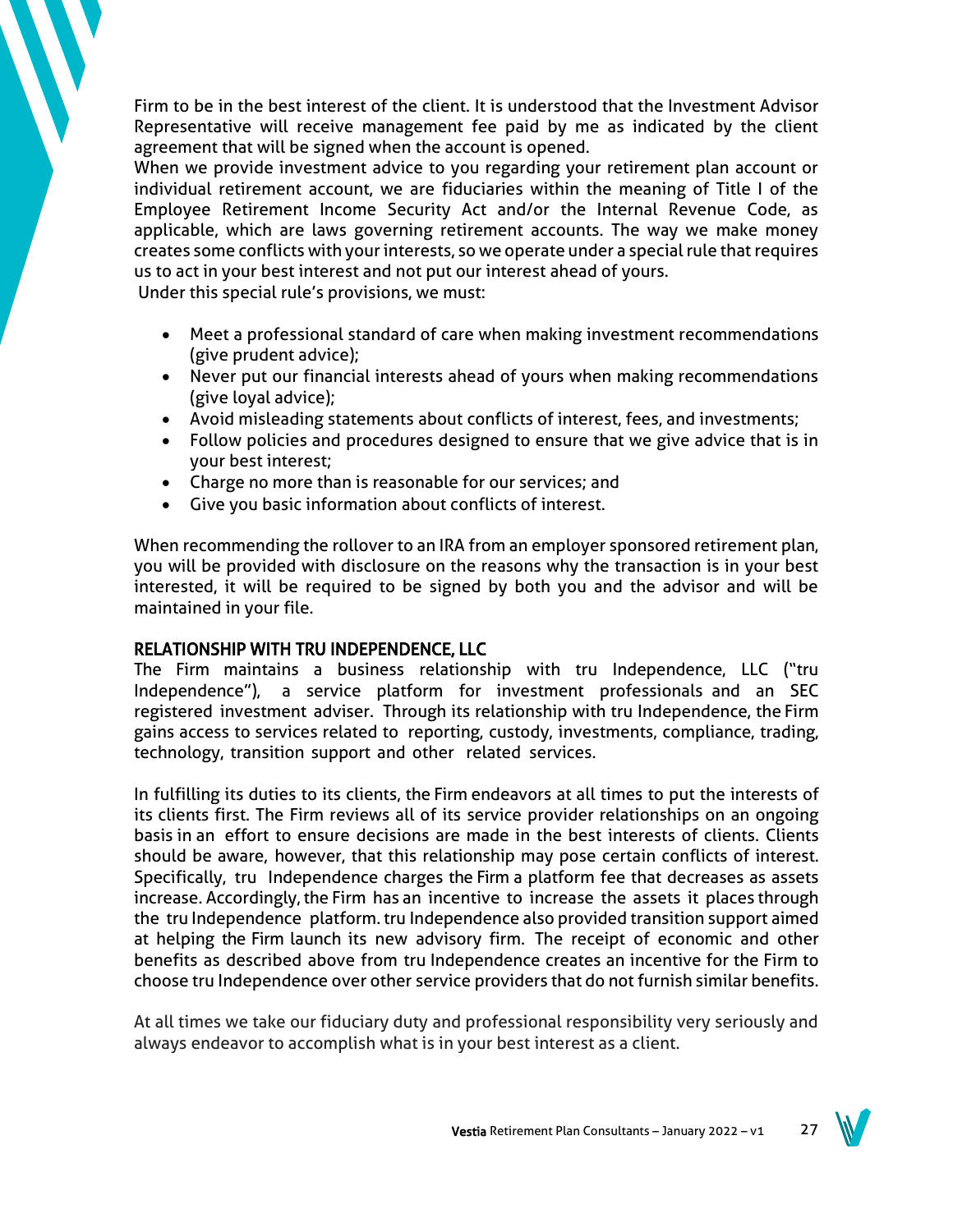# **Item 11 - Code of Ethics, Participation or Interest in Client Transactions and Personal Trading**

## FIDUCIARY ROLE

Our firm is a *fiduciary*, which means the firm and its associates will act in good faith, performing in a manner believed to be in the best interests of its clients. Our firm believes that business methodologies, ethics rules, and adopted policies are designed to eliminate or at least minimize material conflicts of interest and to appropriately manage any material conflicts of interest that may remain.

No set of rules can anticipate or relieve all material conflicts of interest; however, we will disclose to our clients any material conflict of interest relating to the firm, its representatives, or any of its employees which could reasonably be expected to impair the rendering of unbiased and objective advice.

## CODE OF ETHICS

We have adopted a Code of Ethics that establishes policies for ethical conduct for our personnel. Our firm accepts the obligation not only to comply with all applicable laws and regulations but also to act in an ethical and professionally responsible manner in all professional services and activities. Firm policies include prohibitions against insider trading, the circulation of industry rumors, and certain political contributions, among others. We periodically review and amend our Code of Ethics to ensure that it remains current, and we require firm personnel to annually attest to their understanding of and adherence to the firm's Code of Ethics. A copy of the firm's Code of Ethics is made available to any client or prospective client upon request.

## CFP® PRINCIPLES

Firm associates that are Certified Financial Planner™ Practitioners also adhere to the Certified Financial Planner Board of Standards, Inc.'s Code of Ethics & Professional Responsibility which are find at [www.cfp.net.](http://www.cfp.net/)

## STATEMENT REGARDING OUR PRIVACY POLICY

We respect the privacy of all clients and prospective clients (collectively termed "customers"), both past and present. It is recognized that our clients have entrusted our firm with non-public personal information, and it is important that both access persons and customers are aware of firm policy concerning what may be done with that information.

The firm collects personal information about customers from the following sources:

• Information customers provide to complete their financial plan or investment recommendation.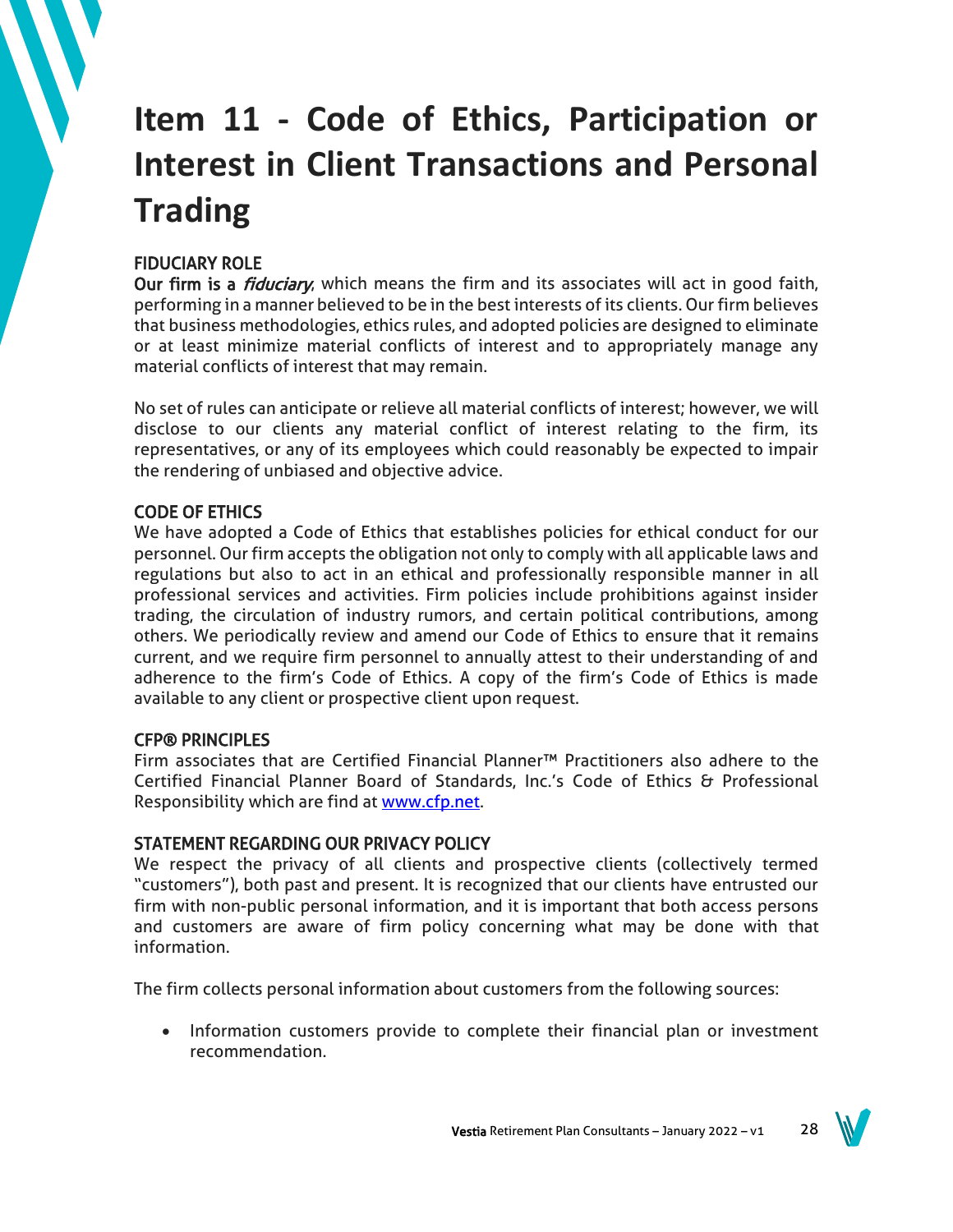- Information customers provide in engagement agreements and other documents completed in connection with the opening and maintenance of an account.
- Information customers provide verbally; and
- Information received from service providers, such as custodians, about customers' transactions.

The firm does not disclose non-public personal information about our customers to anyone, except in the following circumstances:

- From one of our affiliated or associated companies to another.
- When required to provide services our customers have requested.
- When our customers have specifically authorized us to do so.
- When required during the course of a firm assessment (i.e., independent audit); or
- When permitted or required by law (i.e., periodic regulatory examination).

Within the firm, access to customer information is restricted to personnel that need to know that information. All access persons and service providers understand that everything handled in firm offices is confidential and they are instructed not to discuss customer information with someone else that may request information about an account unless they are specifically authorized in writing by the customer to do so. This includes providing information to family members about another household member's account.

To ensure security and confidentiality, the firm maintains physical, electronic, and procedural safeguards to protect the privacy of customer information.

Our firm will provide its customers with its privacy policy, in advance, if firm privacy policies are expected to change.

## FIRM RECOMMENDATIONS AND CONFLICTS OF INTEREST

An associate is prohibited from borrowing from or lending to a client unless the client is an institutional lender.

Neither the firm nor an associate is authorized to recommend to a client, or effect a transaction for a client, involving any security in which the firm or a "related person" (e.g., associate, an immediate family member, etc.) has a material financial interest, such as in the capacity as a board member, underwriter or advisor to an issuer of securities, etc., without the Chief Compliance Officer's prior approval. Our firm and its related persons may buy or sell securities that are the same as, similar to, or different from, those recommended to clients for their accounts, and this poses a conflict of interest. We mitigate this conflict by ensuring that we have policies and procedures in place to ensure that the firm or a related person will not receive preferential treatment over a client. In an effort to reduce or eliminate certain conflicts of interest involving personal trading (i.e., trading ahead of client recommendations, etc.), firm policy may require that we periodically restrict or prohibit related parties' transactions. Any exceptions must be approved in writing by our Chief Compliance Officer, and personal trading accounts are reviewed on a quarterly or more frequent basis.

As mentioned above, under certain conditions that have been established by the United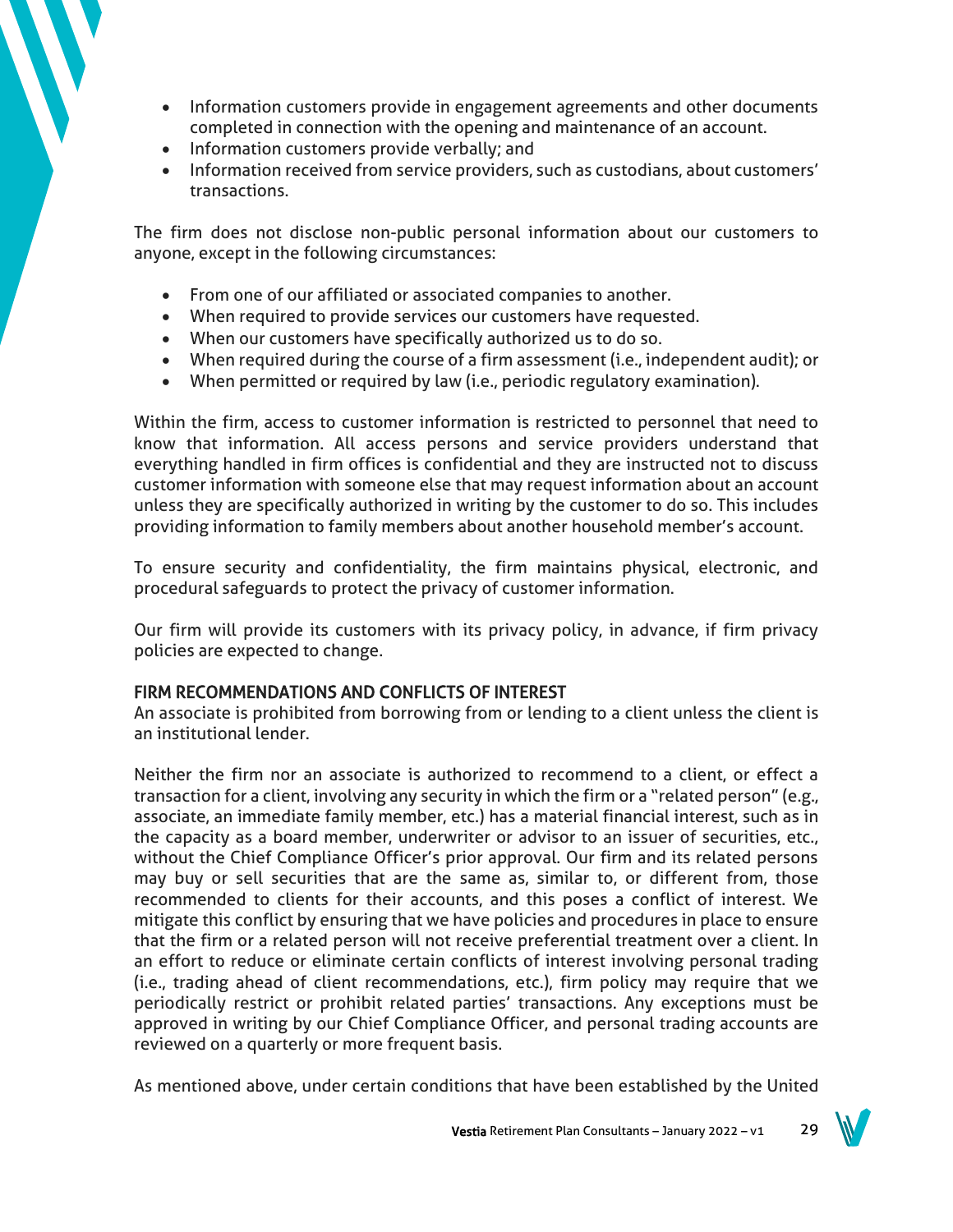States Department of Labor ("DOL"), Vestia Advisors, LLC is considered a "DOL fiduciary" to certain clients. As a DOL fiduciary, our firm must adhere to specific standards relating to the investment advice and recommendations we provide. These standards may act to limit the investment advice and recommendations we can give to clients and may require that we provide certain additional disclosures not already contained in this Form ADV Part 2A. As a DOL fiduciary, we also incur additional liability above and beyond that we currently operate under as it relates to the investment advice and recommendations we provide. Status as a DOL fiduciary is governed by federal law and DOL regulations.

Such fiduciary status is triggered when we provide investment advice or other investment recommendations to a client who is a "retirement investor." Retirement investors primarily consist of those individuals or organizations who are (i) participants or beneficiaries of a retirement plan that is subject to Title I of the Employee Retirement Income Security Act of 1974 (ERISA), as amended, and who possess the authority to direct the investment of assets in his or her plan account or to take a distribution; or (ii) the beneficial owner of an individual retirement account (IRA) acting on behalf of the IRA. Not every client will trigger this DOL fiduciary status, as this status is based on the source of investment funds previously listed. In the event that our firm qualifies as a DOL fiduciary, the following standards and warranties apply, in addition to others noted in this Item:

- We will provide investment advice that is, at the time of the recommendation, in the client's best interest.
- As used herein, recommendations are made in the client's "best interest" when the advice or recommendations our firm makes reflect the care, skill, prudence, and diligence under the circumstances then prevailing that a prudent person acting in a like capacity and familiar with such matters would use in the conduct of an enterprise of a like character and with like aims, based on the client's investment objectives, risk tolerance, financial circumstances, and needs. Investment advice or recommendations will also be made without regard to our firm's financial interests or those of our advisors, related entities or other parties.
- Any recommended transactions will not cause us or any related entities to receive, directly or indirectly, compensation for services that is in excess of reasonable compensation.
- As used herein, the DOL defines "reasonable compensation" to mean that any compensation that is reasonably expected to be received for investment recommendations must be reasonable in relation to the value of the specific services provided to a Retirement Investors and not in excess of the services' fair market value.
- Any statements made by our firm about any recommended transaction, fees and compensation, material conflicts of interest, and any other matters relevant to your investment decisions, will not be materially misleading at the time they are made.

In addition to the standards listed above, as a DOL fiduciary we may also be required to provide you additional information or disclosures regarding the fees we charge for our services. Such additional information will disclose to you if we offer any proprietary products (which are products that are managed, issued, or sponsored by us) or if we receive any payment from a third party for recommending a specific investment service.

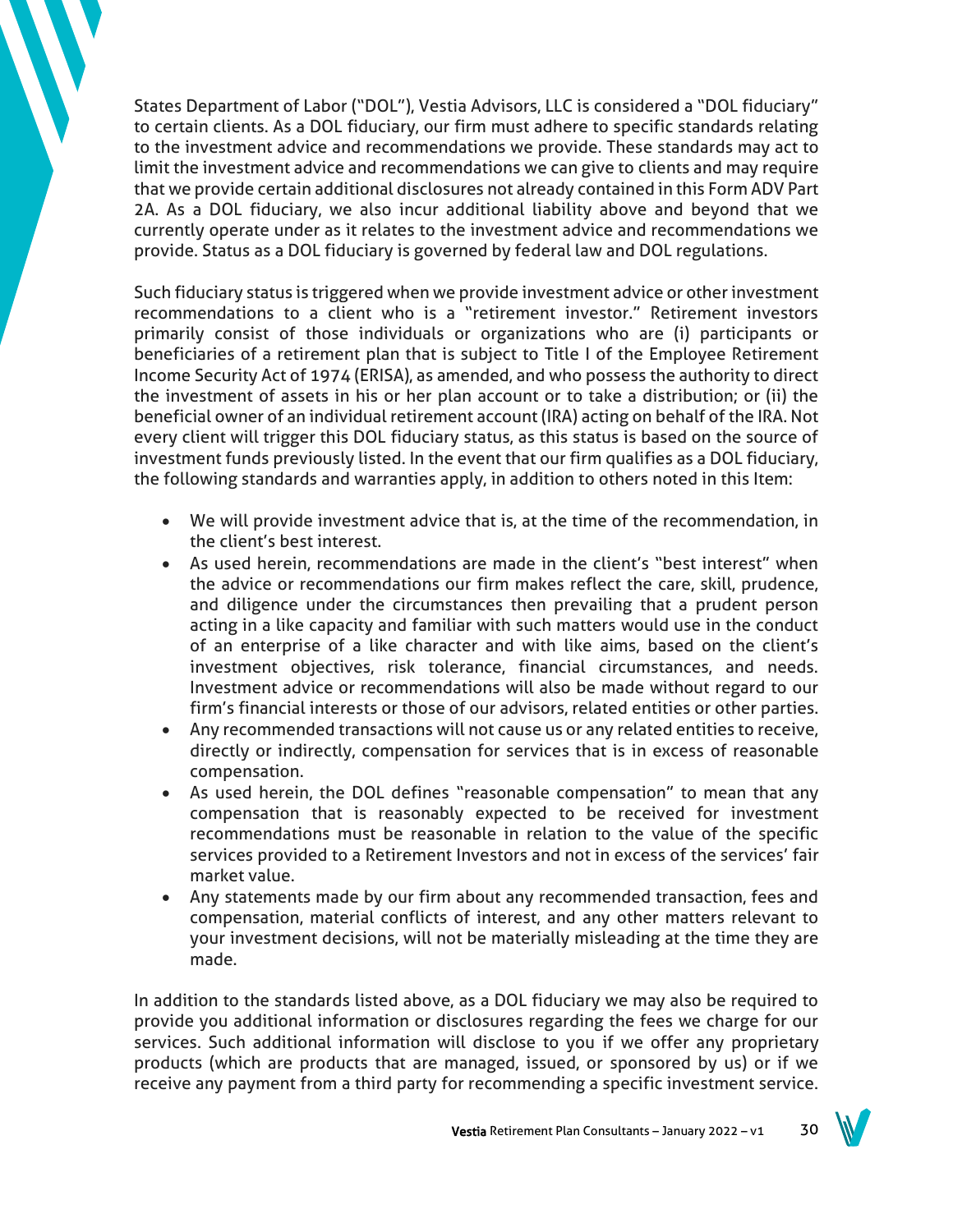Our firm does not offer, nor limit, its investment services to proprietary products. Regarding third-party payments, we receive economic benefit from our custodians in the form of the support products and services they make available to us and other independent investment advisors. Additional information regarding such economic benefits is noted in Item 12 of this brochure, and information relating to our fees and compensation for our services can be found in Item 5.

Our firm is able to provide a range of advisory services to our clients. Due to our firm and/or associates' ability to offer two or more services and receive a fee, a conflict of interest exists due to the extended services provided. We note that our clients are under no obligation to act on our recommendations and, if they elect to do so, they are under no obligation to complete all of them through our firm or a recommended service provider.

## **Item 12 - Brokerage Practices**

## FACTORS USED TO SELECT BROKER/DEALERS FOR CLIENT TRANSACTIONS

Vestia Retirement Plan Consultants does not maintain physical custody of plan assets. Accounts are to be maintained by a qualified custodian (generally a broker/dealer, national bank or its trust company) that is frequently reviewed for its capabilities to serve in that capacity by their respective industry regulatory authority. Our firm is not a qualified custodian, there is not an affiliate that is a qualified custodian, nor does a qualified custodian supervise our firm, its activities or our associates. We do not receive referrals from a custodian, nor are client referrals a factor in our recommendation of a custodian.

While we may recommend that our clients use a particular custodian, the plan sponsor must decide whether to do so, and enter into an agreement directly with that custodian. We do not technically open accounts for our clients, but we assist them in doing so. If the plan sponsor does not wish to place assets with one of the noted custodians, we may be able to manage plan accounts at the sponsor's preferred custodian depending on that custodian's policies.

We seek to use custodians who will hold plan assets and execute transactions on terms that are overall advantageous when compared to other available providers and their services. Our firm considers a wide range of factors, including, among others, these:

- combination of transaction execution services along with asset custody services (generally without a separate fee for custody)
- capability to execute, clear and settle trades (buy and sell securities for an account)
- capabilities to facilitate transfers and payments to and from accounts (wire transfers, check requests, bill payment, etc.)
- breadth of investment products made available (i.e., mutual funds, ETFs, etc.)
- availability of investment research and tools that assist us in making investment decisions
- quality of services
- competitiveness of the price of those services (commission rates, margin interest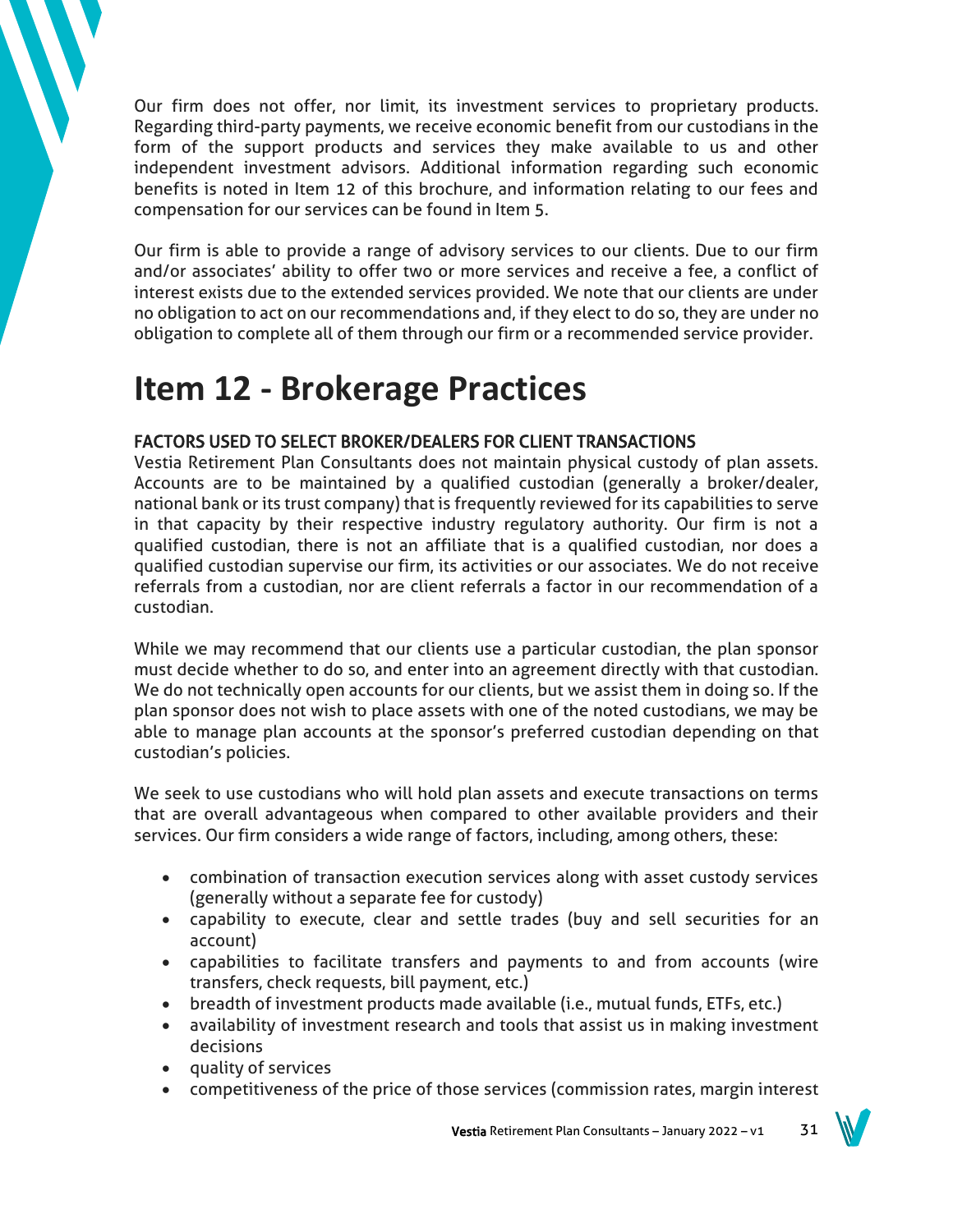rates, other fees, etc.) and willingness to negotiate them

- reputation, financial strength and stability of the provider
- their prior service to us and our other clients
- availability of other products and services that benefit us, as discussed below.

When accounts are maintained at one of our custodians, a plan/account is typically not charged separately for custody services and the custodian is compensated by charging a commission or other fees on trades that they execute or that settle into an account at that custodian. Custodians' commission rates applicable to our client accounts were negotiated based on our commitment to maintain a certain amount of assets in accounts held at that custodian. This commitment benefits our clients because overall commission rates are lower than they would be if we had not made the commitment. Our custodians provide our firm (and our clients) with access to its institutional brokerage - trading, custody, reporting and related services. Our custodians also make available various support services. Some of these services help us manage or administer our clients' accounts, while others help us manage and grow our business. These support services are generally available to us on an unsolicited basis (we don't have to request them) and at no charge to us as long as we keep a certain level of our assets in accounts at that custodian. If we have less than the desired amount of client assets at a custodian, they may charge us quarterly service fees that we pay from our operating account. A custodian's institutional brokerage services typically include access to a broad range of investment products, execution of securities transactions, and custody of client assets. The investment products available through a custodian include some to which we might not otherwise have access or that would require a significantly higher minimum initial investment by our clients.

Our custodians also make available to our firm other products and services that benefit us but may not directly benefit each account. They include investment research, both their own and that of third parties. We may use this research to service all or some substantial number of our clients' accounts, including accounts not maintained at that particular custodian. In addition to investment research, they also make available software and other technology that:

- provides access to client account data (such as duplicate trade confirmations and account statements).
- facilitates trade execution and allocates aggregated trade orders for multiple client accounts.
- provides pricing and other market data.
- facilitates payment of our fees from our clients' accounts; and
- assists with back-office functions, recordkeeping and client reporting.

A custodian also offers services intended to help us manage and further develop our business enterprise, such as:

- educational conferences and events.
- technology, compliance, legal, and business consulting.
- publications and conferences on practice management and business succession; and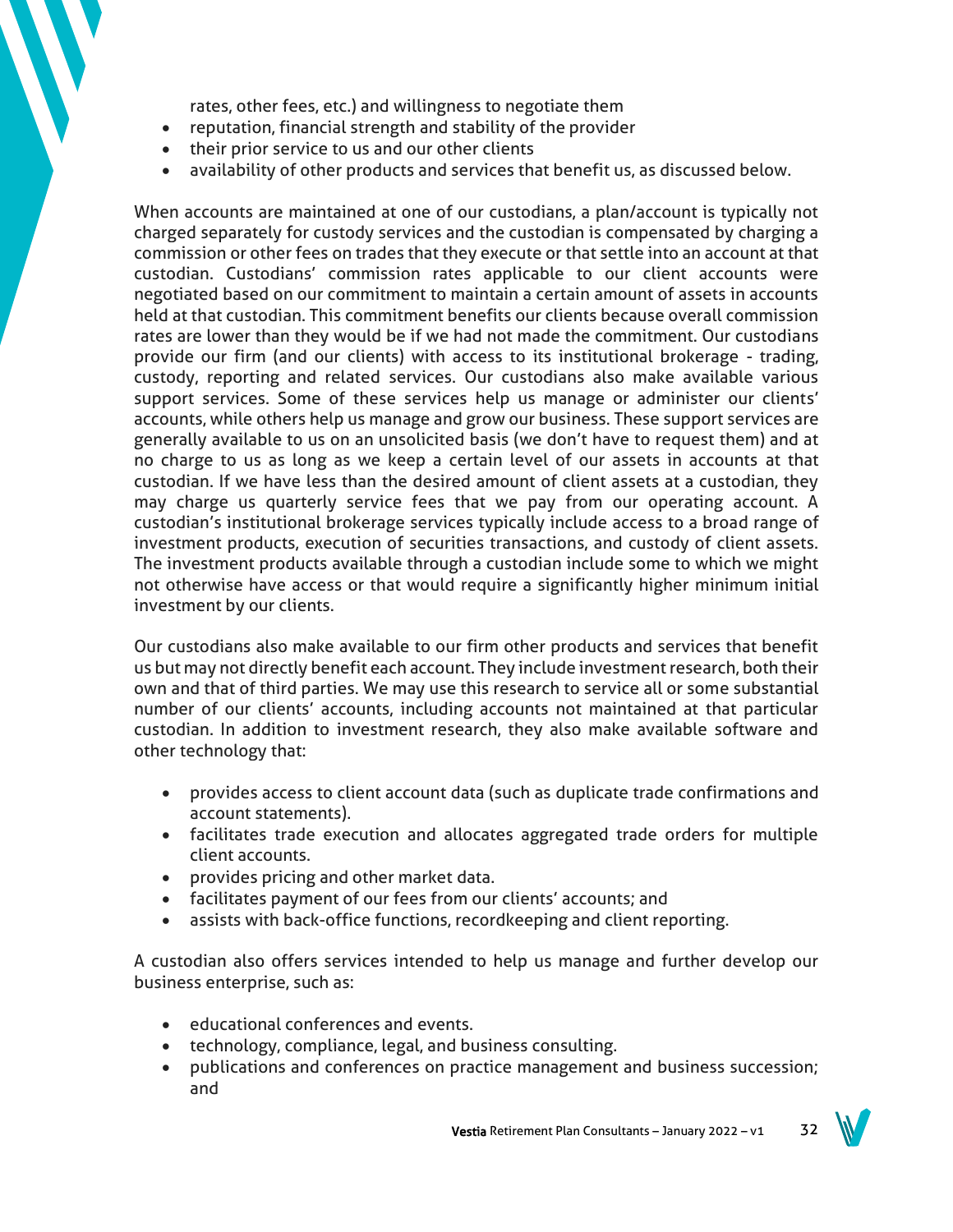• access to employee benefits providers, human capital consultants and insurance providers.

A custodian may provide some of these services itself. In other cases, they may arrange for third-party vendors to provide the services to us. A custodian may also discount or waive its fees for some of these services or pay all or a part of a third party's fees, as well as provide firm associates with benefits such as occasional business entertainment. While we do not believe that the previously referenced services are considered "brokerage or research services" under Section 28(e) of the Securities Exchange Act of 1934, certain jurisdictions in which we operate may believe that they do. The availability of these services benefits our firm because we do not have to produce or purchase them as long as our clients maintain assets in accounts at a recommended custodian. There is a conflict of interest since our firm has an incentive to select or recommend a custodian based on our firm's interest in receiving these benefits rather than the client's interests in receiving favorable trade execution.

It is important to mention that the benefit received by our firm through participation in any custodian's program does not depend on the amount of brokerage transactions directed to that custodian, and our selection of a custodian is primarily supported by the scope, quality, and cost of services provided as a whole, not just those services that benefit only our advisory firm. Further, we will act in the best interest of our clients regardless of the custodian we may select. Our firm conducts periodic assessments of any recommended service provider which generally involves a review of the range and quality of services, reasonableness of fees, among other items, in comparison to industry peers.

## BEST EXECUTION

"Best execution" means the most favorable terms for a transaction based on all relevant factors, including those listed in the earlier paragraphs. We recognize our obligation in seeking best execution for our clients; however, it is our belief that the determinative factor is not always the lowest possible cost but whether the selected custodian's transactions represent the best "qualitative execution" while taking into consideration the full range of services provided. Our firm will seek services involving competitive rates, but it may not necessarily correlate into the lowest possible rate for each transaction. We have determined having our portfolio management clients' accounts trades completed through our recommended custodians is consistent with our obligation to seek best execution of client trades. A review is regularly conducted with regard to recommending a custodian to our clients in light of our duty to seek best execution.

While our firm has access to a broad range of securities through our custodian, it is a finite number. In addition, not all investment managers (mutual funds), share classes, etc., are represented at each custodian. Due to these normal and customary limitations, not all portfolio holdings will be readily available, least expensive, best performing, etc. It is an unrealistic expectation for an investor to maintain a premise otherwise.

## DIRECTED BROKERAGE

In many cases, our firm is not responsible to execute trades for retirement plans as this is accomplished by the record keeper or TPA. However, in cases where we are responsible

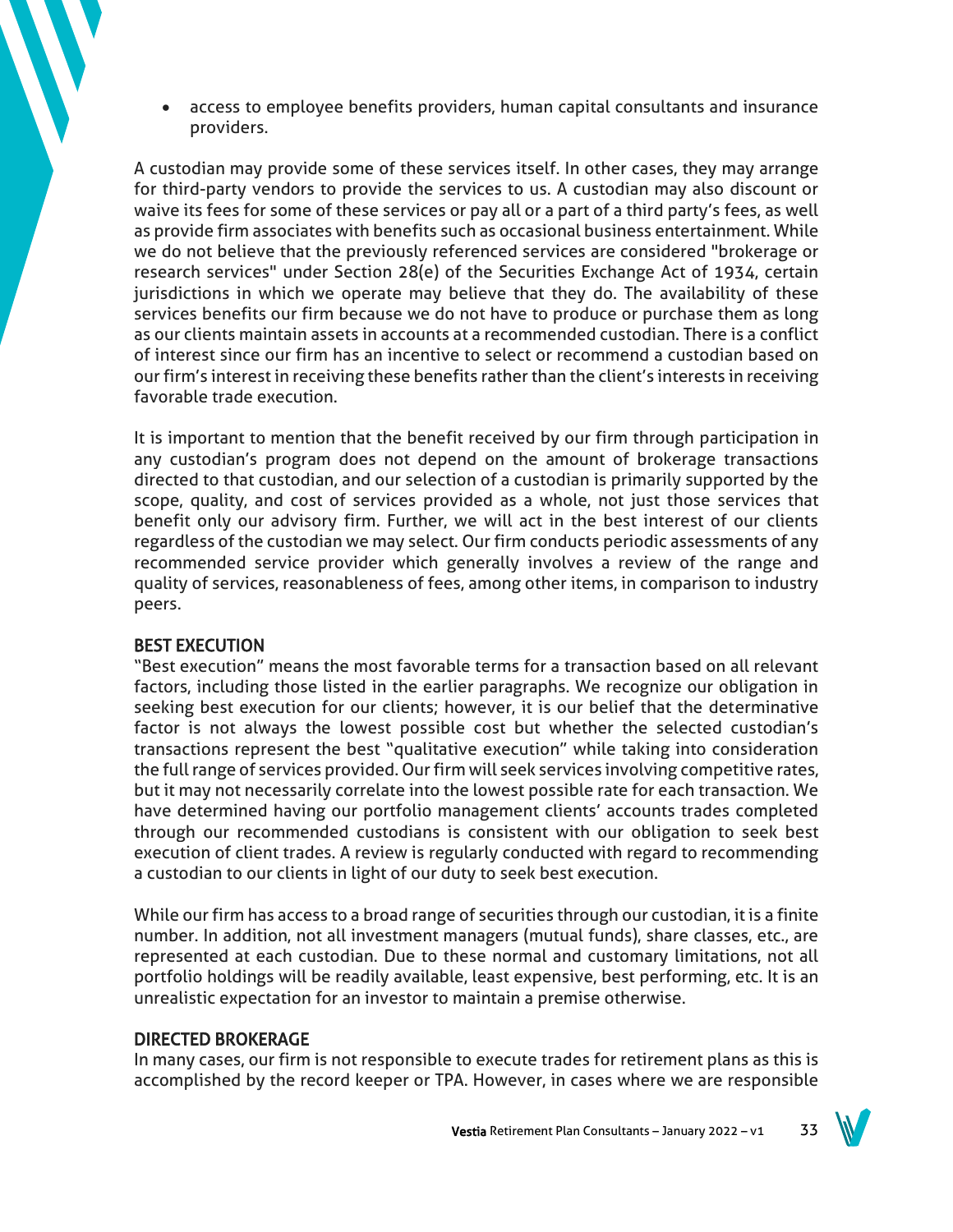for placing trades, our internal policy and operational relationship with our custodian requires client accounts custodied with them to have trades executed per their order routing requirements. We do not direct which executing broker should be selected for client account trades; whether that is an affiliate of our preferred custodian or another executing broker of our custodian's choice. As a result, the client may pay higher commissions or other transaction costs, experience greater spreads, or receive less favorable net prices on transactions than might otherwise be the case. In addition, since we routinely recommend a custodian to our advisory clients, and that custodian may choose to use the execution services of its broker affiliate for some or all of our client account transactions, there is an inherent conflict of interest involving our recommendation since our advisory firm receives various products or services described above from that custodian. Note that we are not compensated for trade routing/order flow, nor are we paid commissions on such trades. We do not receive interest on an account's cash balance.

Client accounts maintained at our custodian are unable to direct brokerage<sup>4</sup>. As a result, they may pay higher commissions or other transaction costs, potentially experience greater spreads, or receive less favorable net prices on transactions for their account than would otherwise be the case if they had the opportunity to direct brokerage.

## AGGREGATING SECURITIES TRANSACTIONS

Trade aggregation involves the purchase or sale of the same security for several clients/accounts at approximately the same time. This may also be termed "blocked" or "batched" orders. Aggregated orders are affected in an attempt to obtain better execution, negotiate favorable transaction rates, or to allocate equitably among multiple client accounts should there be differences in prices, brokerage commissions or other transactional costs that might otherwise be unobtainable through separately placed orders. Our firm may, but is not obligated, to aggregate orders, and our firm does not receive additional compensation or remuneration as a result of aggregated transactions.

Transaction charges and/or prices may vary due to account size and/or method of receipt. To the extent that the firm determines to aggregate client orders for the purchase or sale of securities, including securities in which a related person may invest, the firm will generally do so in accordance with the parameters set forth in SEC No-Action Letter, SMC Capital, Inc.

Please note that when trade aggregation is not allowed or infeasible and necessitates individual transactions (e.g., withdrawal or liquidation requests, odd-lot trades, nondiscretionary accounts, etc.), an account may potentially be assessed higher costs or less favorable prices than those where aggregation has occurred.

We review firm trading processes on a periodic basis to ensure they remain within stated policies and regulation. Our clients will be informed, in advance, should trading practices change at any point in the future.

<sup>&</sup>lt;sup>4</sup> Excepting plans that have provided a self-directed brokerage account option for plan participants who have elected to utilize it individually or through the services of an advisor who allows for participant brokerage direction.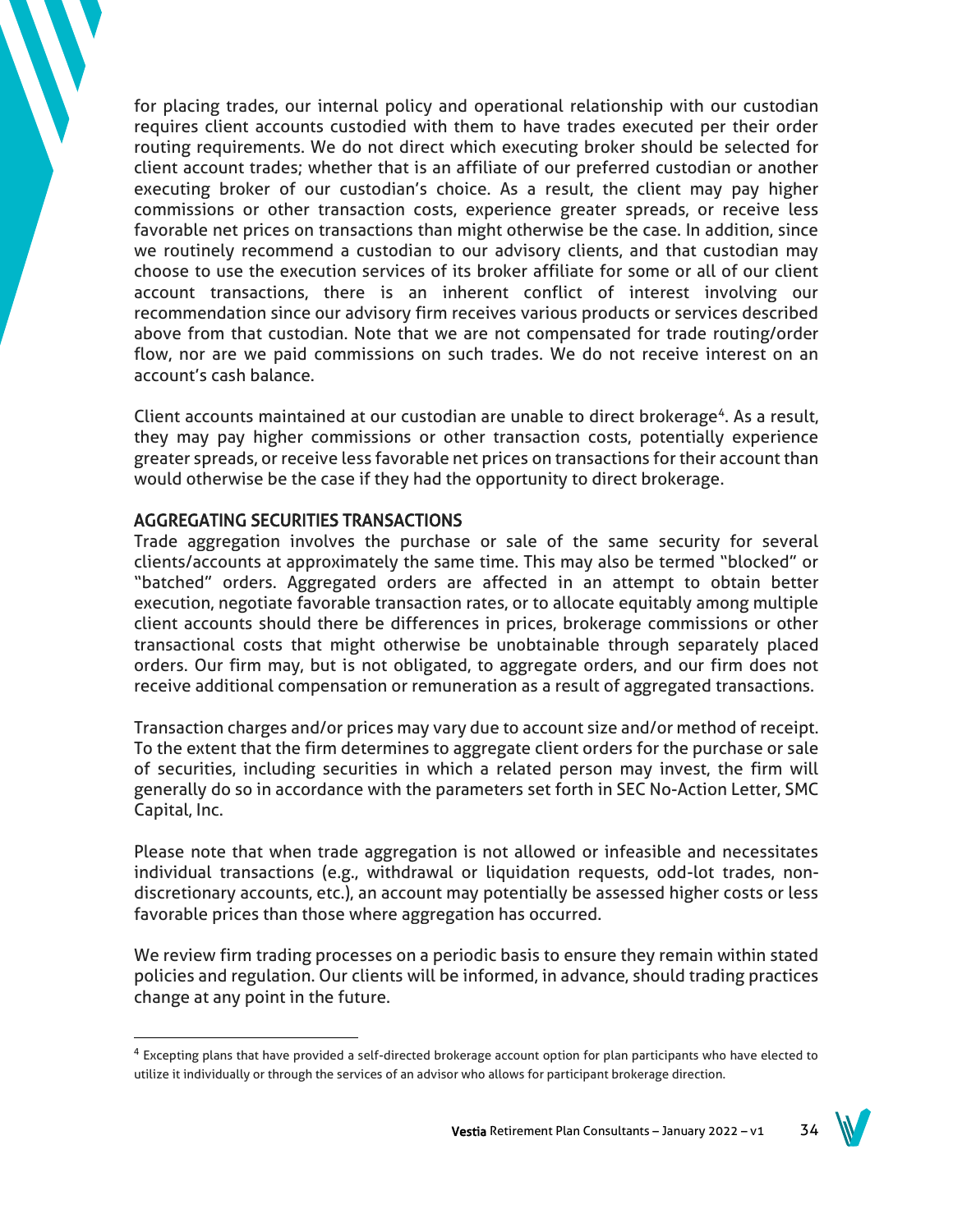## **Item 13 - Review of Accounts**

## SCHEDULED REVIEWS

Periodic reviews are recommended on an annual basis whenever practical. Plan sponsors should contact our firm for additional reviews when making decisions about changes to their plan. Depending on the type of engagement with our firm, they may occur on a customized, quarterly or at least on an annual basis. Reviews will be conducted by the plan's relationship manager and typically involve an analysis and possible revision of previous plans or an investment strategy. A copy of the revised plan or asset allocation report will be provided in digital or printed format upon request.

## INTERIM REVIEWS

Plan sponsors should contact our firm for additional reviews when there are material changes to the plan requirements or the business' financial situation. Interim reviews are conducted by the plan's relationship manager, and a copy of revised plans or asset allocation reports in digital or printed format will be provided to the client upon request.

Additional reviews by our portfolio manager(s) and assigned relationship manager are triggered by news or research related to a specific holding, a change in our view of the investment merits of a holding, or news related to the macroeconomic climate affecting an asset class or holding within that asset class. A portfolio may be reviewed for an additional holding or when an increase in a current position is under consideration. Account cash levels above or below what we deem appropriate for the investment environment pursuant to the IPS may also trigger a review.

## CLIENT REPORTS AND FREQUENCY

Each plan participant will receive account statements sent directly from mutual fund companies, transfer agents, custodians or brokerage companies where investments are held. We urge each client to carefully review these account statements for accuracy and clarity no less than quarterly and to notify the Firm of any discrepancies within thirty days after quarter-end, and to ask questions when something is not clear.

For some plans, our firm produces its own written performance reports which are calculated using a time-weighted methodology that are reviewed for accuracy by compliance personnel prior to delivery. The reports are intended to inform clients about their investment performance over the current period, as well as over the longer term since the account's inception; both on an absolute basis and as compared to a known benchmark. Our reports are periodically back-tested by compliance staff. We do not backtest or certify reports from an external party. Plan sponsors and/or participants are urged to carefully review and compare account statements that they have received directly from the custodian of record with any report they may receive from our firm or any other source that contains account performance information.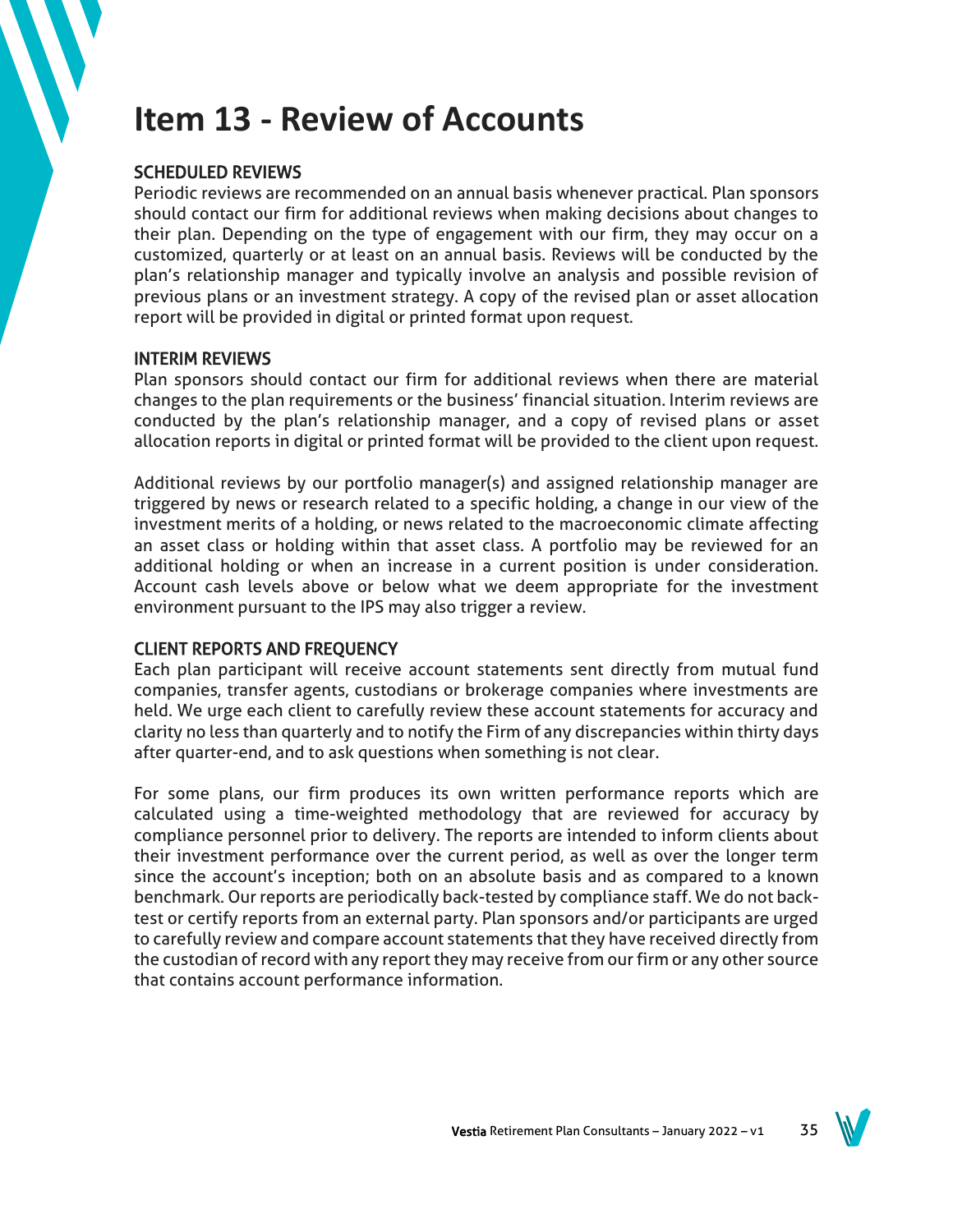# **Item 14 - Client Referrals and Other Compensation**

Please refer to Items 5, 10 and 12 for information with respect to our offerings and the conflicts of interest they present.

## EQUITY FOR BOARD MEMBERS

Vestia Holdings, LLC provides its independent board of directors with equity for service on its board. Accordingly, these independent board directors have financial incentive to refer clients to Vestia Retirement Plan Consultants when it is appropriate to do so.

Upon client request, we provide referral to various professionals, such as an accountant or an attorney. While these referrals are based on the best information made available, our firm does not guarantee the quality or adequacy of the work provided by these referred professionals. Any fees charged by these other entities for their services are completely separate from fees charged by our firm. If we receive or offer an introduction to a client involving these other professionals, we do not pay or earn a referral fee, nor are there established quid pro quo arrangements. Each client retains the right to accept or deny such referral or their subsequent services.

Companies managing securities and other assets (which are used in Vestia accounts) for mutual funds, ETFs, etc., such as, but not limited to, Dimensional Fund Advisors LP, The Vanguard Group, Inc. (Vanguard), and BlackRock, Inc. (iShares), may from time to time sponsor or host Vestia Retirement Plan Consultants events such as conferences or seminars. This may include direct payment to vendors or reimbursement of expenses incurred by Vestia Retirement Plan Consultants in connection with hosting educational, training, or other events for Vestia Retirement Plan Consultants clients, employees, or members. Such hosting or sponsorship provides direct or indirect economic benefits to Vestia Retirement Plan Consultants and creates a conflict of interest that could influence Vestia Retirement Plan Consultants to include products or services offered by these sponsoring companies through Vestia Core Portfolio Management services. These direct or indirect economic benefits are avoided for plans where receipt of these benefits would be specifically prohibited by our role as a DOL fiduciary.

Our affiliated company, Vestia Ventures, LLC, may provide its independent advisory board members with profits interests or other equity compensation for service on its advisory board. Accordingly, these independent advisory board members have financial incentive to refer clients to any services that may compensate Vestia Ventures, LLC.

## INDUSTRY ASSOCIATION MEMBERSHIPS

An associate of the firm may hold individual membership or serve on boards or committees of professional industry associations. Generally, participation in any of these entities require membership fees to be paid, adherence to ethical guidelines, as well as in meeting experiential and educational requirements. A benefit these entities may provide to the investing public is the availability of online search tools that allow interested parties (prospective clients) to search for individual participants within a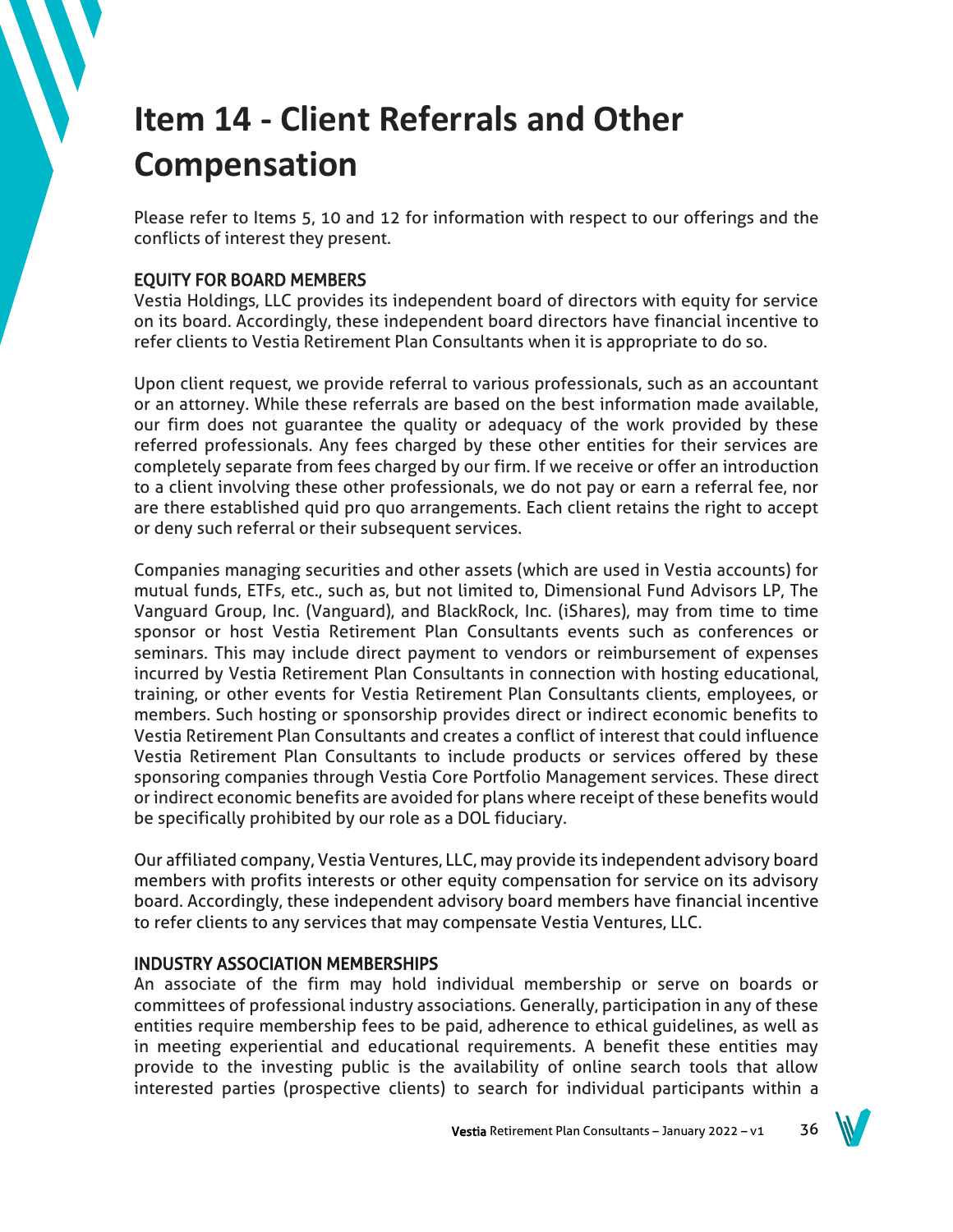selected state or region. These passive websites may provide means for interested persons to contact a participant via electronic mail, telephone number, or other contact information, in order to interview the participating member. The public may also choose to telephone association staff to inquire about an individual within their area and would receive the same or similar information. A portion of these participant's membership fees may be used so that their name will be listed in some or all of these entities' websites (or other listings). Prospective clients locating our advisory firm or an associate via these methods are not actively marketed by the noted associations. Clients who find our firm in this way do not pay more for their services than clients referred in any other fashion. Our firm does not pay these entities for prospective client referrals, nor is there a fee-sharing arrangement reflective of a solicitor engagement.

## BROKERAGE SUPPORT PRODUCTS AND SERVICES

We receive an economic benefit from the brokers used for transactions in client accounts in the form of the support products and services they make available to us and other independent firms whose clients maintain their accounts at the broker. These products and services, how they benefit us, and the related conflicts of interest are described above (see Item 12 – Brokerage Practices). We do not base particular investment advice, such as buying particular securities for our clients, on the availability of the brokers' products and services to us.

## OUTSIDE COMPENSATION

The Firm may provide compensation to third-party solicitors for client referrals. In the event a client is introduced to the Firm by either an unaffiliated or an affiliated solicitor, the Firm may pay that solicitor a referral fee in accordance with applicable state securities laws. Any such referral fee is paid solely from the Firm's investment management fee and does not result in any additional charge to the client. If the client is introduced to the Firm by an unaffiliated solicitor, the solicitor is required to provide the client with the Firm's written brochure(s) and a copy of a solicitor's disclosure statement containing the terms and conditions of the solicitation arrangement. Any affiliated solicitor of the Firm is required to disclose the nature of his or her relationship to prospective clients at the time of the solicitation and will provide all prospective clients with a copy of the Firm's written brochure(s) at the time of the solicitation.

The Firm may refer clients to unaffiliated professionals for specific needs, such as mortgage brokerage, real estate sales, estate planning, legal, and/or tax/accounting. In turn, these professionals may refer clients to us for investment management needs. We do not have any arrangements with individuals or companies that we refer clients to, and we do not receive any compensation for these referrals.

However, it could be concluded that we are receiving an indirect economic benefit from this practice, as the relationships are mutually beneficial. For example, there could be an incentive for us to recommend services of firms who refer clients to the Firm.

We only refer clients to professionals we believe are competent and qualified in their field, but it is ultimately the client's responsibility to evaluate the provider, and it is solely the client's decision whether to engage a recommended firm. Clients are under no obligation to purchase any products or services through these professionals, and we have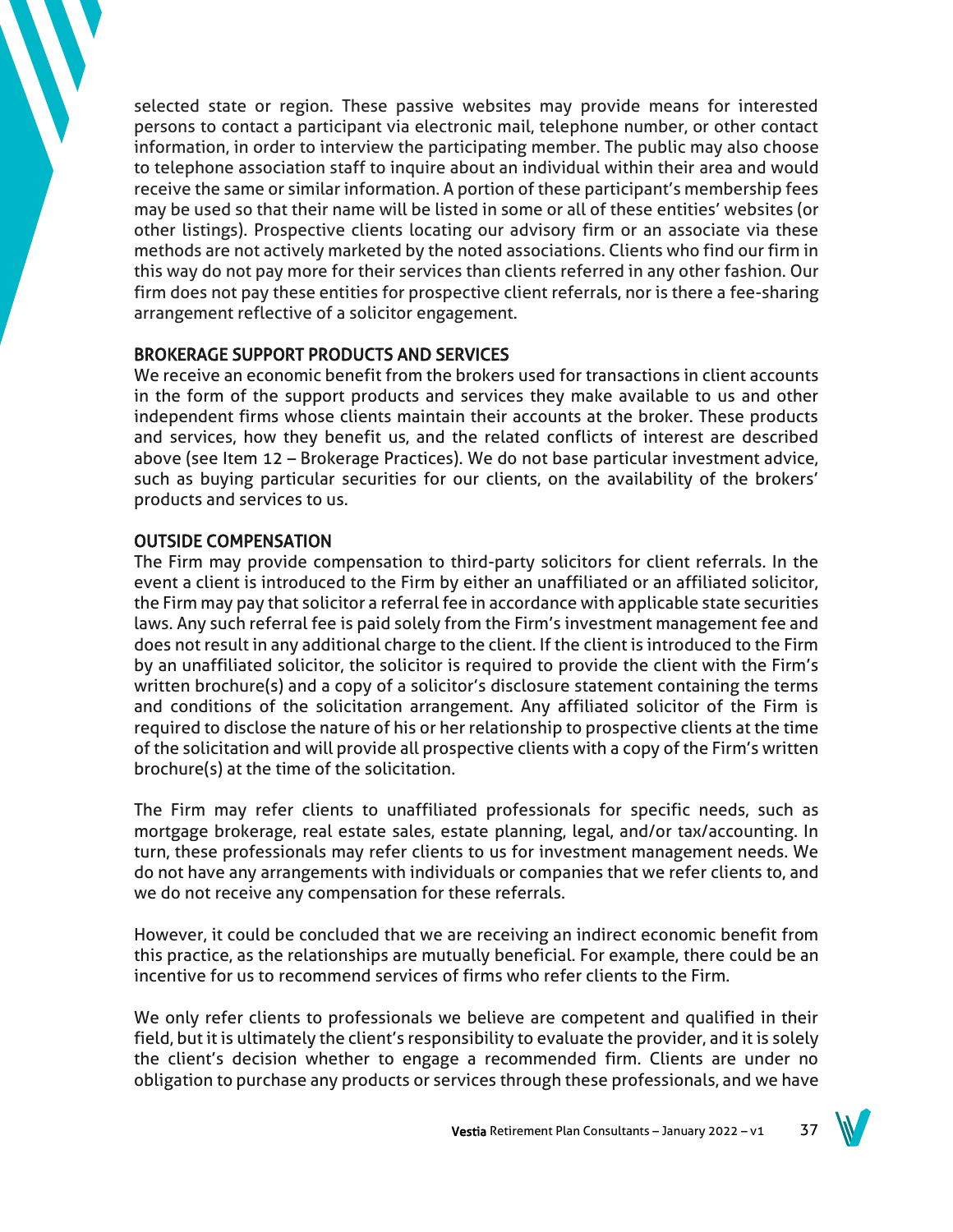no control over the services provided by another firm. Clients who chose to engage these professionals will sign a separate agreement with the other firm. Fees charged by the other firm are separate from and in addition to fees charged by the Firm.

If the client desires, we will work with these professionals or the client's other advisers (such as an accountant, attorney, or other investment adviser) to help ensure that the provider understands the client's investments and to coordinate services for the client. We do not share information with an unaffiliated professional unless first authorized by the client.

## **Item 15 – Custody**

Vestia Advisors, LLC is not a broker/dealer; we cannot accept or forward client securities (i.e., stock certificates) that are erroneously delivered to our firm.

We do not collect advance fees of \$1,200 or more for services that are to be performed six months or more into the future.

We restrict both the firm and our associates from serving as trustee or having general power of attorney over a client account, unless the account is maintained for a family member (beneficiary trust).

Client assets are to be maintained by an unaffiliated, qualified custodian (see Item 12); assets are not held by our firm or any associate or our firm. The custodian of record and/or third-party administrator will provide investment account transaction confirmations and account statements, which will include debits and credits for that period.

Statements are provided on at least a quarterly basis and confirmations are provided as transactions occur within an account.

Our advisory firm will not create an account statement for an account nor serve as the sole recipient of an account statement. Clients are reminded to carefully review and compare their account statements that they have received directly from their custodian of record with any performance report they may receive from any source.

Although we do not operate in a custodial capacity for retirement plans that we serve, we do act in a custodial capacity for individuals. Information regarding our custodial role is clarified under separate cover in our ADV Part 1 as well as our ADV Part 2 for Vestia Personal Wealth Advisors. Both of these documents are available at [www.sec.gov.](http://www.sec.gov/)

We have instituted a range of internal operational policies and information safeguards which will be monitored by our Chief Compliance Officer, as well as undergo annual surprise inspections by an unaffiliated accounting firm that is in turn subject to review by the Public Company Accounting Oversight Board. See Item 18 for further information.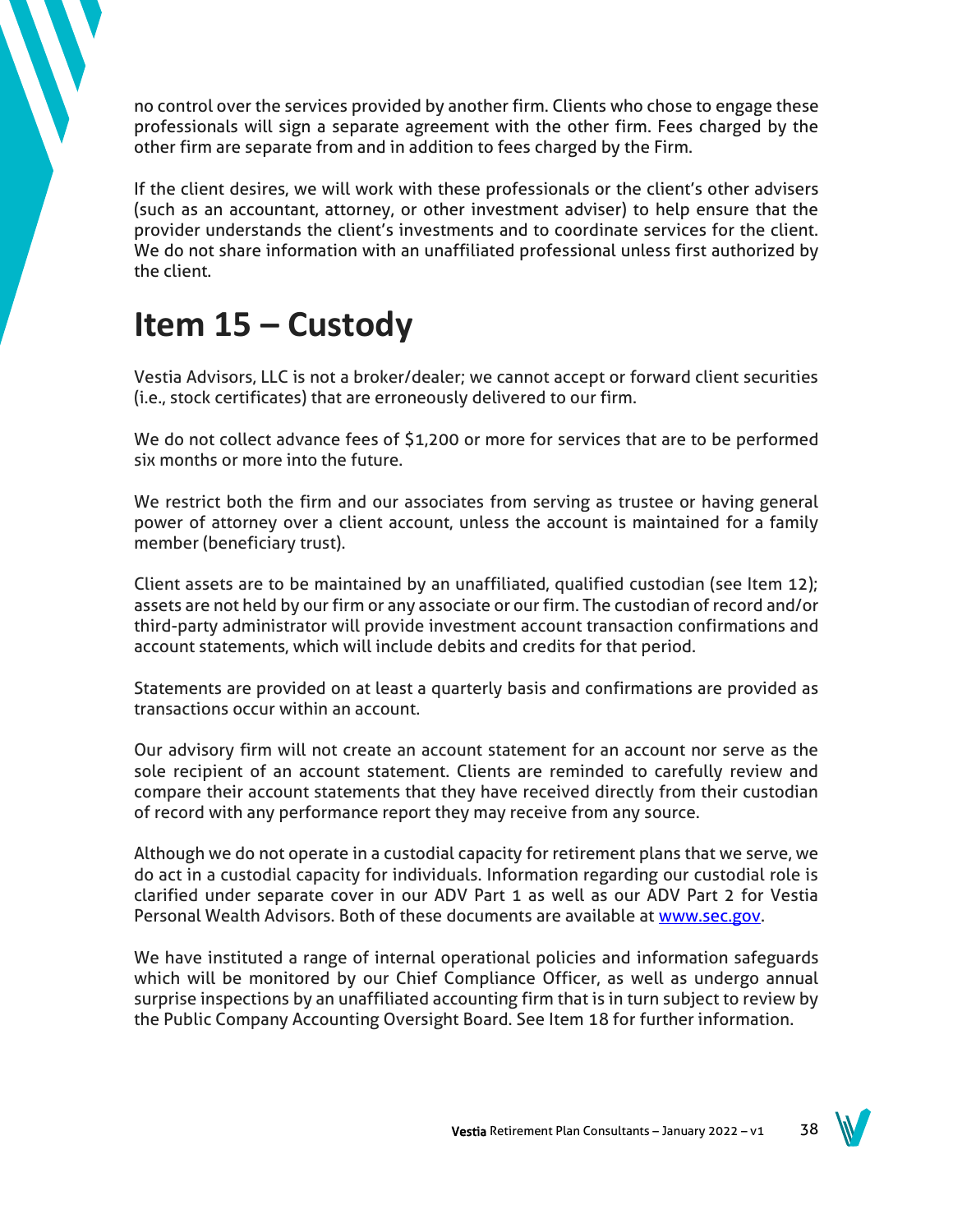## **Item 16 - Investment Discretion**

We provide retirement plan portfolio management services on either a non-discretionary or a discretionary basis. Non-discretionary authority requires us to act only at the specific discretion of the plan sponsor in terms of executed investment recommendations. Oppositely, discretionary authority allows our firm to implement investment decisions, such as the purchase or sale of a security on behalf of an account, without requiring continued prior authorization for each transaction in order to meet stated investment objectives.

The type of authority granted by the client will be documented through execution of our retirement plan agreement.

In case of non-discretionary or discretionary authority, we will account for reasonable restrictions as noted in the plan's IPS. It remains the plan sponsor's responsibility to notify our firm if there is a change in their investment objective so that we may reevaluate previous investment recommendations or portfolio holdings.

# **Item 17 - Voting Client Securities**

Account holders may receive voting proxies or other similar solicitations sent directly from the custodian of record or transfer agent. Note that we do not forward duplicate copies of these or any correspondence relating to the voting of securities, class action litigation, or other corporate actions.

Our firm does not vote proxies on behalf of account holders nor do we offer guidance on how to vote proxies. Each account holder will maintain exclusive responsibility for directing the manner in which proxies solicited by issuers of securities that are beneficially owned shall be voted, as well as making all other elections relative to mergers, acquisitions, tender offers or other events pertaining to such holdings. We will answer limited questions with respect to what a proxy voting request or other corporate matter may be and how to reach the issuer or their legal representative.

Account holders of record maintain responsibility for directing the manner in which proxies solicited by issuers of securities that are beneficially owned shall be voted, as well as making all other elections relative to mergers, acquisitions, tender offers or other legal matters or events pertaining to their holdings. The account holder should consider contacting the issuer or their own legal counsel involving specific questions they may have with respect to a particular proxy solicitation or corporate action.

# **Item 18 - Financial Information**

Our firm does not collect advance fees of \$1,200 or more for services that are to be performed six months or more into the future.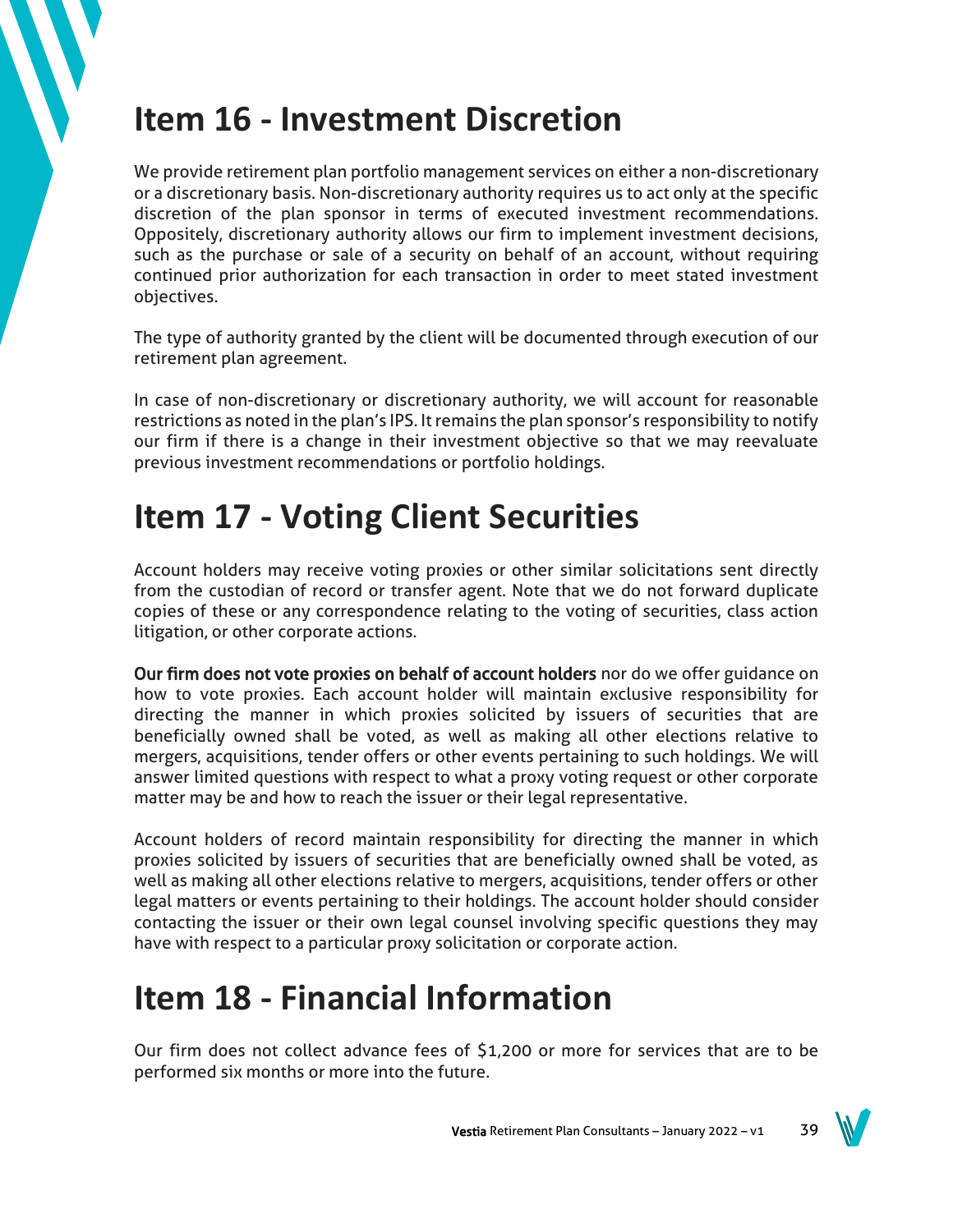Neither our firm nor its management serve as general partner for a partnership or trustee for a trust in which the firm's advisory clients are either partners of the partnership or beneficiaries of the trust.

The firm and its management do not have a financial condition likely to impair its ability to meet commitments to clients, nor has the firm and its management been the subject of a bankruptcy petition in the past 10 years.

The firm and its management do not have a financial condition likely to impair its ability to meet commitments to clients, nor has the firm and its management been the subject of a bankruptcy petition in the past 10 years.